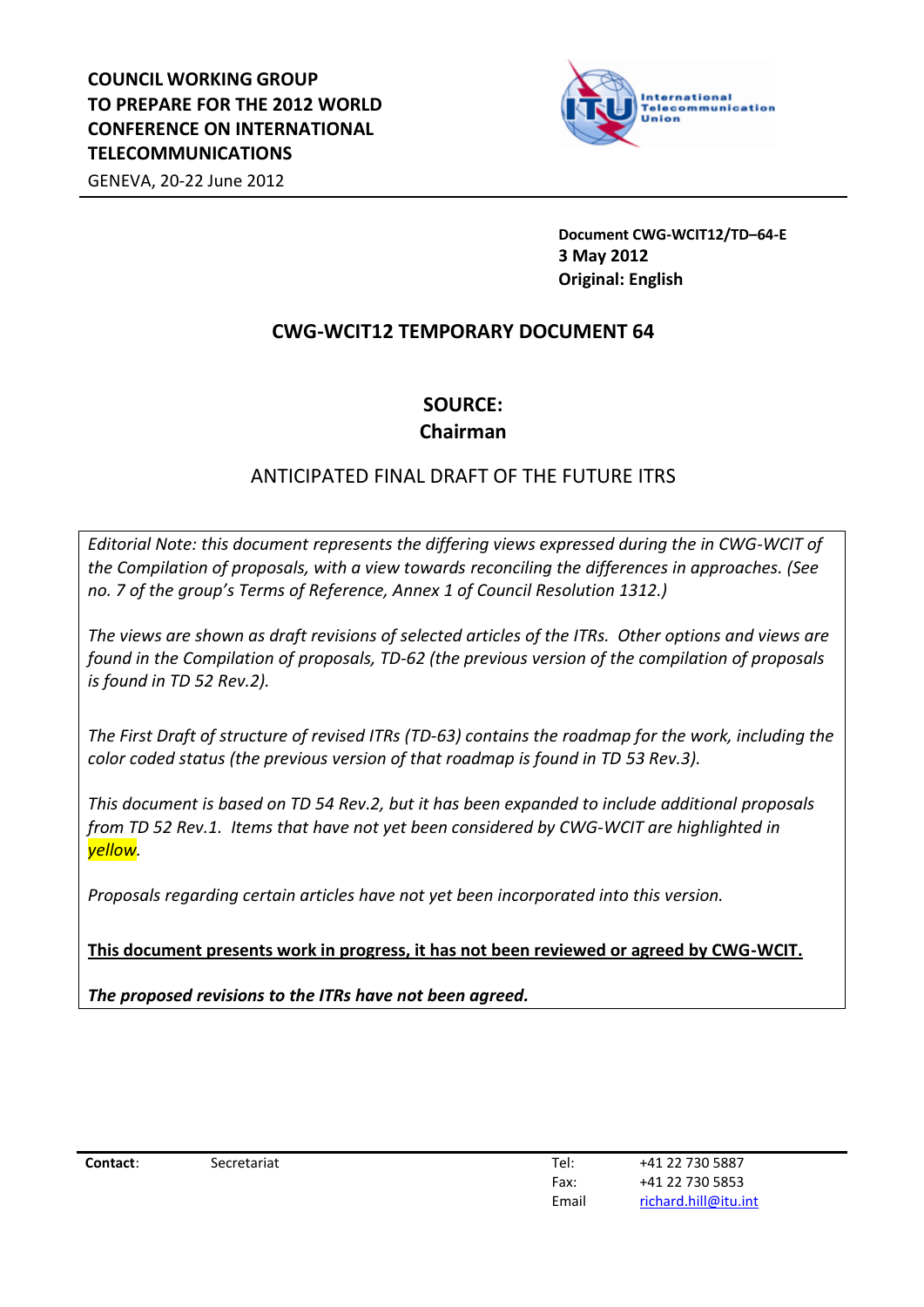**NOC** CWG/54/0.0

# **International Telecommunication Regulations**

**NOC** CWG/54/0.1

#### **PREAMBLE**

**Reasons:** title and tile of Preamble remain unchanged.

**MOD** CWG/54/0.2

**1** While the sovereign right of each country state to regulate its telecommunications is fully recognized, the provisions of the present [International Telecommunication] Regulations [(hereinafter "Regulations")] supplement [complement | complete] the Constitution and Convention of the International Telecommunication Union Convention, with a view to attaining the purposes of the International Telecommunication Union in promoting the development of telecommunication services and their most efficient operation while harmonizing the development of facilities for world-wide telecommunications.

#### **Reasons:**

The term "state" is the one used in the Constitution.

The term "complement" is the one used in the Constitution.

**MOD** CWG/54/0.3

**1** While the sovereign right of each country state to regulate its telecommunications is fully recognized, the provisions of the present Regulations supplement the International Telecommunication Convention, with a view serve to attaining the purposes of the International Telecommunication Union in promoting the development of telecommunication services and their most efficient operation while harmonizing the development of facilities for world-wide telecommunications.

#### **Reasons:**

This proposal avoids having to choose between "complement' and "complete" and is aligned with the Preamble of the Radio Regulations.

**NOC** CWG/54/1.0

# ARTICLE I

# **Purpose and Scope of the Regulations**

**Reasons:** title of Article 1 remains unchanged.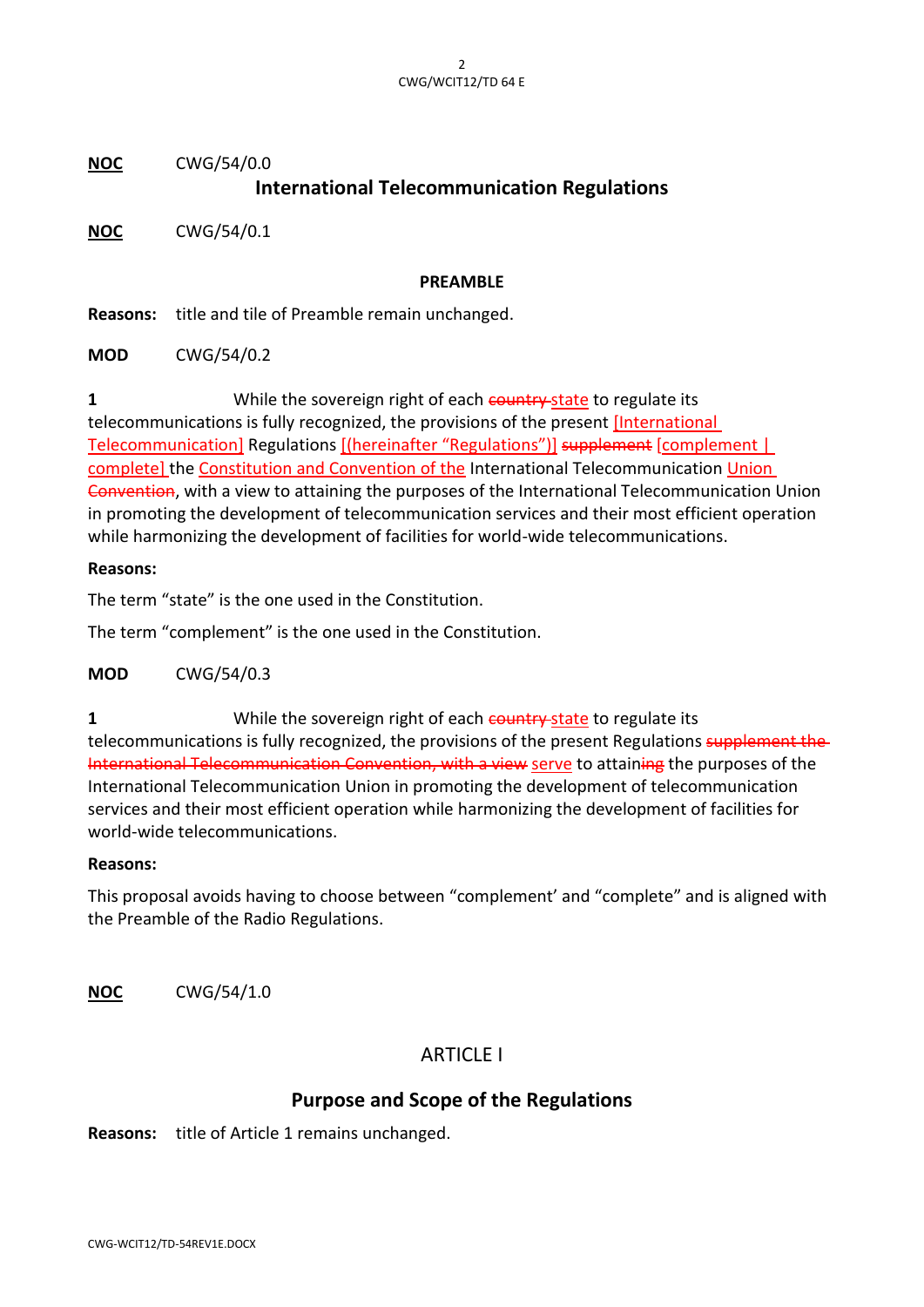**MOD** CWG/54/1.1

**2** 1.1 a) These Regulations establish general principles which relate to the provision and operation of international telecommunication services offered to the public as well as to the underlying international telecommunication transport means used to provide such services. They also set rules applicable to administrations.

**MOD** CWG/54/1.2

**2** 1.1 a) These Regulations establish general principles which relate to the provision and operation of international telecommunication services offered to the public as well as to the underlying international telecommunication transport means used to provide such services. They also set rules applicable to administrations. Member States may apply these rules to recognized operating agencies.

**MOD** CWG/54/1.3

**2** 1.1 a) These Regulations establish general principles which relate to the provision and operation of international telecommunication services offered to the public as well as to the underlying international telecommunication transport means used to provide such services. Thesey Regulations also set rules applicable to [Member States and] operating agencies\*administrations.

\* The term "operating agency" includes "recognized operating agency" and is used in that sense throughout these Regulations.

#### **Reasons:**

Adding Member States would expand the scope of the Regulation which previously set rules only for administration.

## **MOD** CWG/54/1.4

**2** 1.1 a) These Regulations establish general principles which relate to the [provision | interoperability] and operation of international telecommunication services [for the provision of international telecommunication services] offered to the public as well as to the underlying international telecommunication transport means used to provide such services. They [place] obligations on Member States in respect of fulfilment of the provisions of the Regulations by administrations and operating agencies involved in international telecommunications | require Member States to ensure that administrations and operating agencies engaged in international telecommunications comply with the provisions of the ITRs] also set rules applicable to administrations.

**MOD** CWG/54/1.5

**3 b**) These Regulations recognize in Article 9 the right of Members States to allow special arrangements as provided in Article 9.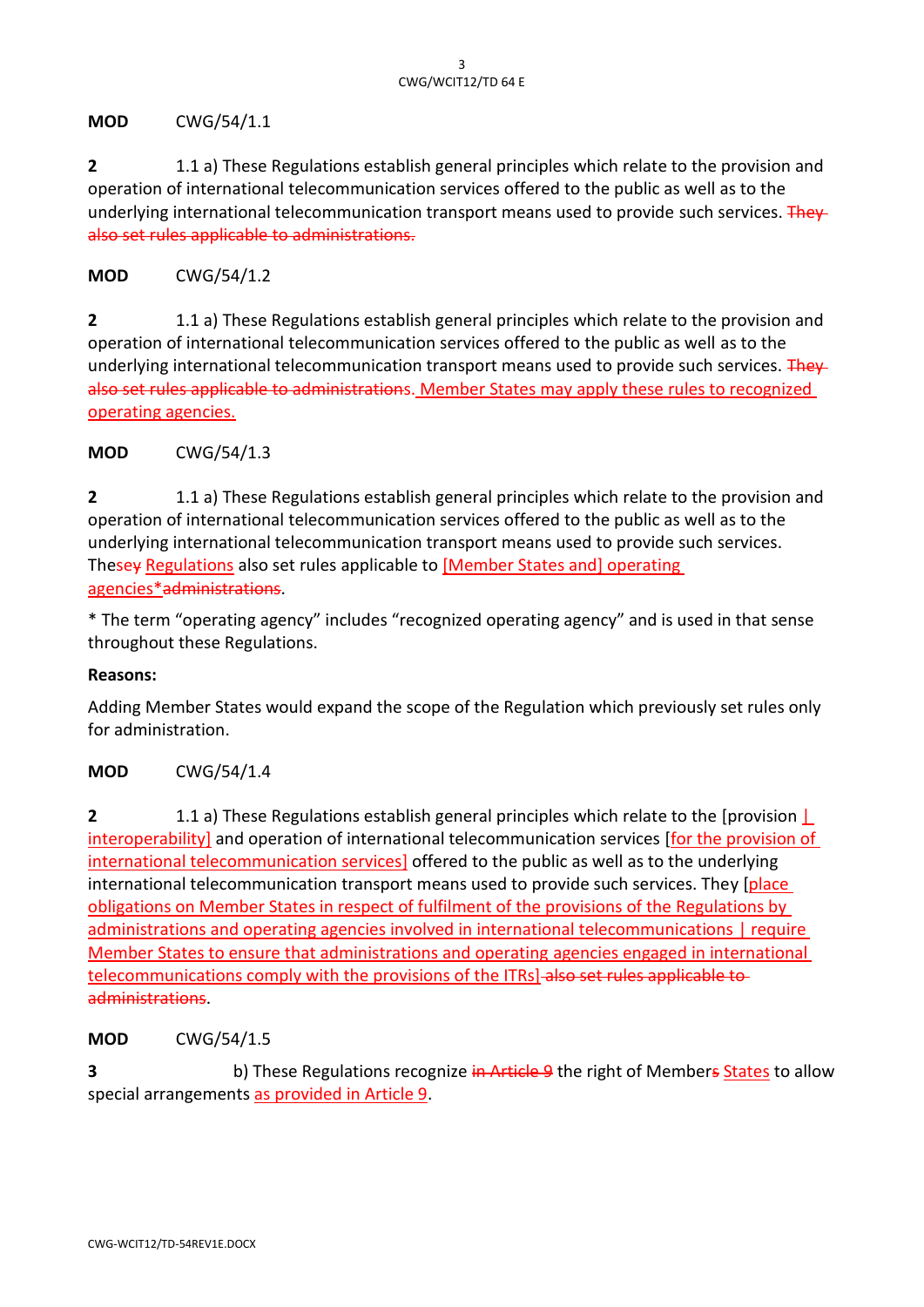**MOD** CWG/54/1.6

**3** b) These Regulations recognize in Article 9 the right of Members-States to allow special arrangements.

**NOC** CWG/54/1.7

**3A**

## **Reasons:**

No new 1.1 c)

**ADD** CWG/54/1.8

**3A** c) Member States shall take the relevant measures to prevent interruptions of services and shall ensure that no harm is caused by their operating agencies to the operating agencies of other Member States which are operating in accordance with the provisions of these Regulations.

**NOC** CWG/54/1.8A

**3B**

# **Reasons:**

No new 1.1 d)

**ADD** CWG/54/1.8B

**3B** d) Member States shall guarantee absolute priority for telecommunications relating to safety of life (distress), including for prevention, relief and mitigation in emergency situations.

**NOC** CWG/54/1.8C

**3C**

# **Reasons:**

No new 1.1 e)

**ADD** CWG/54/1.8D

**3C** e) Member States shall cooperate for the purpose of implementing the International Telecommunication Regulations.

## **NOC** CWG/54/1.9

**4** 1.2 In these Regulations, "the public" is used in the sense of the population, including governmental and legal bodies.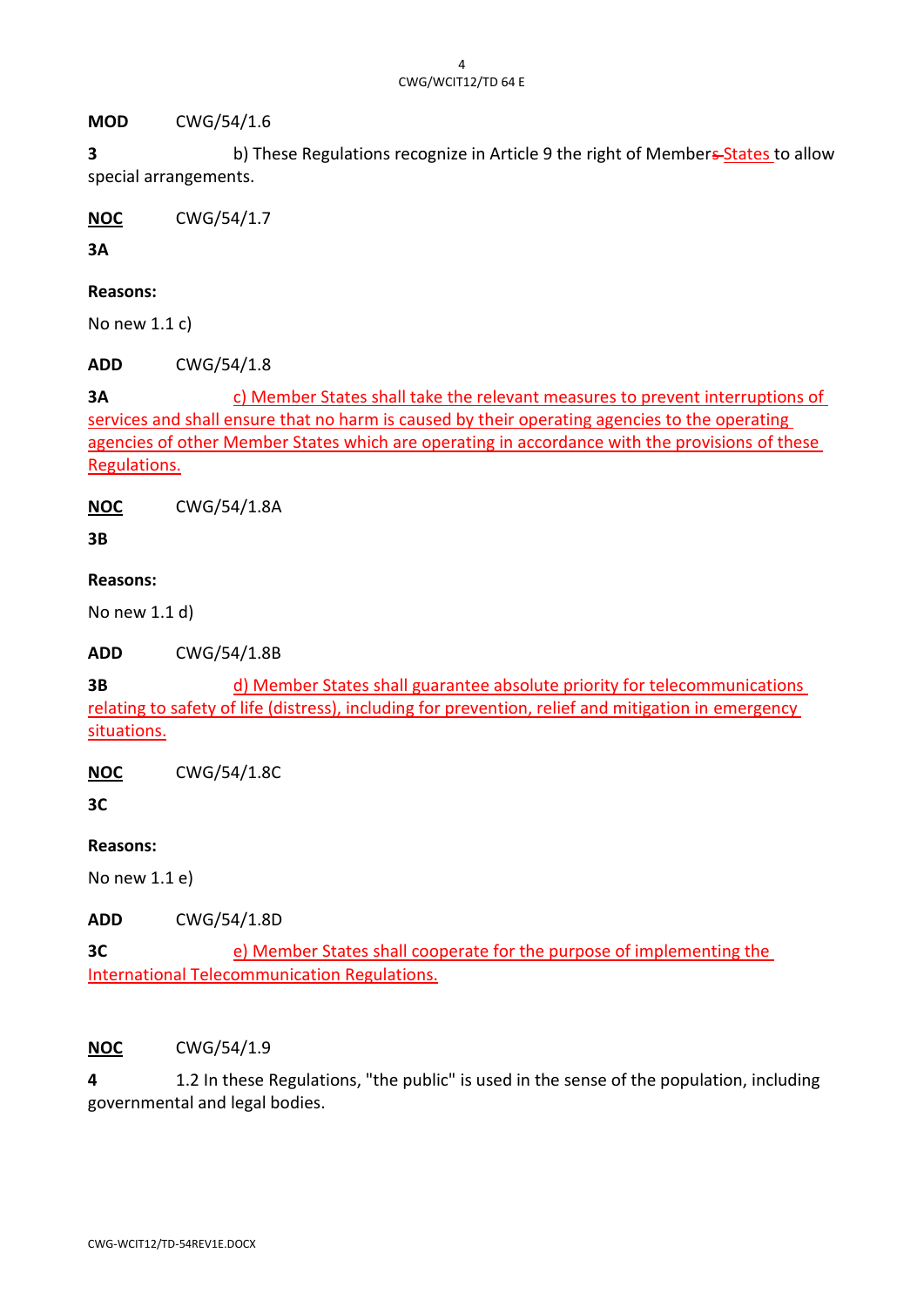# **NOC** CWG/54/1.10

**5** 1.3 These Regulations are established with a view to facilitating global interconnection and interoperability of telecommunication facilities and to promoting the harmonious development and efficient operation of technical facilities, as well as the efficiency, usefulness and availability to the public of international telecommunication services.

# **MOD** CWG/54/1.11

**5** 1.3 These Regulations are established with a view to facilitating global interconnection and interoperability of telecommunication facilities and to promoting the harmonious development and efficient operation of technical facilities, as well as the efficiency, usefulness and availability to the public and the security of international telecommunication services; and in particular the availability, operation, and use of advanced telecommunications facilities in developing countries. The scope may be all existing, emerging, and future telecommunication facilities and services.

# **MOD** CWG/54/1.12

**5** 1.3 These Regulations are established with a view to facilitateing global interconnection and interoperability of telecommunication networks facilities and to promoteing the harmonious development and efficient operation of technical facilities, as well as the efficiency, usefulness and availability to the public of international telecommunication services, and greater confidence and security, including of information, in the provision of international telecommunication services to the public.

## **MOD** CWG/54/1.13

**6** 1.4 Unless otherwise specified in these Regulations, references to CCITT [ITU-T | ITU] Recommendations [and Instructions] in these Regulations are not to be taken as giving to those Recommendations [and Instructions] the same legal status as the Regulations.

## **MOD** CWG/54/1.13A

**6** 1.4 References to CCITT ITU-T Recommendations [and Instructions] in these Regulations are not to be taken as giving to those Recommendations [and Instructions] the same legal status as the Regulations.

## **MOD** CWG/54/1.14

**7** 1.5 Within the framework of the present Regulations, the provision [and operation] of international telecommunication services in each relation is pursuant to mutual agreement between Member States and operating agencies, as the case may beadministrations.

## **Reasons:**

In spite that article 42 of the CS refer to special arrangements, and accordingly direct or complex commercial relations may exist between operators; however, there should be - and does not contradict – to have a legal binding document (agreement) between Operating Agencies operating under the jurisdiction of their relevant Member States in each of the relations, either bi- or multilateral, in order to preserve their mutual rights firstly, and secondly to preserve the rights of the involved Member States in case of a breach of this ITRs, e.g. instances of fraud, misuse ..etc which could have negative effects on the interests of this MS and /or its OAs or users. Indeed,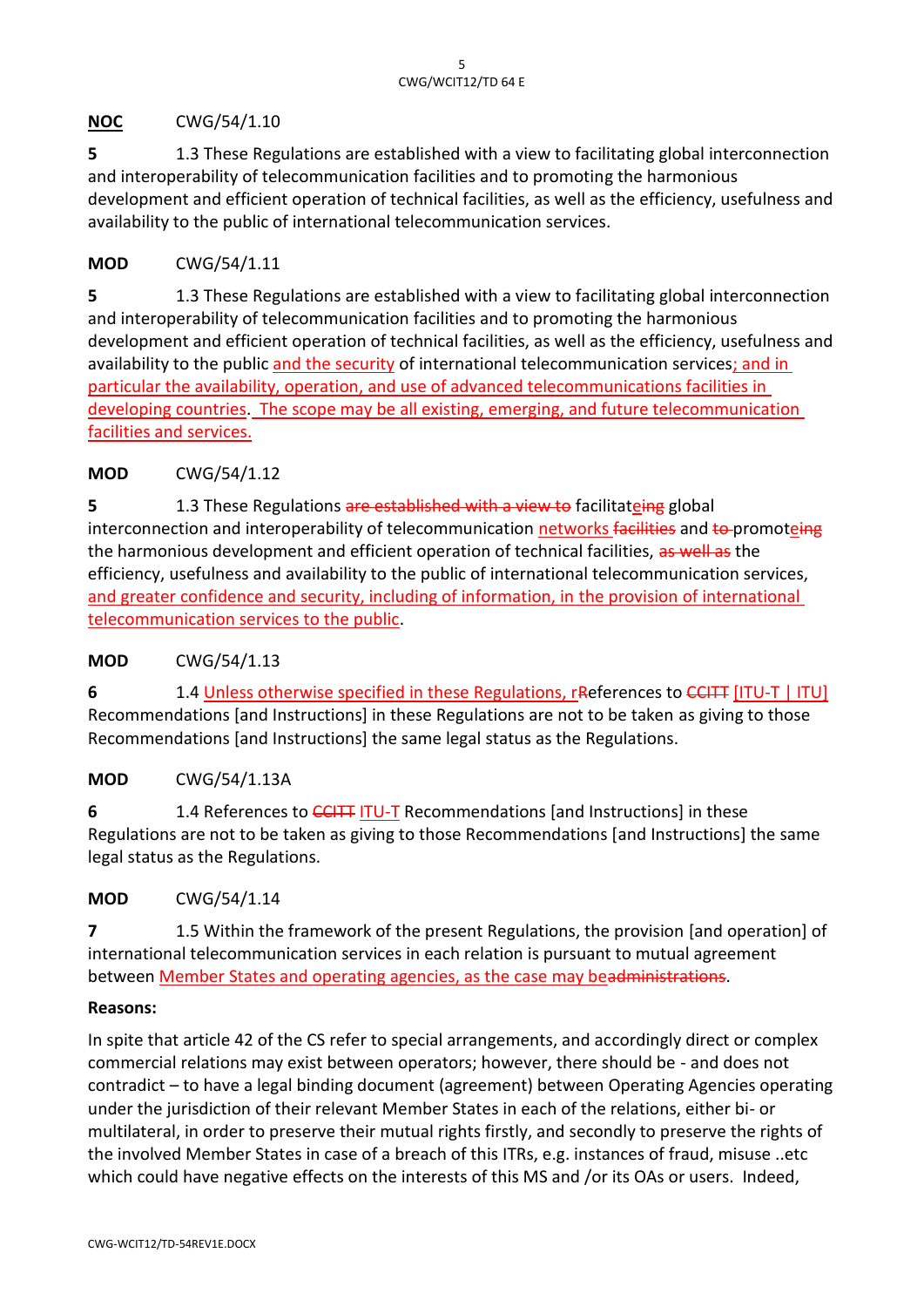Article 11 No. 76A of the CS allows the Secretary-General to act as depositary of special arrangements established in conformity with Article 42 of the CS.

# **MOD** CWG/54/1.15

**7** 1.5 Within the framework of the present Regulations, the provision and operation of international telecommunication services in each relation is pursuant to mutual agreement between recognized operating agenciesadministrations.

# **SUP** CWG/54/1.16

**7** 1.5 Within the framework of the present Regulations, the provision and operation of international telecommunication services in each relation is pursuant to mutual agreement between administrations.

## **Reasons:**

International traffic handling today is more complex than previously experienced and this is reflected in the commercial relationships currently exist between OAs. Art. 42 CS and art 9 of the ITRs refer to special arrangements therefore the text on existing 1.5 seems to in contradiction.

# **MOD** CWG/54/1.16A

**8** 1.6 In implementing the principles of these Regulations, administrations\* [and operating agencies] should comply with, to the greatest extent practicable, the relevant CCITT ITU-T Recommendations[, including any Instructions forming part of or derived from these Recommendations].

# **MOD** CWG/54/1.16B

**8** 1.6 In implementing the principles of these Regulations, administrations Member States should encourage operating agencies to comply with, to the greatest extent practicable, the relevant CCITT ITU-T Recommendations, including any Instructions forming part of or derived from these Recommendations.

# **MOD** CWG/54/1.16C

**8** 1.6 In implementing the principles of these Regulations, administrations Member States and operating agencies should comply with, to the greatest extent practicable, the relevant **CCITT ITU-T** Recommendations, including any Instructions forming part of or derived from these Recommendations.

# **MOD** CWG/54/1.16D

**8** 1.6 In implementing the principles of these Regulations, administrations should comply with, For the purposes of these Regulations and the principles enshrined in them, Member States shall provide, to the greatest extent practicable, for the implementation of the relevant ITU CCITT Recommendations and Resolutions by administrations and operating agencies, including any Instructions forming part of or derived from these Recommendations.

# **MOD** CWG/54/1.16E

**8** 1.6 In implementing the principles of these Regulations, administrations should comply with there shall be compliance with, to the greatest extent practicable, the relevant CCITT ITU-T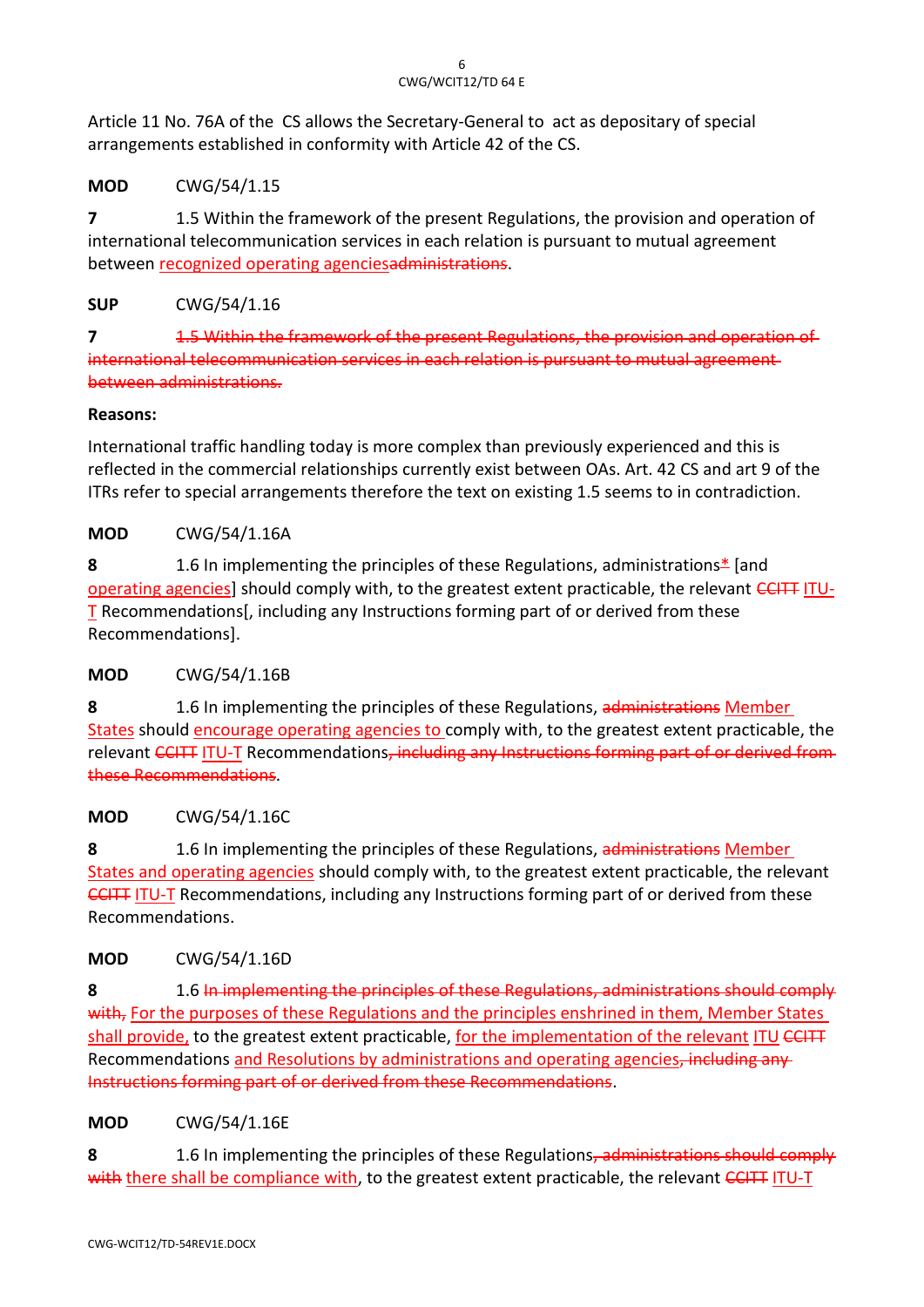Recommendations, including any Instructions forming part of or derived from these Recommendations.

# **MOD** CWG/54/1.17

**9** 1.7 a) These Regulations recognize the right of any Member State, subject to national law and should it decide to do so, to require that administrations and recognized private-operating agencies(ROAs), which operate in its territory and provide an international telecommunication service to the public, be authorized by that Member State.

# **MOD** CWG/54/1.18

**9** 1.7 a) These Regulations recognize the right of any Member State, subject to national law and should it decide to do so, to require that administrations and ROAs private operating agencies, which operate in its territory and provide an international telecommunication service to the public, be authorized by that Member State and be subject to transparency and accountability requirements.

# **Reasons:**

It has been suggested that the source (Global Voice Group) may wish to consider withdrawing this proposal given lack of support.

# **MOD** CWG/54/1.19

**9** 1.7 a) These Regulations recognize the right of any Member State, [subject to national law and should it decide to do so], to require that administrations\*-operating agencies, which operate in its territory and provide an international telecommunication service to the public, be authorized [/recognized] by that Member State.

# **Reasons:**

Member States have the sovereign right to impose obligations in accordance with national law, on all operating agencies, not just on recognized operating agencies.

# **MOD** CWG/54/1.20

**10** b) The Member **State concerned shall**, as appropriate, encourage the application of relevant ITU-T CCITT Recommendations by such service providers.

# **Reasons:**

This provision seems to be very similar to 1.6, perhaps it could be merged with 1.6.

# **MOD** CWG/54/1.21

**10** b) The Member State concerned shall, as appropriate, encourage the application of relevant CCITT ITU-T Recommendations by such service providers operating agencies.

## **Reasons:**

This provision seems to be very similar to 1.6, perhaps it could be merged with 1.6.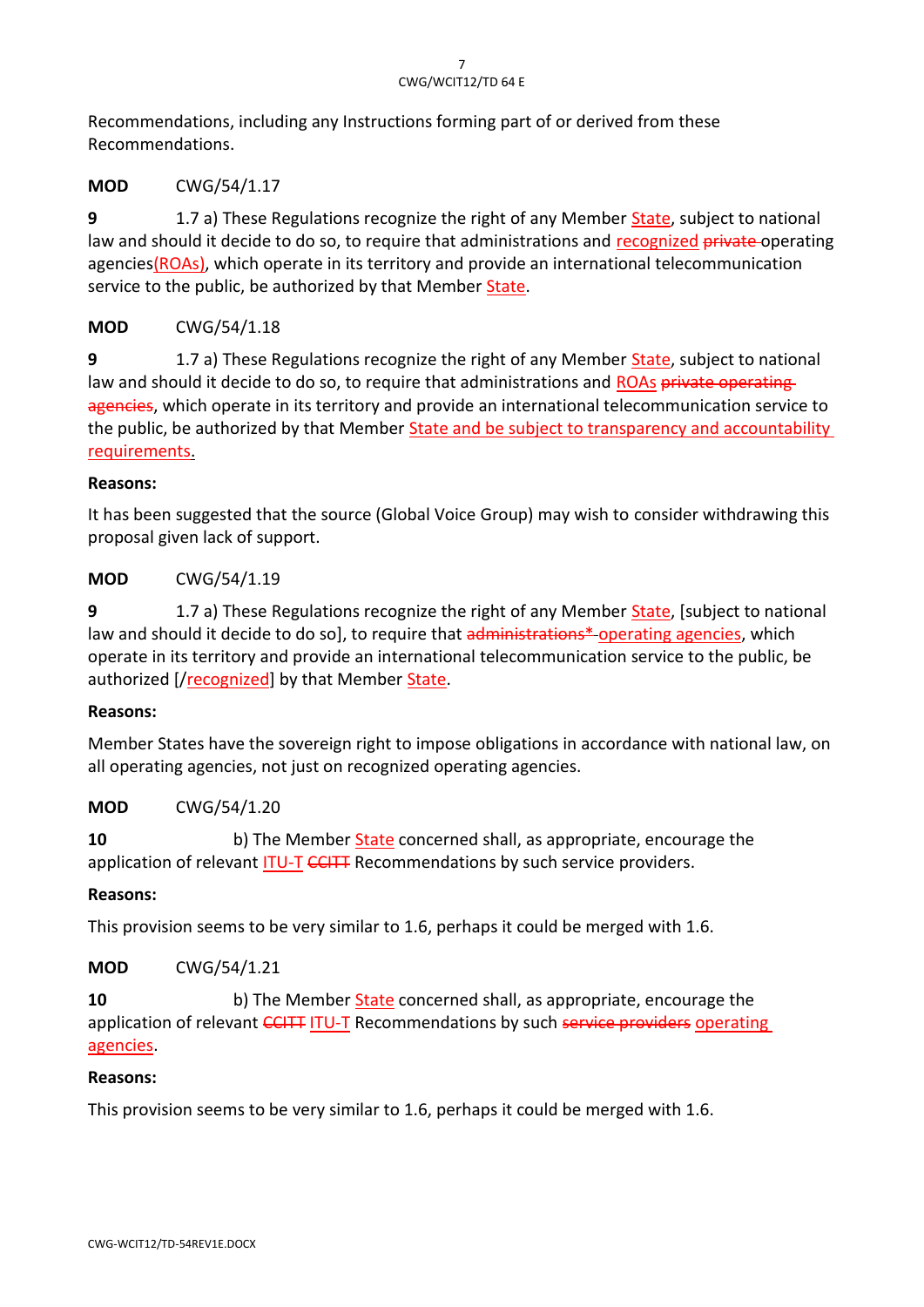#### **SUP** CWG/54/1.22

**10** b) The Member concerned shall, as appropriate, encourage the application of relevant CCITT Recommendations by such service providers.

#### **Reasons:**

This provision seems to be very similar to 1.6 and should be suppressed as there is a need to avoid repetition.

#### **MOD** CWG/54/1.23

**11** c) The Members States, where appropriate, shall cooperate in implementing the International Telecommunication Regulations.

#### **Reasons:**

Use of the term "cooperate" may need to be revisited and it may be appropriate to consider moving the provision elsewhere.

#### **MOD** CWG/54/1.24

**11** c) The Members, where appropriate, shall cooperate in implementing the International Telecommunication Regulations. The need to promote compliance will be given emphasis and appropriate assistances will be provided to strengthen national capacity in developing countries and countries in transition in support of compliance.

**SUP** CWG/54/1.25

**11 11** c) The Member, where appropriate, shall cooperate in implementing International Telecommunication Regulations.

## **NOC** CWG/54/1.26

**12** 1.8 The Regulations shall apply, regardless of the means of transmission used, so far as the Radio Regulations do not provide otherwise.

#### **Reasons:**

Mexico reserves its position regarding 1.8.

**NOC** CWG/54/1.27

#### **Reasons:**

No new 1.9

## **12A**

**ADD** CWG/54/1.28

**12A** 1.9 Nothing in these regulations shall be interpreted as modifying the rights and obligations of Member States under any other treaties to which they are parties.

#### **Reasons:**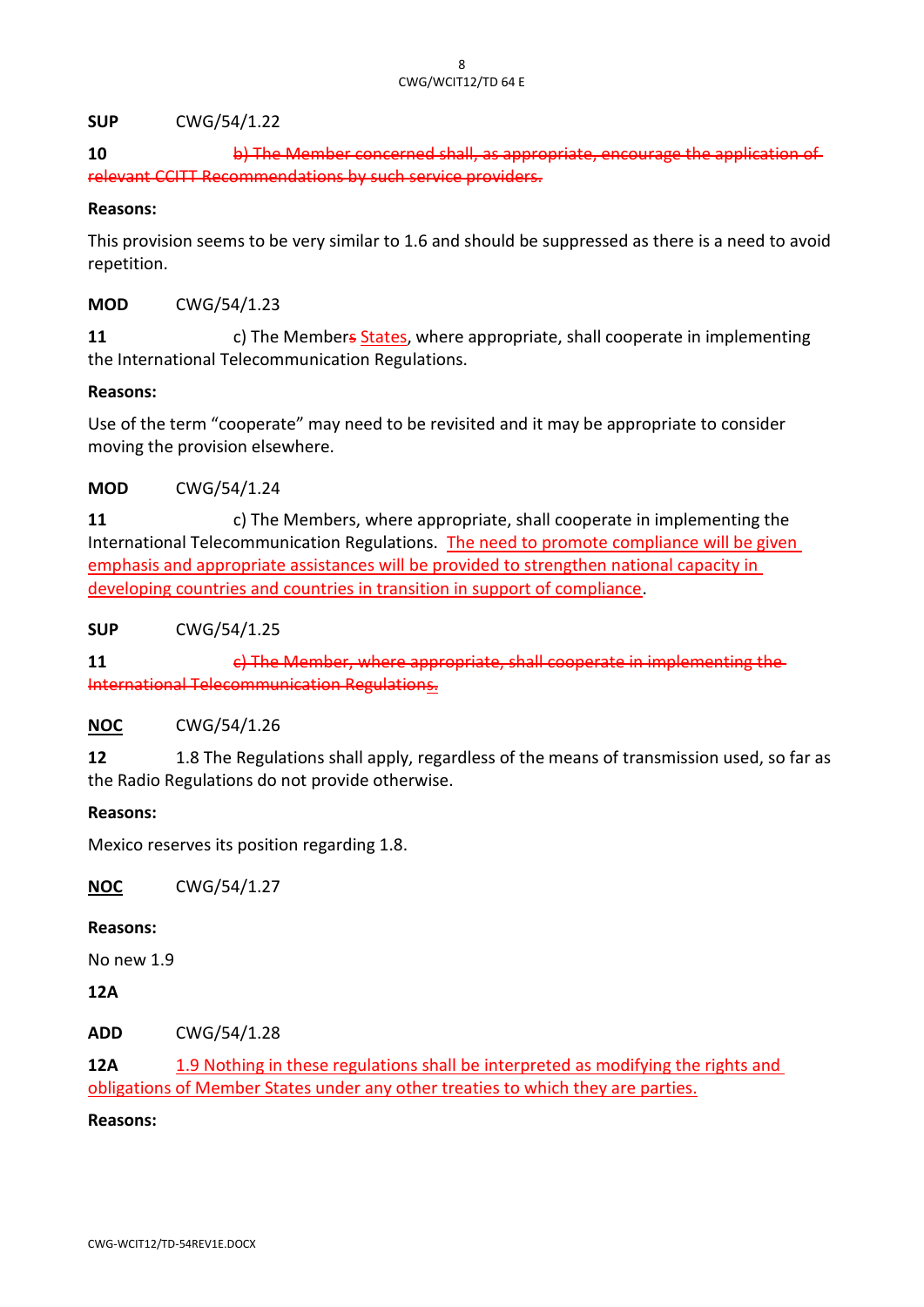It was suggested that the purpose of this proposal could be achieved through a declaration rather than an article in the ITRs. The Legal Advisor was requested to provide a legal analysis of the issues raised by this proposal. That legal analysis is found in CWG-WCIT/C 89.

Some Member States stated that they strongly opposed this proposed new provision, because it would make the ITRs subordinate to all other treaties, even bilateral treaties, and even subsequent treaties.

**NOC** CWG/54/2.0

# ARTICLE 2

# **Definitions**

**Reasons:** title of Article 2 remains unchanged.

**NOC** CWG/54/2.0A

**13** For the purpose of these Regulations, the following definitions shall apply. These terms and definitions do not, however, necessarily apply for other purposes.

**NOC** CWG/54/2.1

**14** 2.1 Telecommunication: Any transmission, emission or reception of signs, signals, writing, images and sounds or intelligence of any nature by wire, radio, optical or other electromagnetic systems.

**MOD** CWG/54/2.1A

**14** 2.1 *Telecommunication:* Any transmission, emission,  $\overline{or}$  reception or processing of signs, signals, writing, images and sounds or intelligence of any nature by wire, radio, optical or other electromagnetic systems.

**Reasons:** This is different from the definition of the term found in 1012 CS and would be difficult to accept.

**SUP** CWG/54/2.1B

**14** 2.1 Telecommunication: Any transmission, emission or reception of signs, writing, images and sounds or intelligence of any nature by wire, radio, optical or other electromagnetic systems.

**Reasons:** This definition is found in 1012 CS.

**NOC** CWG/54/2.2

**15** 2.2 *International telecommunication service:* The offering of a telecommunication capability between telecommunication offices or stations of any nature that are in or belong to different countries.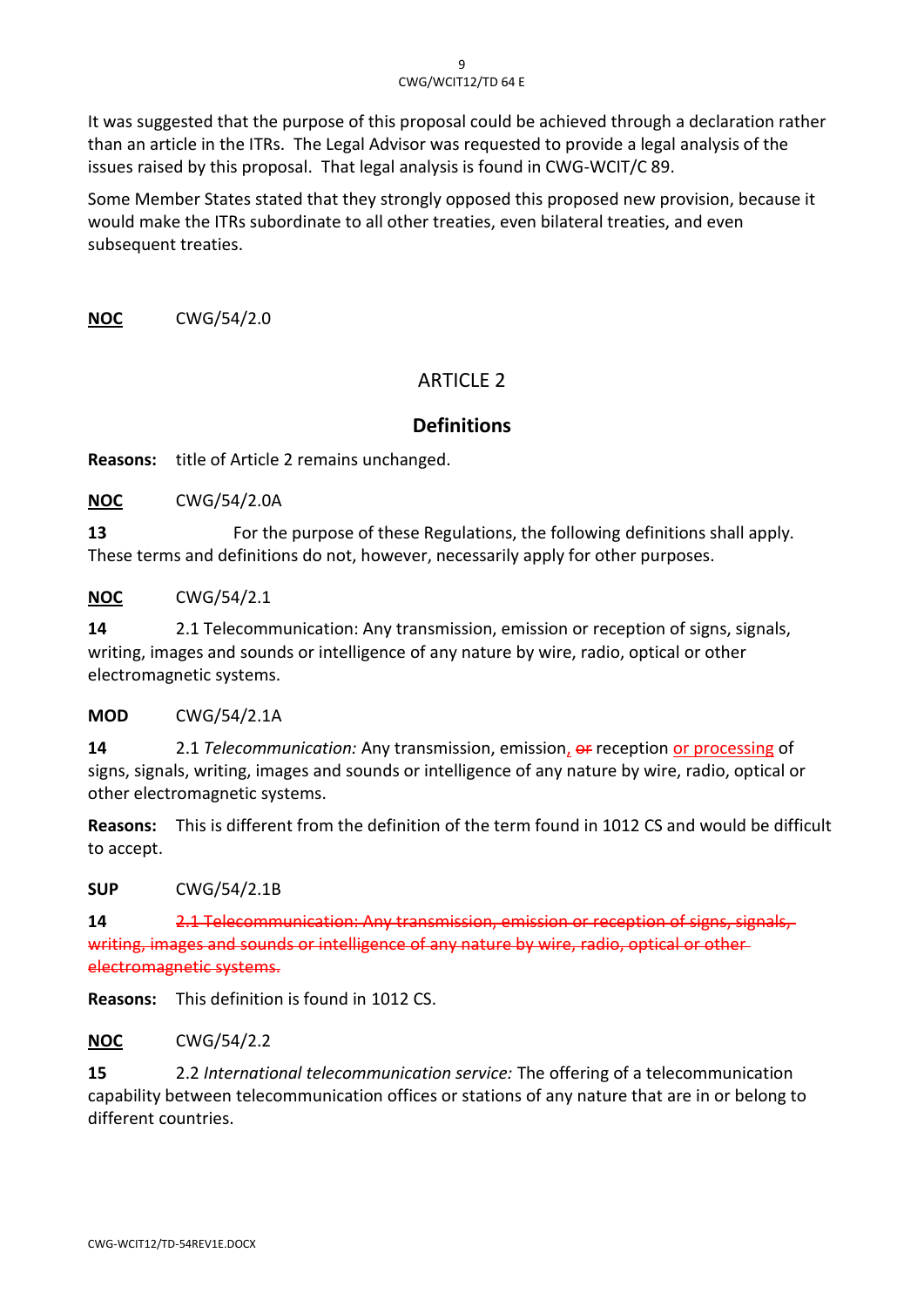**MOD** CWG/54/2.2A

**15** 2.2 *International telecommunication service:* The offering of a telecommunication capability including, but not limited to: offering of a telecommunication capability in roaming, international public telegram service, telex, traffic termination services (including Internet traffic termination), any kind of circuit provision services, other services integral to provision of international telecommunication services between telecommunication offices or stations of any nature that are in or belong to different countries.

**Reasons:** This is different from the definition of the term found in 1011 CS.

**SUP** CWG/54/2.2B

**15** 2.2 *International telecommunication service:* The offering of a telecommunication capability between telecommunication offices or stations of any nature that are in or belong to different countries.

**Reasons:** This definition is found in 1011 CS.

**MOD** CWG/54/2.3

16 2.3 *Government telecommunications*: A t<sup>T</sup>elecommunications originating with any: Head of a State; Head of a government or members of a government; Commanders-in-Chief of military forces, land, sea or air; diplomatic or consular agents; the Secretary-General of the United Nations; Heads of the principal organs of the United Nations; the International Court of Justice, or repliesy to a government telegram telecommunications mentioned above.

**Reasons:** Align with 1014 CS.

**SUP** CWG/54/2.3A

**16** 2.3 *Government telecommunication*: A telecommunication originating with any: Head of a State; Head of a government or members of a government; Commanders-in-Chief of military forces, land, sea or air; diplomatic or consular agents; the Secretary-General of the United Nations; Heads of the principal organs of the United Nations; the International Court of Justice, or reply to a government telegram.

**MOD** CWG/54/2.4

## **17 2.4 Service telecommunication:**

A telecommunication that relates to public international telecommunications and that is exchanged [by agreement] among the following:

- [administrations | Member States];
- [recognized] **private** operating agencies,

and the Chairman of the Administrative-Council, the Secretary-General, the Deputy Secretary-General, the Directors of the Bureaux International Consultative Committees, the members of the Radio Regulations International Frequency Regulation Board, other representatives or authorized officials of the Union, including those working on official matters outside the seat of the Union.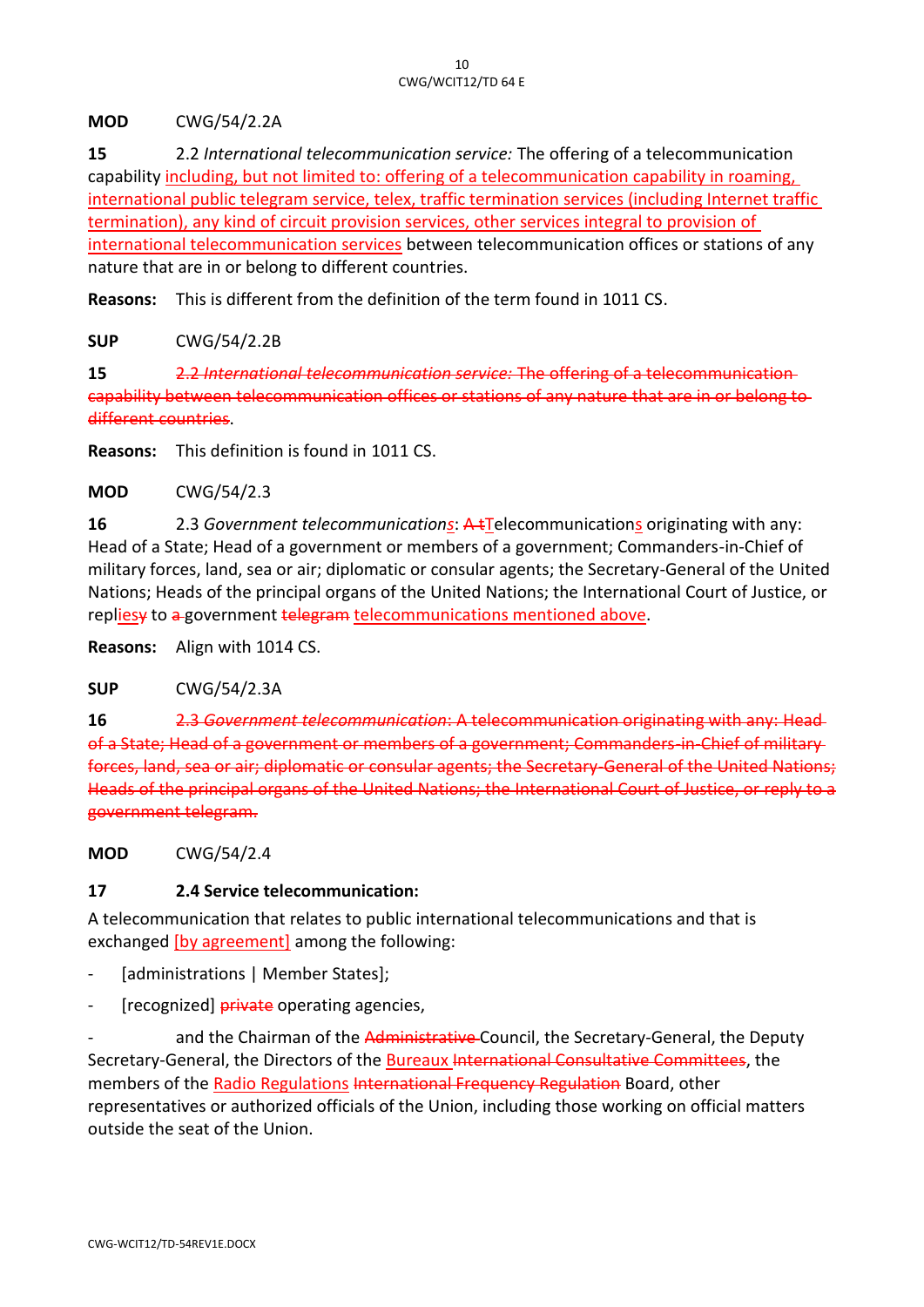#### **SUP** CWG/54/2.4A

#### **17 2.4 Service telecommunication:**

A telecommunication that relates to public international telecommunications exchanged among the following:

– administrations;

– recognized private operating agencies;

– and the Chairman of the Administrative Council, the Secretary-General, the Deputy Secretary-General, the Directors of the International Consultative Committees, the members of the International Frequency Registration Board, other representatives or authorized officials of the Union, including those working on official matters outside the seat of the Union.

**MOD** CWG/54/2.5

#### **18 2.5 Privilege telecommunication**

**19** 2.5.1 A telecommunication that may be exchanged during sessions of the ITU Administrative Council, conferences and meetings of the ITU between, on the one hand, representatives of Members of the Administrative Council, members of delegations, senior officials of the permanent organs of the Union General Secretariat and of the three Bureaux and members of the Radio Regulations Board and their authorized colleagues attending conferences and meetings of the ITU and, on the other, their administrations or recognized private operating agency or the ITU, and relating either to matters under discussion by the Administrative Council, conferences and meetings of the ITU or to public international telecommunications.

**20** 2.5.2 A private telecommunication that may be exchanged during sessions of the ITU Administrative Council and conferences and meetings of the ITU by representatives of Members of the Administrative Council, members of delegations, senior officials of the permanent organs of the Union senior officials of the General Secretariat and of the three Bureaux and members of the Radio Regulations Board attending ITU conferences and meetings, and the staff of the Secretariat of the Union seconded to ITU conferences and meetings, to enable them to communicate with their country of residence.

**SUP** CWG/54/2.5A

**18** 2.5 *Privilege telecommunication* 

**19** 2.5.1 A telecommunication that may be exchanged during sessions of the ITU Administrative Council, conferences and meetings of the ITU between, on the one hand, representatives of Members of the Administrative Council, members of delegations, senior officials of the permanent organs of the Union and their authorized colleagues attending conferences and meetings of the ITU and, on the other, their administrations or recognized private operating agency or the ITU, and relating either to matters under discussion by the Administrative Council, conferences and meetings of the ITU or to public international telecommunications.

**20** 2.5.2 A private telecommunication that may be exchanged during sessions of the ITU Administrative Council and conferences and meetings of the ITU by representatives of Members of the Administrative Council, members of delegations, senior officials of the permanent organs of the Union attending ITU conferences and meetings, and the staff of the Secretariat of the Union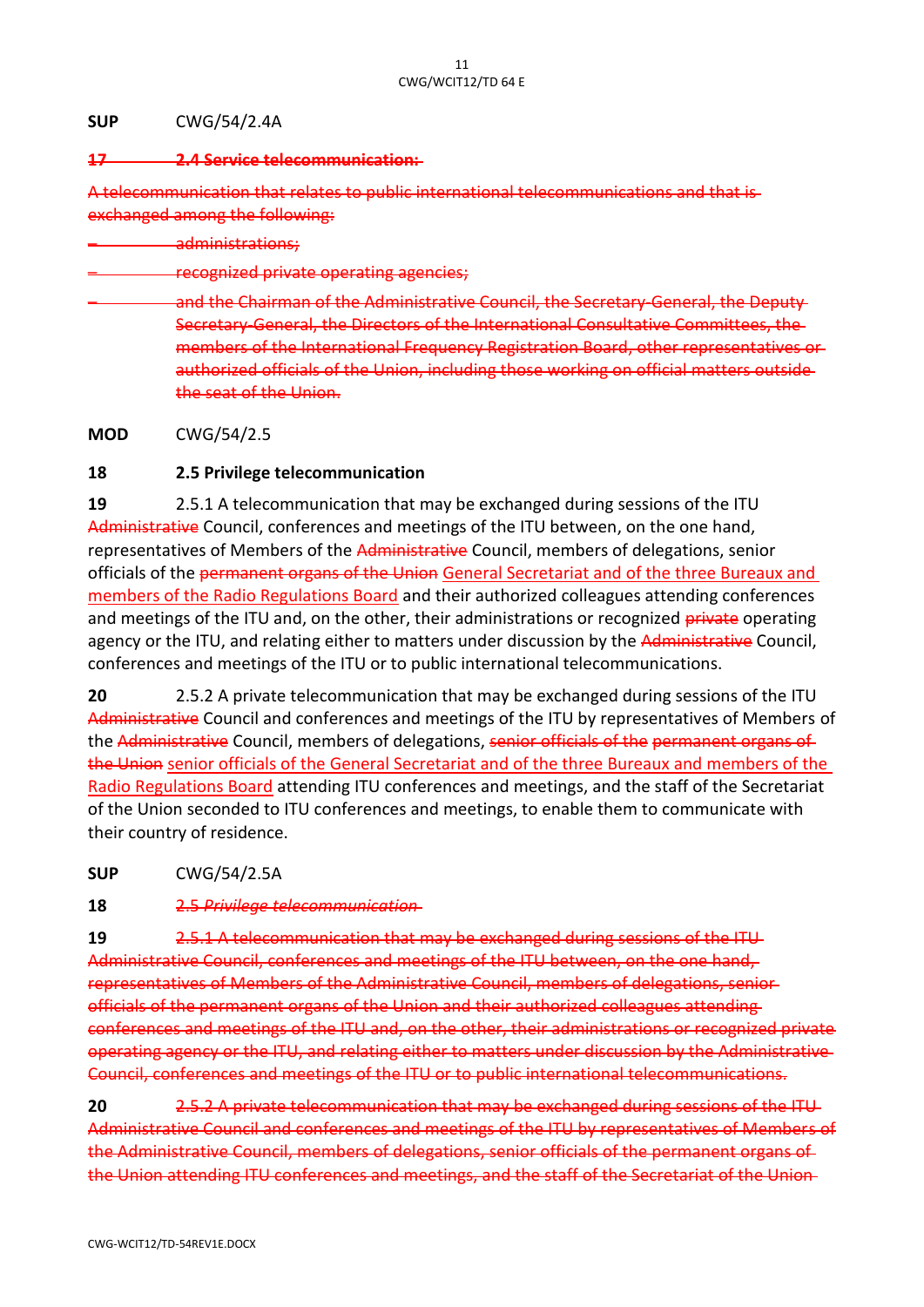seconded to ITU conferences and meetings, to enable them to communicate with their country of residence.

**NOC** CWG/54/2.6

**21** 2.6 *International route:* Technical facilities and installations located in different countries and used for telecommunication traffic between two international telecommunication terminal exchanges or offices.

**MOD** CWG/54/2.6A

21 2.6 *International route:* A route for the transmission of traffic between t<sub>rechnical</sub> facilities and installations located in different countries and used for telecommunication trafficbetween two international telecommunication terminal exchanges or offices.

**SUP** CWG/54/2.6B

**21** 2.6 International route: Technical facilities and installations located in different countries and used for telecommunication traffic between two international telecommunication terminal exchanges or offices.

#### **MOD** CWG/54/2.7

**22** 2.7 *Relation:* Exchange of traffic between two terminal countries, always referring to a specific service if there is between their administrations\*operating agencies:

**23** a) a means for the exchange of traffic in that specific service:

- over direct circuits (direct relation), or

- via a point of transit in a third country (indirect relation), and

**24** b) normally, the settlement of accounts [by manual or other billing systems as appropriate].

**SUP** CWG/54/2.7A

**22** 2.7 *Relation:* Exchange of traffic between two terminal countries, always referring specific service if there is between their administrations\*:

**23** a) a means for the exchange of traffic in that specific service:

- over direct circuits (direct relation), or

- via a point of transit in a third country (indirect relation), and

**24** b) normally, the settlement of accounts.

**MOD** CWG/54/2.8

**25** 2.8 *Accounting rate:* The rate agreed [between administrations\* | between operating agencies] in a given relation that is used for the establishment of international accounts [for international telecommunication services].

**SUP** CWG/54/2.8A

**25** 2.8 *Accounting rate:* The rate agreed between administrations\* in a given relation that is used for the establishment of international accounts.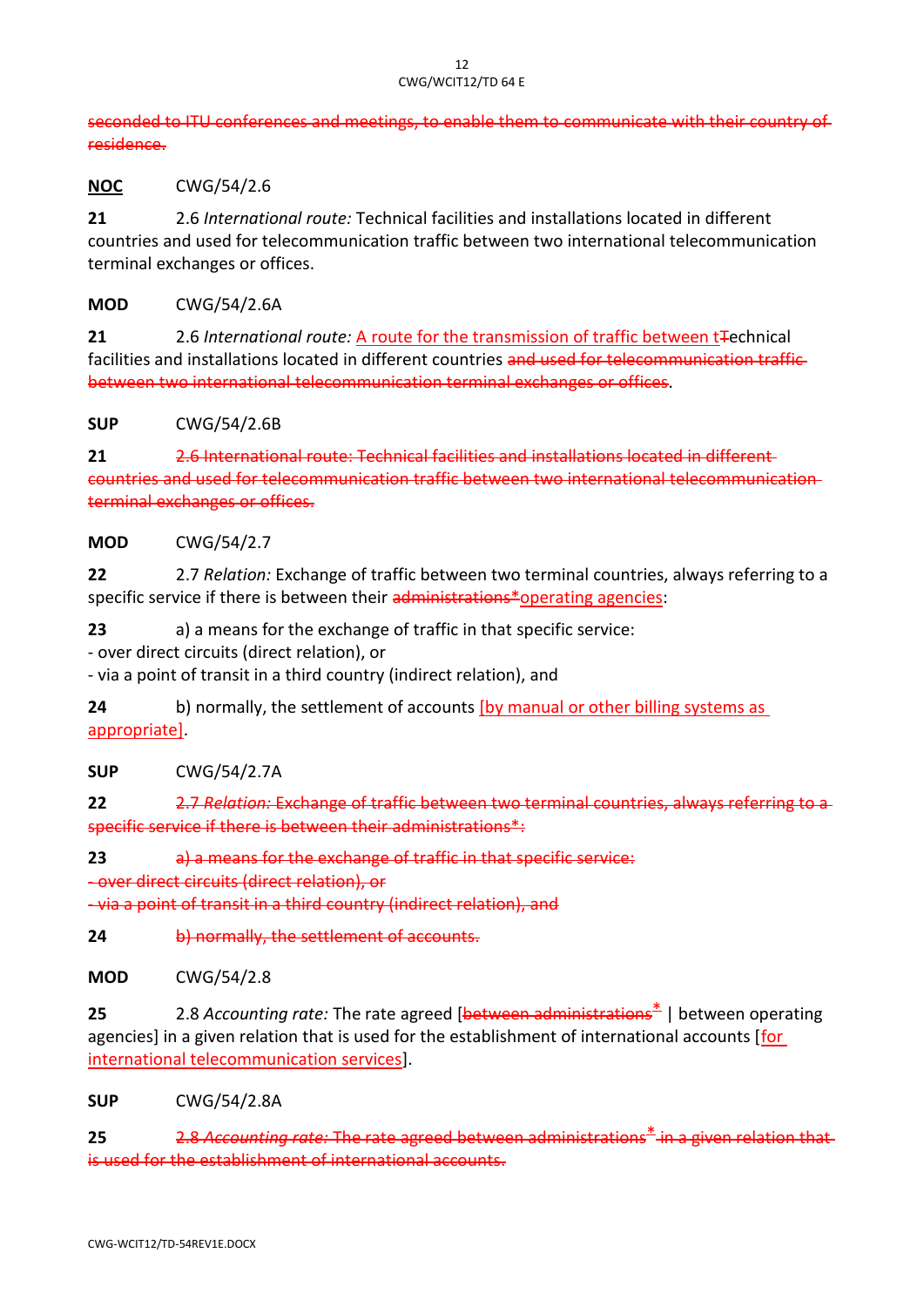**MOD** CWG/54/2.9

**26** 2.9 *Collection charge:* The charge established and collected by an administration/ROA from its customers for the use of an international telecommunication service.

**MOD** CWG/54/2.9A

**26** 2.9 *Collection charge:* The charge established and collected [by an administration\* | by an operating agency] from its customers for the use of an international telecommunication service.

**SUP** CWG/54/2.9B

**26** 2.9 *Collection charge:* The charge established and collected by an administration\* from its customers for the use of an international telecommunication service.

**MOD** CWG/54/2.10

**27** 2.10 *Instructions:* A collection of provisions drawn from one or more ITU-T-CCITT Recommendations dealing with practical operational procedures for the handling of telecommunication traffic (e.g., acceptance, transmission, accounting).

**SUP** CWG/54/2.10A

**27** 2.10 *Instructions:* A collection of provisions drawn from one or more CCITT Recommendations dealing with practical operational procedures for the handling of telecommunication traffic (e.g., acceptance, transmission, accounting).

**NOC** CWG/54/2.10AA

**27A**

#### **Reasons:**

No new 2.10A

**ADD** CWG/54/2.10AB

**27A** 2.10A *Public Correspondence*: Any telecommunication which the offices and stations must, by reason of their being at the disposal of the public, accept for transmission.

**Reasons:** Taken from 1004 CS.

**NOC** CWG/54/2.10B

**27B**

#### **Reasons:**

No new 2.10B

**ADD** CWG/54/2.10BA

**27B** 2.10B *Operating Agency*: Any individual, company, corporation or governmental agency which operates a telecommunication installation intended for an international telecommunication service or capable of causing harmful interference with such a service.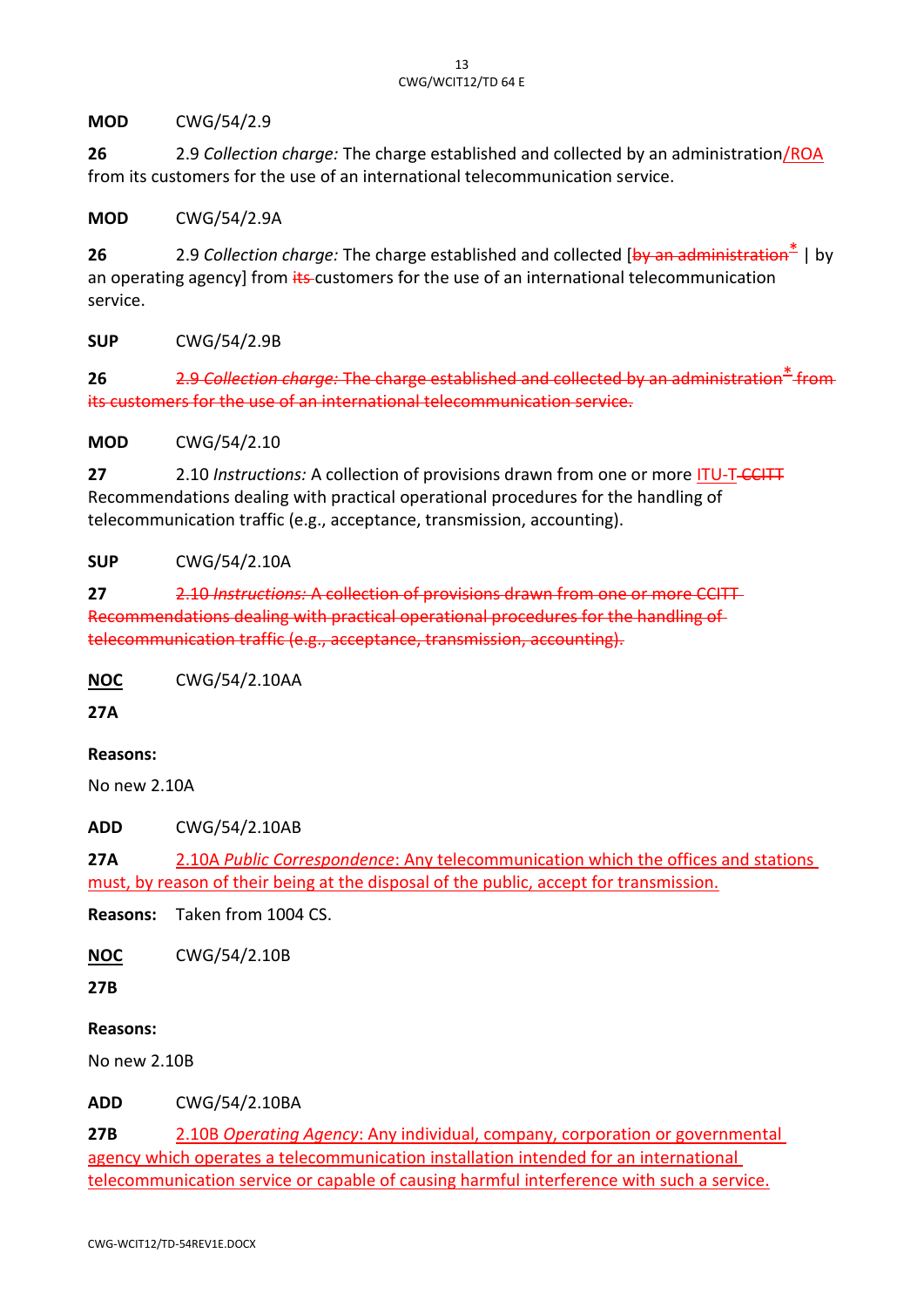**Reasons:** Taken from 1007 CS.

**NOC** CWG/54/2.10C

**27C**

**Reasons:**

No new 2.10C

**ADD** CWG/54/2.10CA

**27C** 2.10C *Service Telecommunication*: A telecommunication that relates to public international telecommunications and that is exchanged among the following:

– administrations,

– recognized operating agencies, and

– the Chairman of the Council, the Secretary-General, the Deputy Secretary-General, the Directors of the Bureaux, the members of the Radio Regulations Board, and other representatives or authorized officials of the Union, including those working on official matters outside the seat of the Union.

**Reasons:** Taken from 1006 CV.

**NOC** CWG/54/2.11

**27D**

#### **Reasons:**

No new 2.11

**ADD** CWG/54/2.11A

**27D** 2.11 *Transit rate*: a rate set by the point of transit in a third country (indirect relation).

**NOC** CWG/54/2.12

**27E**

#### **Reasons:**

No new 2.12

**ADD** CWG/54/2.12A

**27E** 2.12 *Termination rate*: A rate set by the destination administration/ROA for terminating incoming traffic regardless of origin.

**NOC** CWG/54/2.13

**27F**

#### **Reasons:**

No new 2.13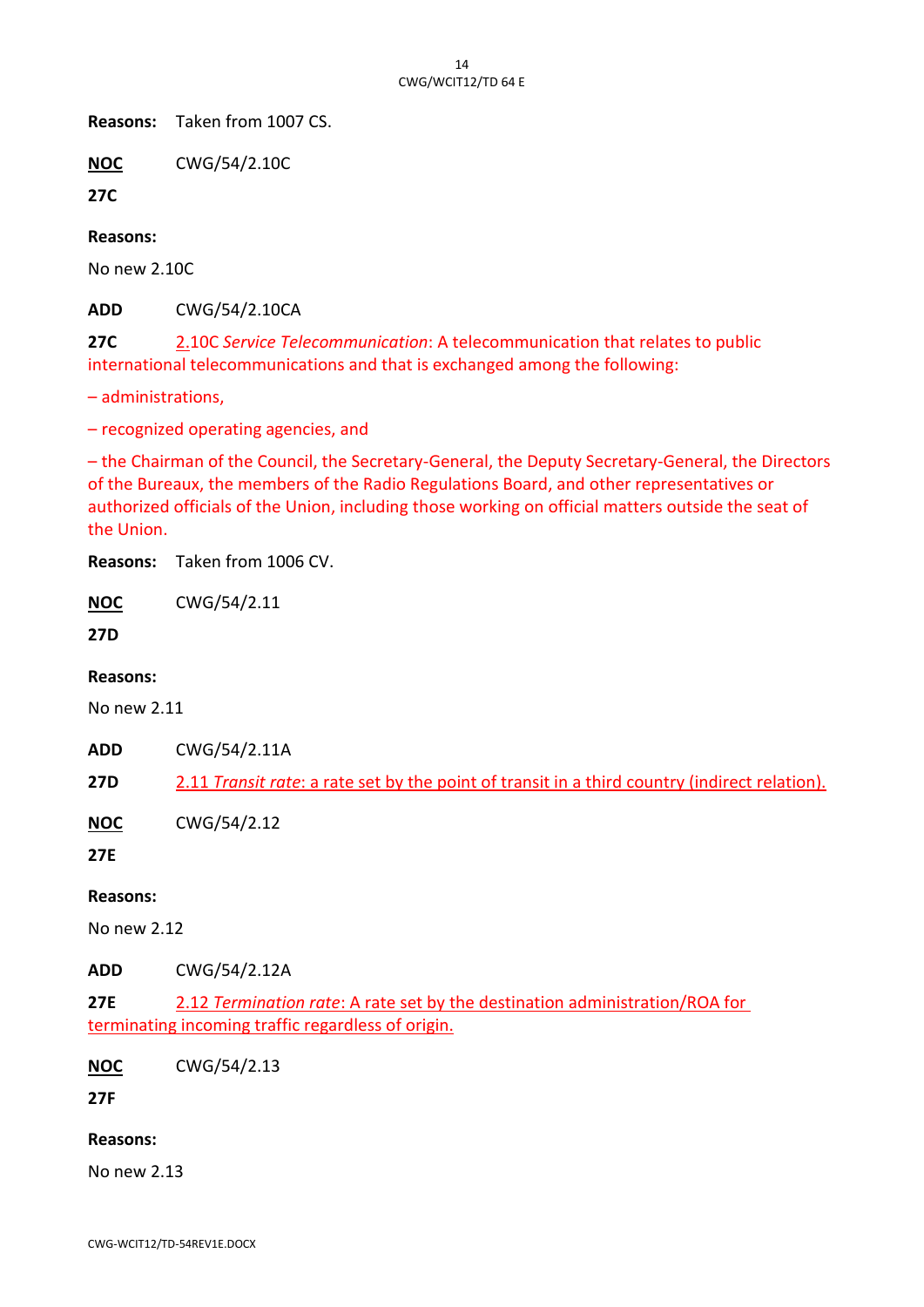**ADD** CWG/54/2.13A

**27F** 2.13 *Spam*: information transmitted over telecommunication networks as text, sound, image, tangible data used in a man-machine interface bearing advertizing nature or having no meaningful message, simultaneously or during a short period of time, to a large number of particular addressees without prior consent of the addressee (recipient) to receive this information or information of this nature. (Spam should be distinguished from information of any type (advertisements inclusive) transmitted over broadcasting (non-addressed) networks (such as TV and/or radio broadcasting networks, etc.)).

**NOC** CWG/54/2.14

**27G**

**Reasons:**

No new 2.14

**ADD** CWG/54/2.14A

**27G** 2.14 *Hub*: a transit center (or network operator) that offers to other operators a telecommunication traffic termination service to nominated destinations contained in the offer.

**NOC** CWG/54/2.15

**27H**

**Reasons:**

No new 2.15

**ADD** CWG/54/2.15A

**27H** 2.15 *Hubbing*: the routing of telecommunication traffic in hubbing mode consists in the use of hub facilities to terminate telecommunication traffic to other destinations, with full payment due to the hub.

**NOC** CWG/54/2.16

**27I**

## **Reasons:**

No new 2.16

**ADD** CWG/54/2.16A

**27I** 2.16 *Fraud:* use of any telecommunications facilities or services with the intention of avoiding payment, without correct payment, with no payment at all, by making someone else pay, or by using a wrongful or criminal deception in order to obtain a financial or personal gain from the use of those facilities or services.

**ADD** CWG/54/2.16B

**27I** 2.16 *Fraud*: Use of public international telecommunication services or facilities with the intention of avoiding payment, without correct payment, with no payment at all, or by making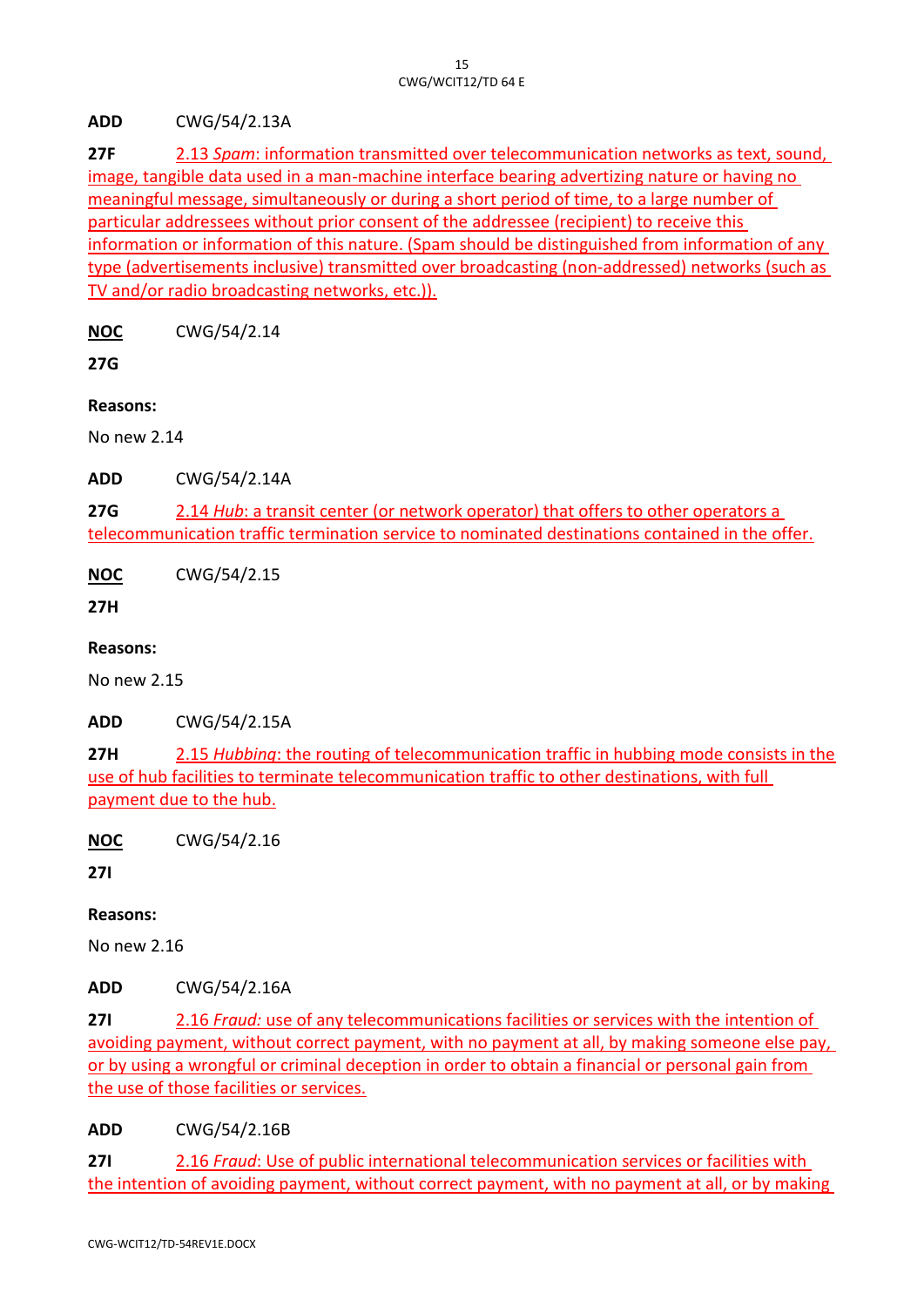someone else pay, by misusing numbering resources or other deceptive practices, in order to obtain personal or financial gain.

**ADD** CWG/54/2.16C

**27I** 2.16 *Fraud:* use of any telecommunications facilities or services with the intention of avoiding payment, without correct payment, with no payment at all, by making someone else pay, by using a wrongful or criminal deception in order to obtain a financial or personal gain from the use of those facilities or services or by intentional misrepresentation of identity which can lead to actual or potential disadvantage or financial harm to another individual or group.

**NOC** CWG/54/2.17

**27J**

**Reasons:**

No new 2.17

**ADD** CWG/54/2.17A

**27J** 2.17 *Global telecommunication service (GTS)*: A service, based on international numbering resources, which enables communication to be established between an end-consumer subscriber and a subject or object whose physical location and national jurisdiction have no bearing on the service's use; which satisfies and complies with recognized and accepted international standards; and which is provided over the public telecommunication network by one or more recognized operating agencies (ROAs) using the identifiers of a ubiquitous network in two or more countries.

A GTS is characterized by the existence of a single infrastructure complex, the location of whose components is distributed among two or more countries such that this complex cannot, in terms of its ownership or location, be attributed to any one country; and by a single GTS ROA, endowed by ITU with the status of GTS operator and operating in accordance with the ITRs and with the legislations of those ITU Member States on whose territories it provides access to the telecommunication service.

**NOC** CWG/54/2.18

**27K**

**Reasons:**

No new 2.18

**ADD** CWG/54/2.18A

**27K** 2.18 *Calling Party Identification (CPI)*: a supplementary service in which a series of digits, characters and symbols are conveyed transparently to the called party to identify uniquely the calling party originating the international call.

**NOC** CWG/54/2.19

**27L**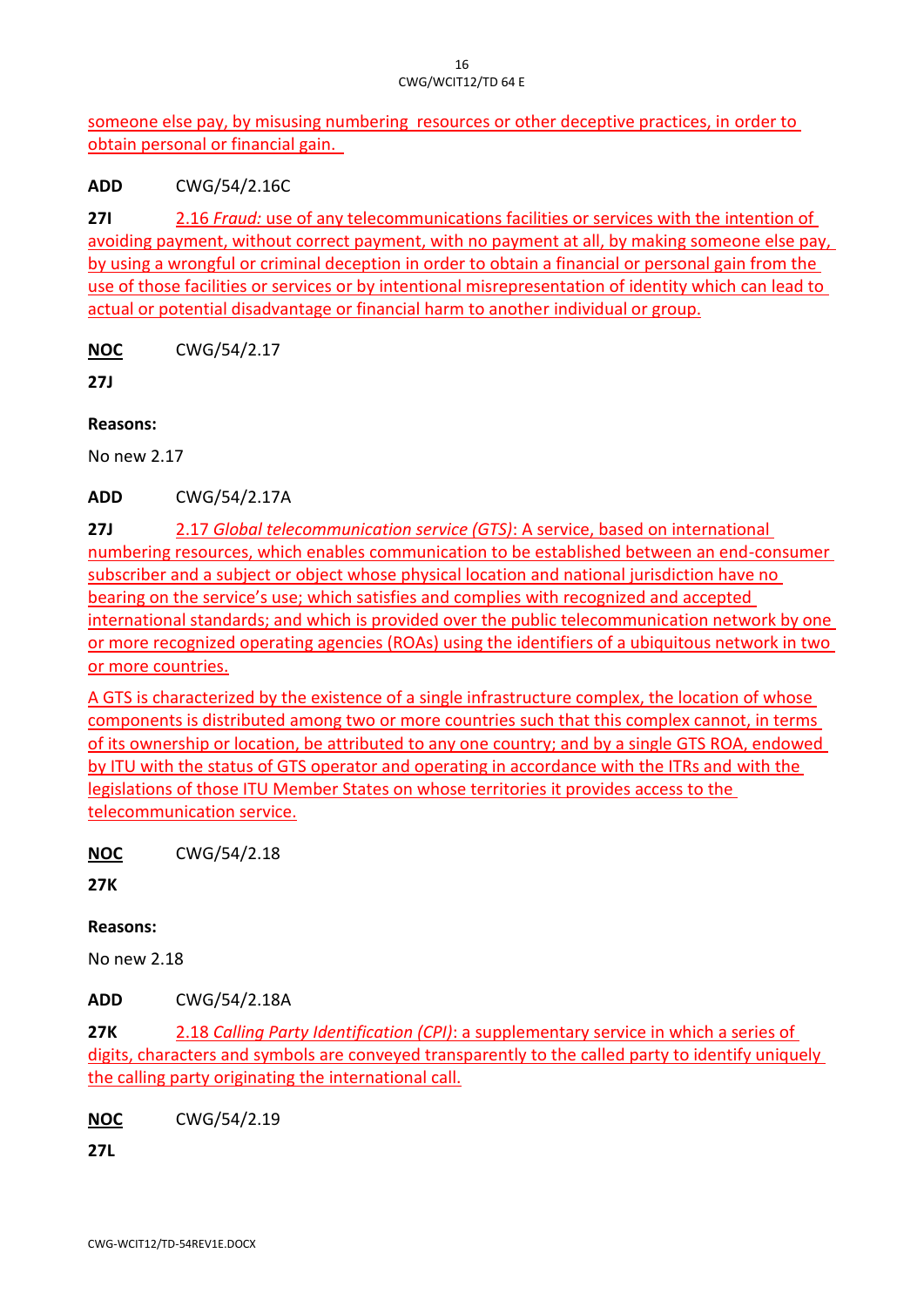No new 2.19

**ADD** CWG/54/2.19A

**27L** 2.19 *Calling Party Number (CPN):* The telephone number of the originator of an international call.

**NOC** CWG/54/2.20

**27M**

**Reasons:**

No new 2.20

**ADD** CWG/54/2.20A

**27M** 2.20 *International Calling Party Number Delivery (ICPND)*: Calling Party Number delivery across boundaries of countries.

**NOC** CWG/54/2.21

**27N**

#### **Reasons:**

No new 2.21

**ADD** CWG/54/2.21A

**27N** 2.21 *Originating Identification*: The Originating Identification is the service by which the terminating party shall have the possibility of receiving identity information in order to identify the origin of the communication.

**NOC** CWG/54/2.22

**27O**

## **Reasons:**

No new 2.22

**ADD** CWG/54/2.22A

**27O** 2.22 *Emergency/distress telecommunications*: A special category of

telecommunications with absolute priority for the transmission and reception of information relating to safety of life at sea, on land, in the air or in space, and of information of exceptional urgency concerning an epidemiological or epizootic situation issued by the World Health Organization.

**NOC** CWG/54/2.23

**27P**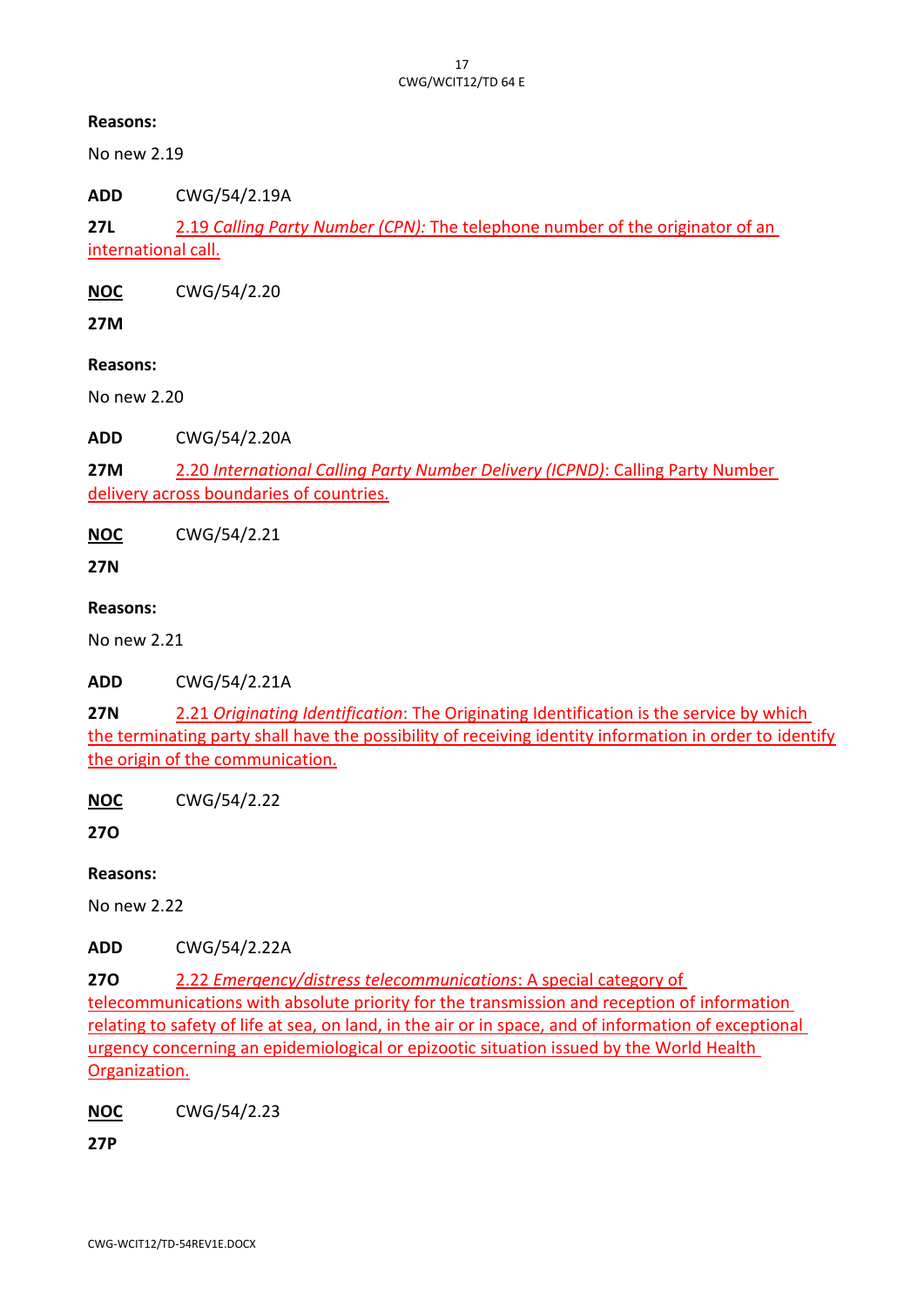No new 2.23

**ADD** CWG/54/2.23A

**27P** 2.23 *Personal data*: Any information relating to a physical person (the subject of the personal data) identified or identifiable on the basis of such information.

**27Q**

**NOC** CWG/54/2.24

#### **Reasons:**

No new 2.24

**ADD** CWG/54/2.24A

**27Q** 2.24 *Integrity of the international telecommunication net*work: The capability of the international telecommunication network to carry international traffic.

**NOC** CWG/54/2.25

**27R**

#### **Reasons:**

No new 2.25

**ADD** CWG/54/2.25A

**27R** 2.25 *Stability of the international telecommunication network*: The capability of the international telecommunication network to carry international traffic in the event of failure of telecommunication nodes or links and also in the face of internal and external destructive actions and to return to its original state.

**NOC** CWG/54/2.26

**27S**

## **Reasons:**

No new 2.26

**ADD** CWG/54/2.26A

**27S** 2.26 *Security of the international telecommunication network*: The capability of the international telecommunication network to withstand internal and external destabilizing actions liable to compromise its functioning.

**NOC** CWG/54/2.27

**27T**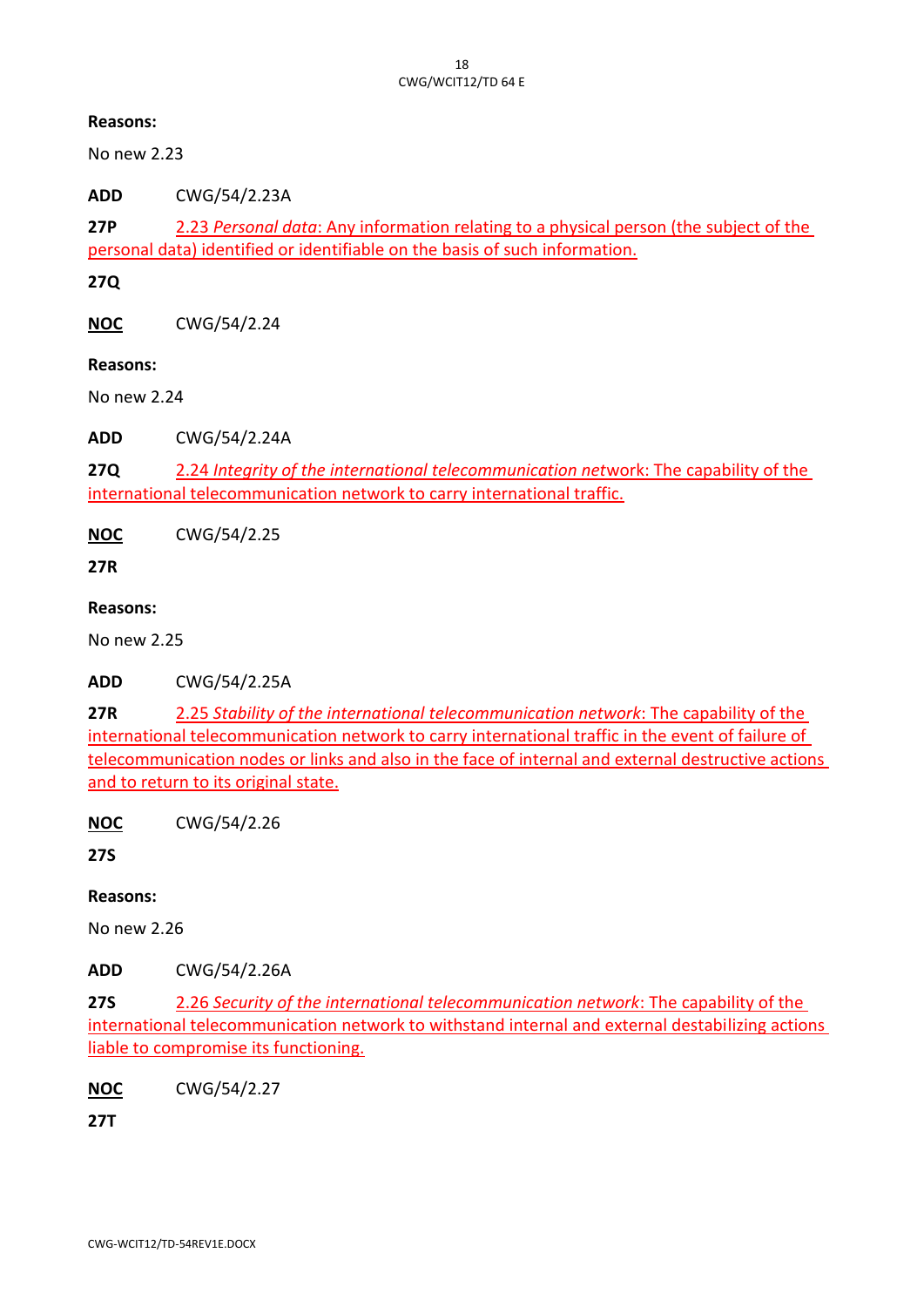No new 2.27

**ADD** CWG/54/2.27A

**27T** 2.27 *Roaming*: Provision to the subscriber of the opportunity to use telecommunication services offered by other operating agencies, with which the subscriber has not concluded an agreement.

**Reasons:** Some suggested that, if this definition is accepted, the term "International Roaming" would be preferable.

**NOC** CWG/54/3.0

# ARTICLE 3

# **International Network**

**Reasons:** title of Article 3 remains unchanged.

**MOD** CWG/54/3.1

**28** 3.1 Members States shall encourage ensure that administrations\* and ROAs to cooperate in the establishment, operation and maintenance of the international network to provide a satisfactory quality of service.

**MOD** CWG/54/3.2

**28** 3.1 Members States shall ensure that administrations<sup>\*</sup> operating agencies cooperate in the establishment, operation and maintenance of the international network to provide a satisfactory quality of service [and above a minimum level corresponding to the relevant ITU-T Recommendation].

#### **Reasons:**

The provision imposes a requirement to cooperate, not a requirement to provide a particular level of quality of service. Further, it refers only to the international network, not the national network.

It was noted that reliance only on market forces according to competition mechanism to improve QoS offered to the users has not worked in many instances, but in the contrary, there exist agility in offering low quality services that makes the consumer more often prone to be a victim for such deteriorated services, in particular those based on VoIP. Assuring a level of QoS above a minimum set by the relevant ITU-T Recommendation shall help to a great extent to preserve users' rights.

**MOD** CWG/54/3.3

**28** 3.1 Members States shall ensure that administrations\* encourage operating agencies to cooperate in the establishment, operation and maintenance of the international network to provide a satisfactory quality of service.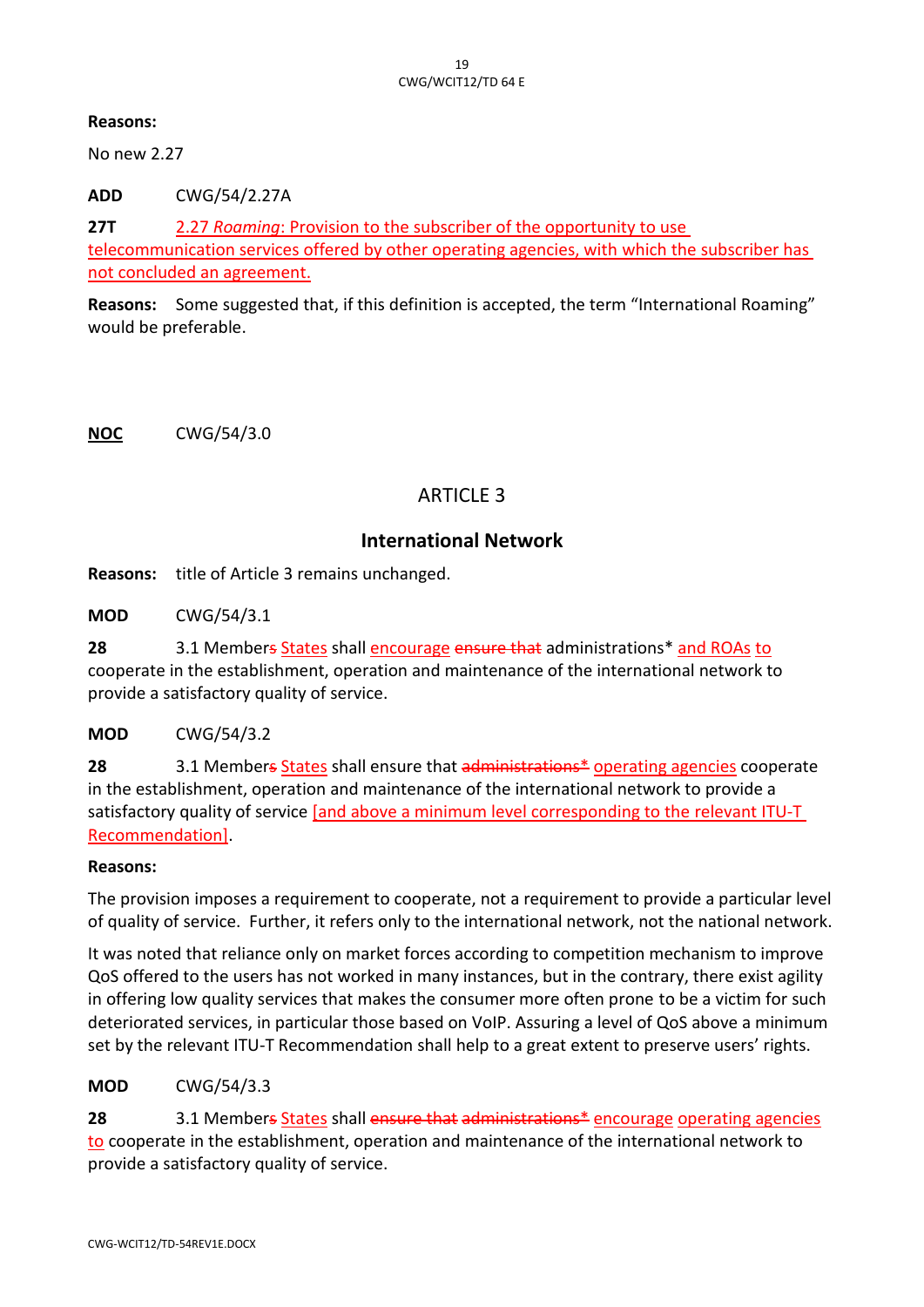Given market liberalization, it may be difficult under national law for some Member States to ensure quality of service.

**MOD** CWG/54/3.4

**29** 3.2 Member States Administrations\* shall endeavour to establish policies that promote the provision of technical facilities that support provide sufficient telecommunicationfacilities to meet the requirements of and demand for international telecommunication services.

#### **Reasons:**

It is important that Member States adopt policies that create incentives to invest in telecommunication networks.

**MOD** CWG/54/3.5

**29** 3.2 Administrations\* Member States shall ensure that operating agencies endeavour to provide sufficient telecommunication facilities to meet the requirements of and demand for international telecommunication services.

**MOD** CWG/54/3.6

**29** 3.2 Administrations\* shall endeavour to provide sufficient telecommunication facilities Member States shall establish policies to meet the requirements of and demand for international telecommunication services.

**SUP** CWG/54/3.7

**29** 3.2 Administrations\* shall endeavour to provide sufficient telecommunication facilities to meet the requirements of and demand for international telecommunication services.

#### **MOD** CWG/54/3.8

**30** 3.3 Member States Administrations<sup>\*</sup> shall have the power to determine by mutual agreement which national international routes are to be used for the management of international communications. Pending agreement and provided that there is no direct route existing between the terminal administrations concerned, the origin administration has the choice to determine the routing of its outgoing telecommunication traffic, taking into account the interests of the relevant transit and destination administrations.

**MOD** CWG/54/3.9

**30** 3.3 Administrations\* shall determine by mutual agreement which international routes are to be used. Pending agreement and provided that there is no direct route existing between the terminal administrations concerned, the origin administration has the choice to determine the routing of its outgoing telecommunication traffic, taking into account the interests of the relevant transit and destination administrations. A Member State shall have the right to know through where its traffic has been routed, and should have the right to impose any routeing regulations in this regard, for purposes of security and countering fraud.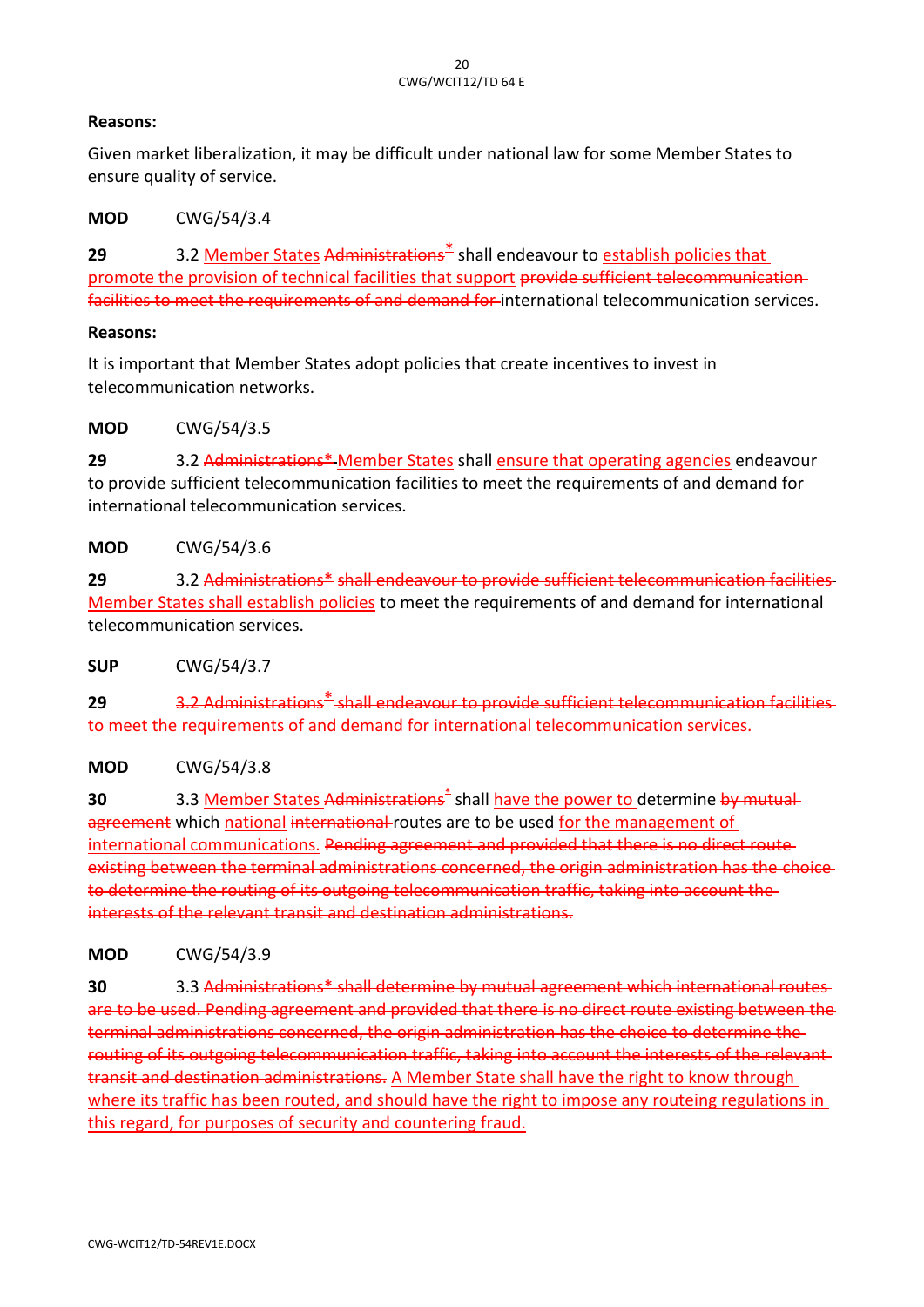#### **MOD** CWG/54/3.10

**30** 3.3 Member States/operating agencies shall have the right to know which

international routes are used for carrying traffic. Administrations\* shall determine by mutual agreement which international routes are to be used. Pending agreement and provided that thereis no direct route existing between the terminal administrations concerned, the origin administration has the choice to determine the routing of its outgoing telecommunication taking into account the interests of the relevant transit and destination administrations.

**SUP** CWG/54/3.11

**30** 3.3 Administrations\* shall determine by mutual agreement which international routes are to be used. Pending agreement and provided that there is no direct route existing between the terminal administrations concerned, the origin administration has the choice to determine the routing of its outgoing telecommunication traffic, taking into account the interests of the relevant transit and destination administrations.

## **MOD** CWG/54/3.12

**31** 3.4 Member States recognize the right of the public to correspond by means of the international service of public correspondence. The services, the charges and the safeguards shall be the same for all users in each category of correspondence without any priority or preference. Subject to national law, any user, by having access to the international network established by an administration<sup>\*</sup>, has the right to send traffic. A satisfactory quality of service should be maintained to the greatest extent practicable, corresponding to relevant CCITTITU-T Recommendations.

#### **MOD** CWG/54/3.13

**31** 3.4 Subject to national law, any user, by having access to the international network established by an administration<sup>\*</sup>/ROA, has the right to send traffic. A satisfactory quality of service should be maintained to the greatest extent practicable, corresponding to relevant CCITT ITU-T Recommendations.

#### **MOD** CWG/54/3.14

**31** 3.4 Subject to national law, any user, by having access to the international network established by an administration operating agency, has the right to send traffic. A satisfactory quality of service [and above a minimum level] should be maintained to the greatest extent practicable, corresponding to relevant CCITT ITU-T Recommendations.

**SUP** CWG/54/3.15

**31** 3.4 Subject to national law, any user, by having access to the international network established by an administration\*, has the right to send traffic. A satisfactory quality of service should be maintained to the greatest extent practicable, corresponding to relevant CCITT Recommendations.

#### **Reasons:**

The proposal is to move the text elsewhere, not to suppress the text itself.

**NOC** CWG/54/3.16

**31A**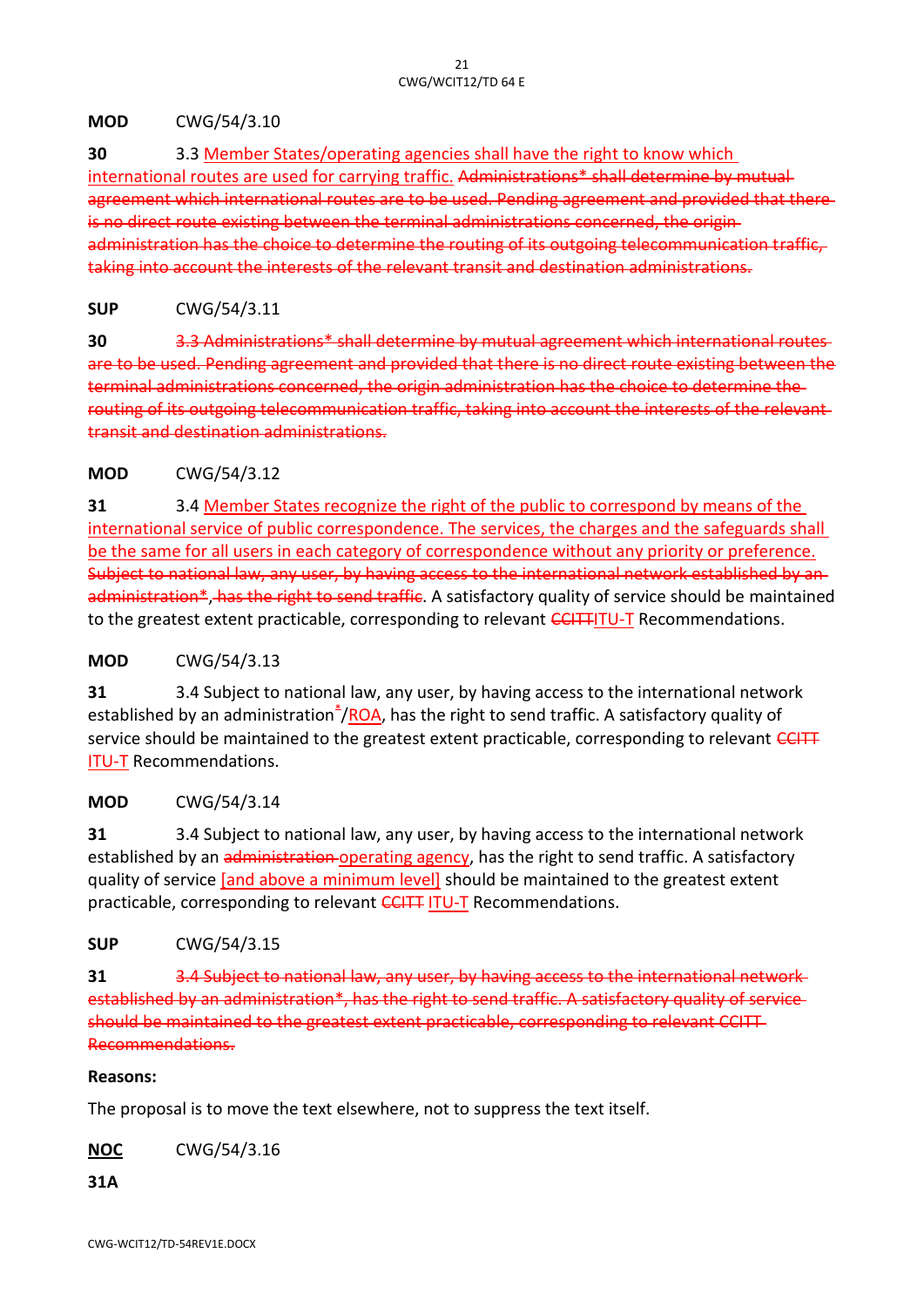No new 3.5 (misuse)

**ADD** CWG/54/3.17

**31A** 3.5 Member States shall endeavour to prevent misuse and misappropriation of numbering resources.

**Reasons:** was proposed in TD 52 as option 1 of 3.2.

**ADD** CWG/54/3.18

**31A** 3.5 Misuse and misappropriation of numbering resources should be prevented to the greatest extent practicable, by implementing the relevant ITU-T Resolutions and Recommendations and, as appropriate, by transposing them to national laws.

**Reasons:** was proposed in TD 52 as option 2 of 3.4.

**ADD** CWG/54/3.19

**31A** 3.5 Member States shall ensure that administrations, recognized operating agencies, and operating agencies which operate in their territory and provide international telecommunications services offered to the public apply the ITU-T Resolutions and Recommendations relating to naming, numbering, addressing and identification.

#### **ADD** CWG/54/3.20

**31A** 3.5 Notwithstanding the provisions of Art.1, §1.4 and §1.6, and to enshrine the purpose set out in the Preamble; in Art. 1, §1.3; in Art.3, §3.3.; and taking into account Art.3, §3.1, Members shall require, subject to national law, that administrations, recognized operating agencies, and private operating agencies which operate in their territory and provide international telecommunications services offered to the public, apply the ITU-T Recommendations and national laws relating to naming, numbering, addressing and identification, including any Instructions forming part of, or derived from, said Recommendations.

## **ADD** CWG/54/3.21

**31A** 3.5 Member States shall ensure that the legal and regulatory frameworks and instruments applicable in their territories shall mandate Administrations, Recognized Operating Agencies, and Operating Agencies which operate in their territory and provide international telecommunications services offered to the public to apply the ITU-T Resolutions and Recommendations relating to naming, numbering, addressing and identification.

## **ADD** CWG/54/3.22

**31A** 3.5 Member States shall ensure that the legal and regulatory frameworks and instruments applicable in their territories shall mandate operating agencies which operate in their territory and provide international telecommunications services offered to the public to apply the following ITU-T Recommendations relating to naming, numbering, addressing and identification: E190, E164, E164.1, E212, E156, E157, Q708.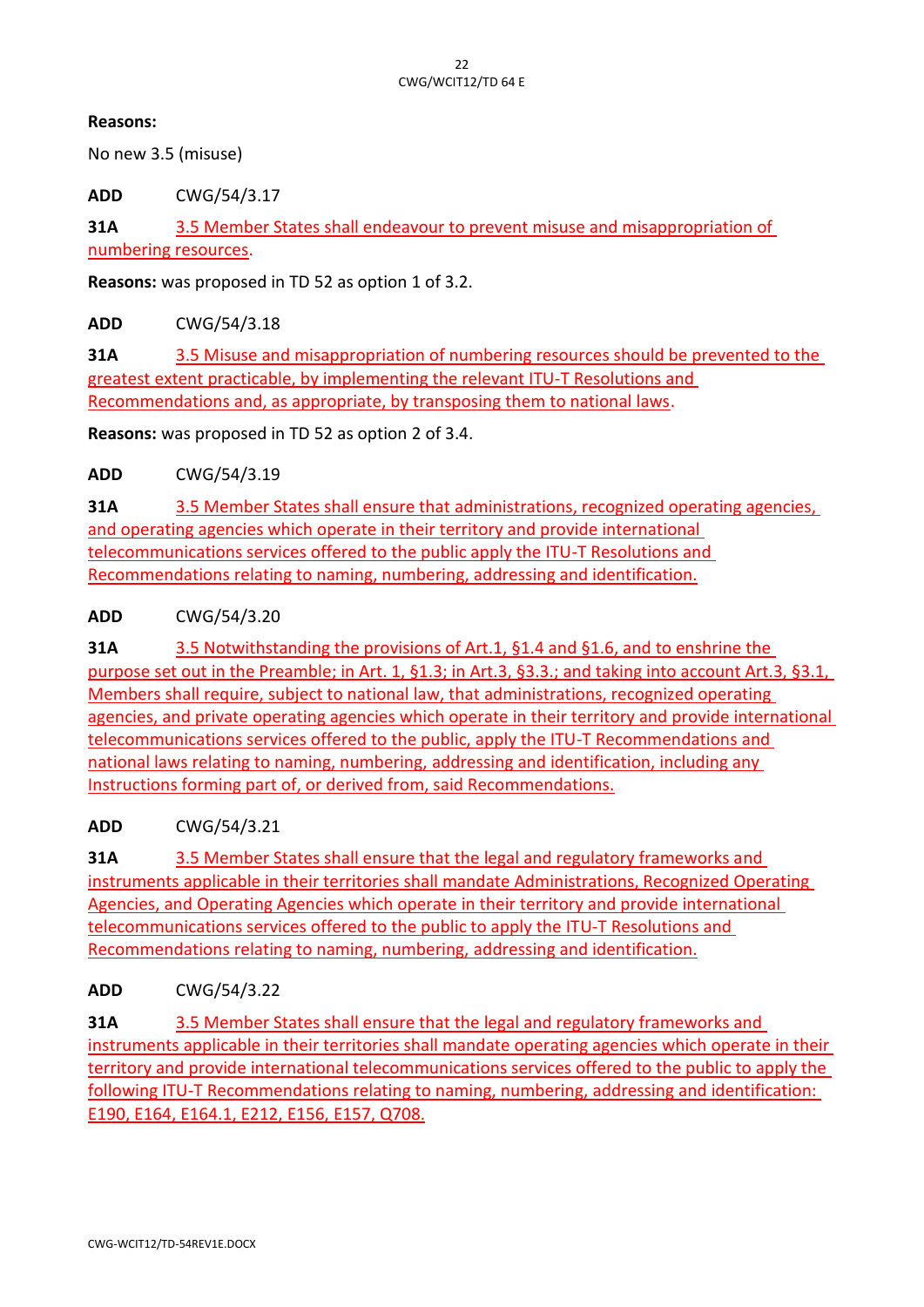**ADD** CWG/54/3.23

**31A** 3.5 Member States shall ensure that international naming, numbering, addressing and identification resources are used only by the assignees and only for the purposes for which they were assigned; and that unassigned resources are not used. The provisions of the relevant ITU-T Recommendations shall be applied.

**ADD** CWG/54/3.24

**31A** 3.5 Members shall ensure, consistent with technical capabilities and national legal and regulatory frameworks, that telecommunication administrations and operators under their jurisdiction neither participate in the misuse/misappropriation of numbering resources not assigned to them or assigned to other administrations and operators, nor use these resources using procedures that do not conform to the relevant ITU-T Recommendations' assignment criteria.

**ADD** CWG/54/3.25

**31A** 3.5 Member States shall ensure that international naming, numbering, addressing and identification resources are used only by the assignees and only for the purposes for which they were assigned; and that unassigned resources shall not be used. The provisions of the relevant ITU Recommendations shall [be applied |apply].

**ADD** CWG/54/3.26

**31A** 3.5 Use made of naming, numbering and identification resources that are within the responsibility and remit of the ITU should be in conformance with the use for which they were assigned.

**ADD** CWG/54/3.27

**31A** 3.5 Member States shall encourage the appropriate use of numbering resources so that they are used only by the assignees and only for the purposes for which they were assigned. In accordance with the relevant ITU-T Recommendations, Member States shall endeavor to ensure that unassigned resources are not used.

**ADD** CWG/54/3.28

**31A** 3.5 Member States shall ensure that numbering, naming, addressing and identification resources in international telecommunication networks are used in accordance with their intended purpose and stipulated allocation.

**Reasons:** was proposed for 8A.7

**NOC** CWG/54/3.29

**31B**

## **Reasons:**

No new 3.6 (calling party identification)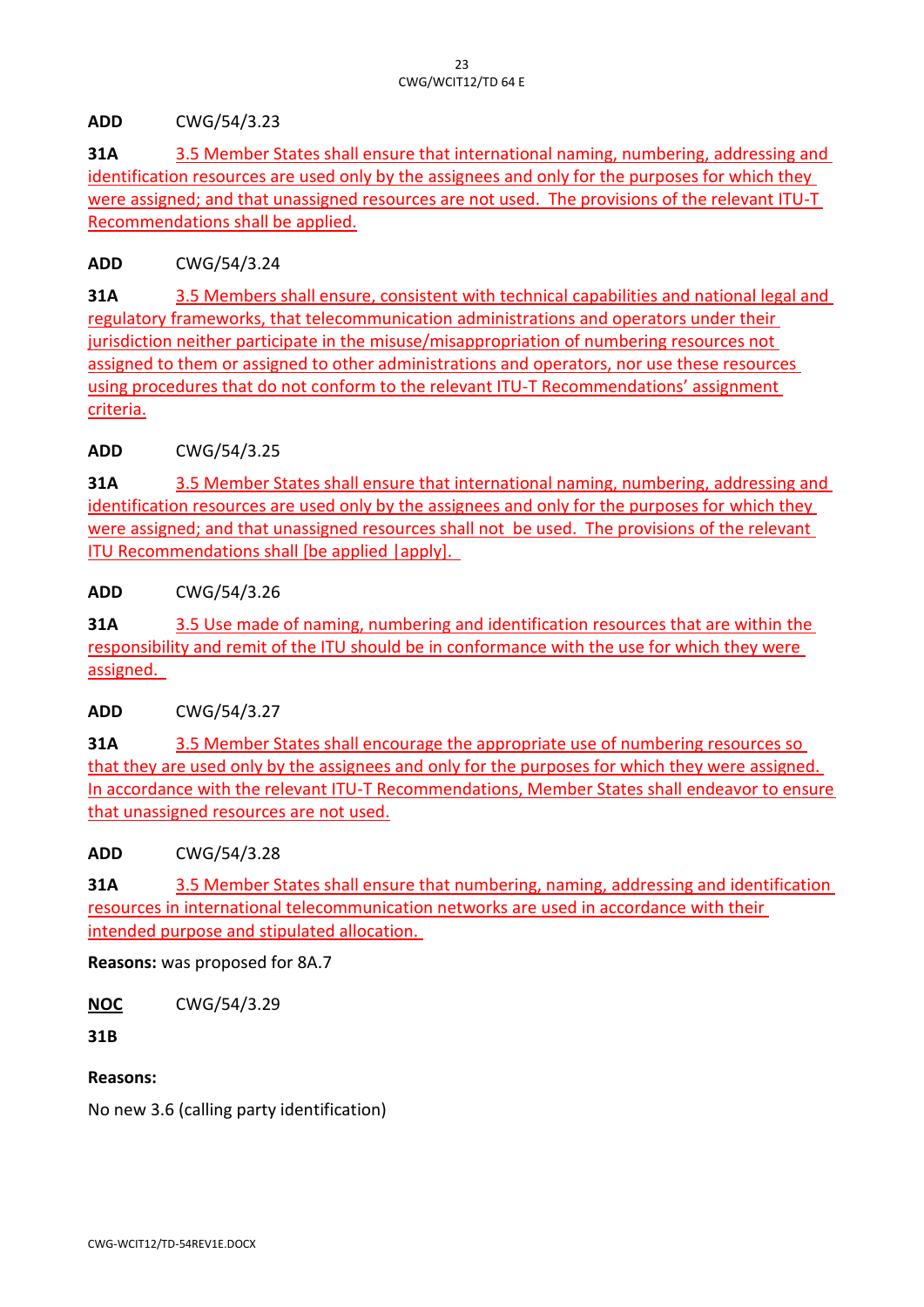**ADD** CWG/54/3.30

**31B** 3.6 International calling party number delivery shall be provided [taking into account ] in accordance with] relevant ITU-T Recommendations.

**ADD** CWG/54/3.31

**31B** 3.6 International calling party number delivery shall be provided in accordance with relevant ITU-T Recommendations[, to the greatest extent practicable].

**ADD** CWG/54/3.32

**31B** 3.6 Members shall ensure, consistent with technical capabilities and national legal and regulatory frameworks, that telecommunication administrations and operators cooperate in the implementation and application of the following measures:

– Administrations and operators originating calls must provide the prefix designating the calling country code, in conformity with the relevant ITU-T Recommendations.

– Transit administrations and operators must cooperate in identifying and transmitting to termination administrations and operators the code identifying the calling line corresponding to the traffic they receive.

– Members will be able to respect the privacy of the data of the calling user, provided those data involve neither the code of the country of origin nor the national destination code.

**ADD** CWG/54/3.33

**31B** 3.6 International calling party number delivery [and/or originating identification] shall be provided in accordance with relevant ITU-T Recommendations[, to the greatest extent practicable]. Member States[, in certain specific circumstances,] may provide for data privacy by authorizing the masking of information other than the country code and national destination code[, but that masked information shall be made available to duly authorized law enforcement agencies].

**ADD** CWG/54/3.34

**31B** 3.6 Member States or Operating Agencies involved in a communication route – and in particular in transit nodes – shall ensure, to the greatest extent practicable, the provision, transport and forward of international calling party number delivery, calling line identification and/or origination identification, and its integrity end-to-end, in accordance with the relevant ITU-T Recommendations. Member States may provide for data privacy and data protection by authorizing the masking of information other than the country and operating agency identification codes or equivalent originating identifiers, but that masked information shall be made available to duly authorized law enforcement agencies.

**ADD** CWG/54/3.35

**31B** 3.6 Member States shall encourage the provision of international calling party number delivery in accordance with the relevant ITU-T Recommendations.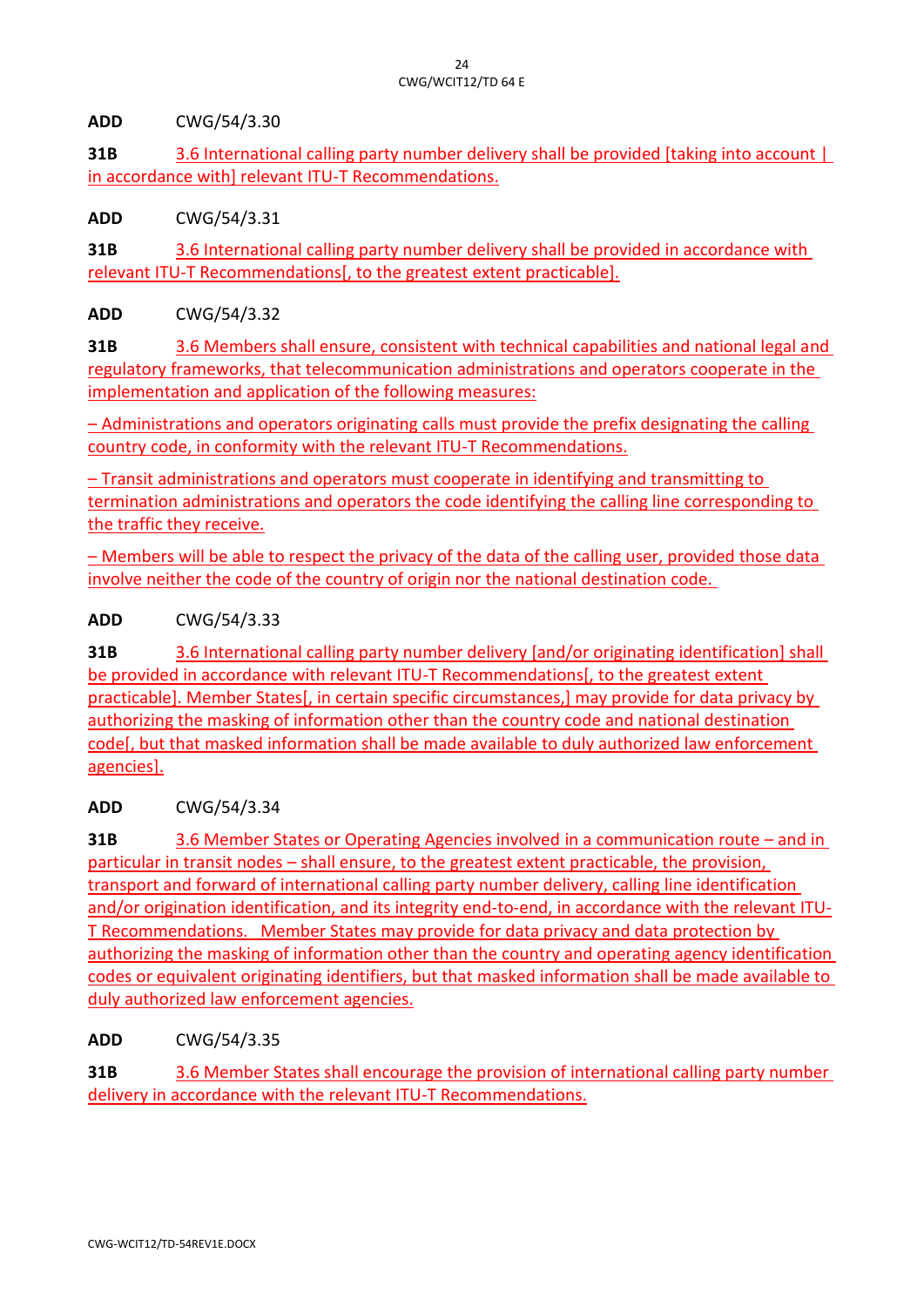**ADD** CWG/54/3.36

**31B** 3.6 Member States should, through various channels open to them, encourage network operators and service providers:

- To implement CLI features, where technically possible

- To use appropriate standards when implementing CLI features,

- To ensure that integrity of CLI is maintained end to end

- To ensure that the requirements associated with data protection and data privacy are met.

**ADD** CWG/54/3.37

**31B** 3.6 Member States shall ensure correct transmission of the calling party number / address / name / identity.

**ADD** CWG/54/3.38

**31B** 3.6 Calling Party Identification is a basic right to any called party telecommunicated internationally, unless national legal and regulatory frameworks of the originating country conditionally restrict this identification excluding the Country Code and the National Destination Code. Member States shall endeavor to ensure that Administrations, ROAs and OAs which operate in their territory and provide international telecommunications services offered to the public to provide the delivery of the Calling Party Number to the called party.

**Reasons:** was proposed for 4.5.

**ADD** CWG/54/3.39

**31B** 3.6 Member States shall ensure that operating agencies duly identify the subscriber when providing international telecommunication services, and shall ensure the appropriate processing, transmission and protection of identification information in international telecommunication networks.

**Reasons:** was proposed for 8A.8.

**NOC** CWG/54/3.40

**31C**

**Reasons:**

No new 3.7 (international Internet connectivity)

**ADD** CWG/54/3.41

**31C** 3.7 Administrations shall take appropriate measures nationally to ensure that all parties (including operating agencies authorized by Member States) involved in the provision of international Internet connections negotiate and agree to bilateral commercial arrangements, or an alternative type of arrangement between administrations, enabling direct international Internet connections that take into account the possible need for compensation between them for the value of elements such as traffic flow, number of routes, geographical coverage and cost of international transmission, and the possible application of network externalities, amongst others.

**Reasons:**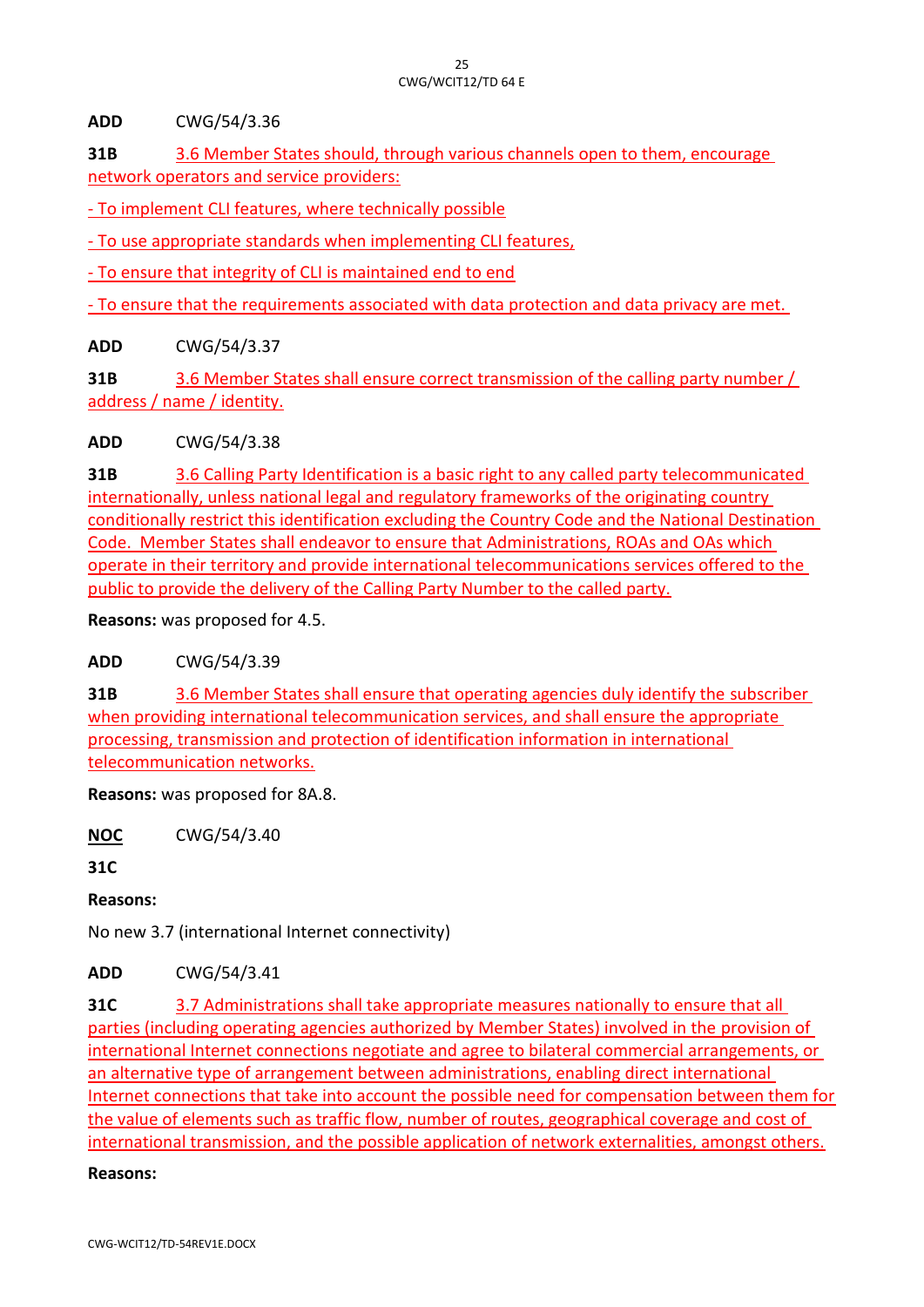Some Member States take the view that it might be inappropriate to include such detail in the ITRs. Further, the provision does not appear to be technology-neutral.

The language is that found in Recommendation ITU-T D.50, and should be included in the ITRs.

The substance of the issue is important, but it could be envisaged to include it in a different form, such as WCIT Resolution, which might or might not be cross-referenced in the ITRs.

**NOC** CWG/54/3.42

**31D**

**Reasons:**

No new 3.8 (right to transmit traffic)

**ADD** CWG/54/3.43

**31D** 3.8 The public having access to the international network shall have the right to transmit traffic.

**Reasons:** this should not contradict the stoppage provision in art. 34 CS. Refer also to art. 33 CS. "Public" is defined in art. 1 of the ITRs.

**NOC** CWG/54/4.0

# **ARTICLE 4**

# **International Telecommunication Services**

**Reasons:** title of Article 4 remains unchanged.

**MOD** CWG/54/4.1

**32** 4.1 Members States shall, to the greatest extent practicable, establish policies to promote the development implementation of international telecommunication services that are and shall endeavour to make such services generally available to the public in their national network (s).

**MOD** CWG/54/4.2

**32** 4.1 Members States shall, to the greatest extent practicable, establish policies to promote the development implementation of international telecommunication services and shall endeavour to make such services generally available to foster the general availability to the public of such servicesin their national network (s).

**MOD** CWG/54/4.3

**32** 4.1 Members States shall promote the implementation of international telecommunication services and shall endeavour to ensure that operating agencies make such services generally available to the public in their national network(s).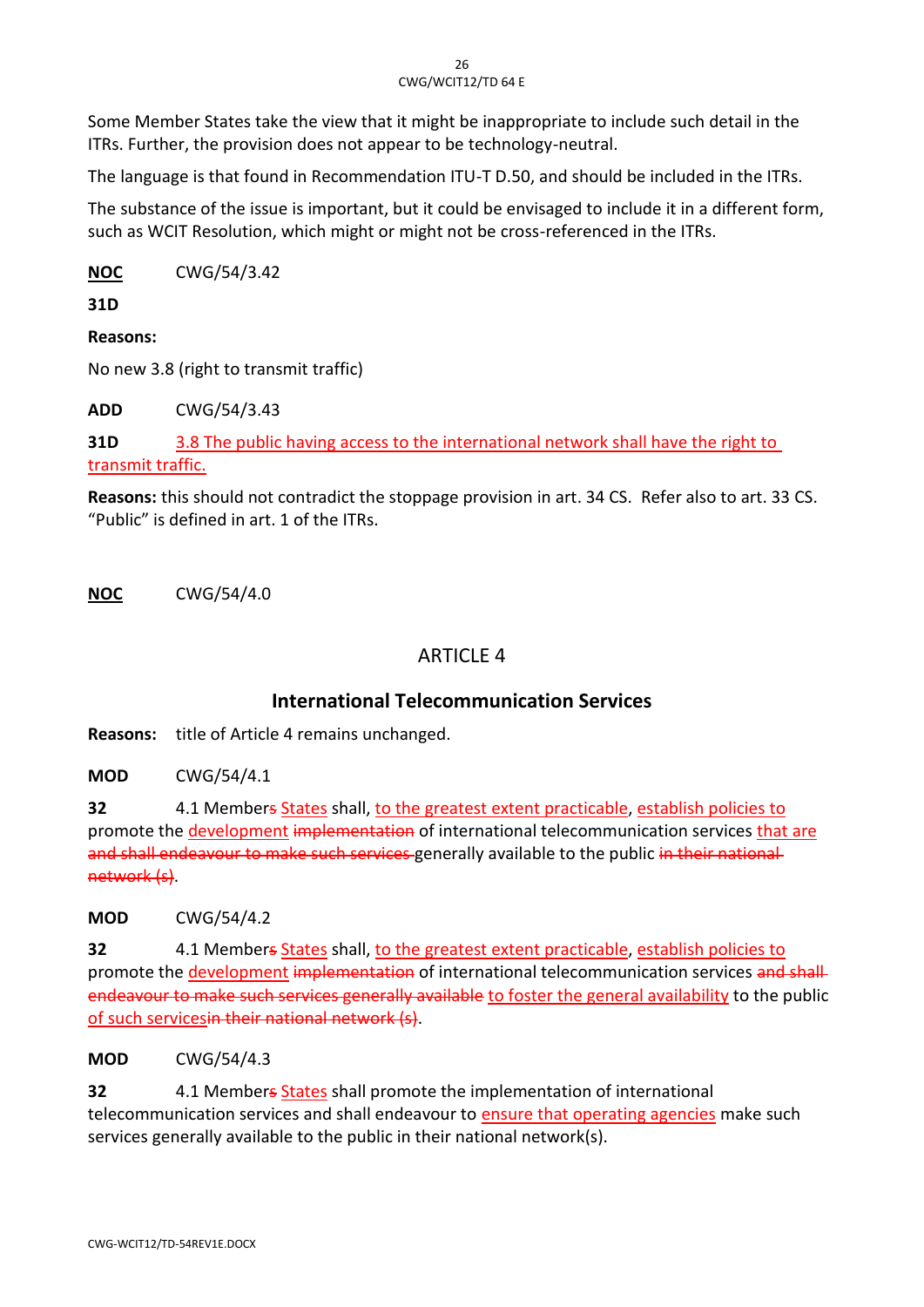**MOD** CWG/54/4.4

**32** 4.1 Members States shall promote the availability implementation of international telecommunication services and shall endeavour to make such services generally available to the public in their national network(s)

#### **MOD** CWG/54/4.5

**33** 4.2 Member<del>-s</del> States shall encourage ensure that administrations<sup>\*</sup>/ROAs to cooperate within the framework of these Regulations to provide by mutual agreement, a wide range of international telecommunication services which should conform, to the greatest extent practicable, to the relevant ITU-T CCITT Recommendations.

#### **MOD** CWG/54/4.6

**33** 4.2 Members States shall ensure that administrations\* operating agencies cooperate within the framework of these Regulations to provide by mutual agreement, a wide range of international telecommunication services which should conform, to the greatest extent practicable, to the relevant CCITT ITU-T Recommendations.

## **MOD** CWG/54/4.7

**33** 4.2 Members States shall ensure that administrations/operating agencies cooperate within the framework of these Regulations to provide by mutual agreement, a wide range of international telecommunication services which should conform, to the greatest extentpracticable, to the relevant CCITT Recommendations of any type, including, but not limited to: - services for carrying traffic (including services for carrying Internet traffic and data transmission);

- telecommunication roaming services;

- services for the provision of telecommunication channels;

- services in the public international telegraph service;
- services in the international telex service;

- telematic telecommunication services;

- multimedia telecommunication services;

- convergent telecommunication services;

- global telecommunication services.

#### **Reasons:**

The proponents take the view that this proposal is in line with the existing text.

It was stated that this proposal would be more appropriate as a new article, rather than a MOD to 4.2. It could have the effect of implicitly changing the definition of "international telecommunication services". Some of the terms should be clarified, for example "convergent telecommunication services".

Some Member States did not support this proposal: it is not technology-neutral.

**SUP** CWG/54/4.8

**33** 4.2 Members shall ensure that administrations\* cooperate within the framework of these Regulations to provide by mutual agreement, a wide range of international telecommunication services which should conform, to the greatest extent practicable, to the relevant CCITT Recommendations.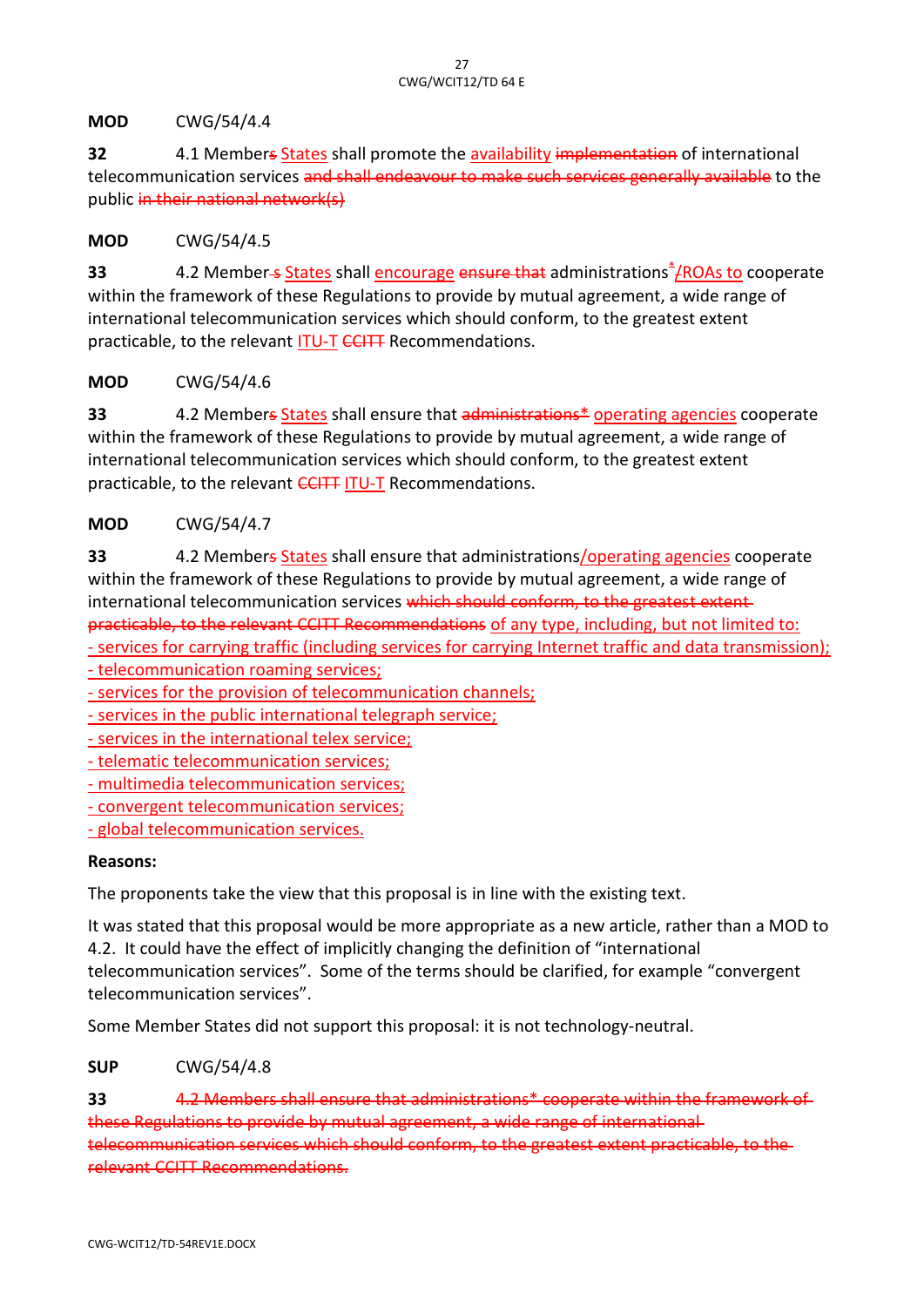#### **MOD** CWG/54/4.9

**34** 4.3 Subject to national law, Member-s States shall endeavour to ensure that ROAs <del>administrations<sup>\*</sup></del> provide and maintain, to the greatest extent practicable, a <u>satisfactory</u> <del>minimum</del> quality of service corresponding to the relevant ITU-T CCITT Recommendations with respect to:

#### **MOD** CWG/54/4.10

**34** 4.3 Subject to national law, Member*s* States shall endeavour to ensure that administrations\* operating agencies provide and maintain, to the greatest extent practicable, a satisfactory minimum quality of service [and above a minimum level] corresponding to the relevant CCITT ITU-T Recommendations with respect to:

#### **Reasons:**

The concept of "satisfactory" quality of service might not be sufficiently specific. "Minimal" might be a more specific term and might be preferable.

Neither concept is very precise and it is more appropriate to refer to a satisfactory level.

#### **MOD** CWG/54/4.11

**34** 4.3 Subject to national law, Member*s* States shall endeavour to ensure that operating agencies provide and maintain, to the greatest extent practicable, a minimum an agreed quality of service corresponding to the relevant CCITT Recommendations with respect to:

#### **NOC** CWG/54/4.12

**35** a) access to the international network by users using terminals which are permitted to be connected to the network and which do not cause harm to technical facilities and personnel;

## **MOD** CWG/54/4.13

**35** a) access to the international network by users using terminals which are permitted to be connected to the network and which do not cause harm to technical facilities and personnel; harm to technical facilities and personnel shall be construed to include spam, malware, etc. as defined in relevant ITU-T Recommendations (as the case may be), as well as malicious code transmitted by any telecommunication facility or technology, including Internet and Internet Protocol. Furthermore, the said provision shall be construed to prohibit connection of terminals that cause harm to technical facilities or personnel.

#### **MOD** CWG/54/4.14

**35** a) access to the international network by users using terminals which are permitted to be connected to the network and which do not cause harm to diminish the level of security of technical facilities and personnel.

## **NOC** CWG/54/4.15

**36** b) international telecommunication facilities and services available to customers for their dedicated use;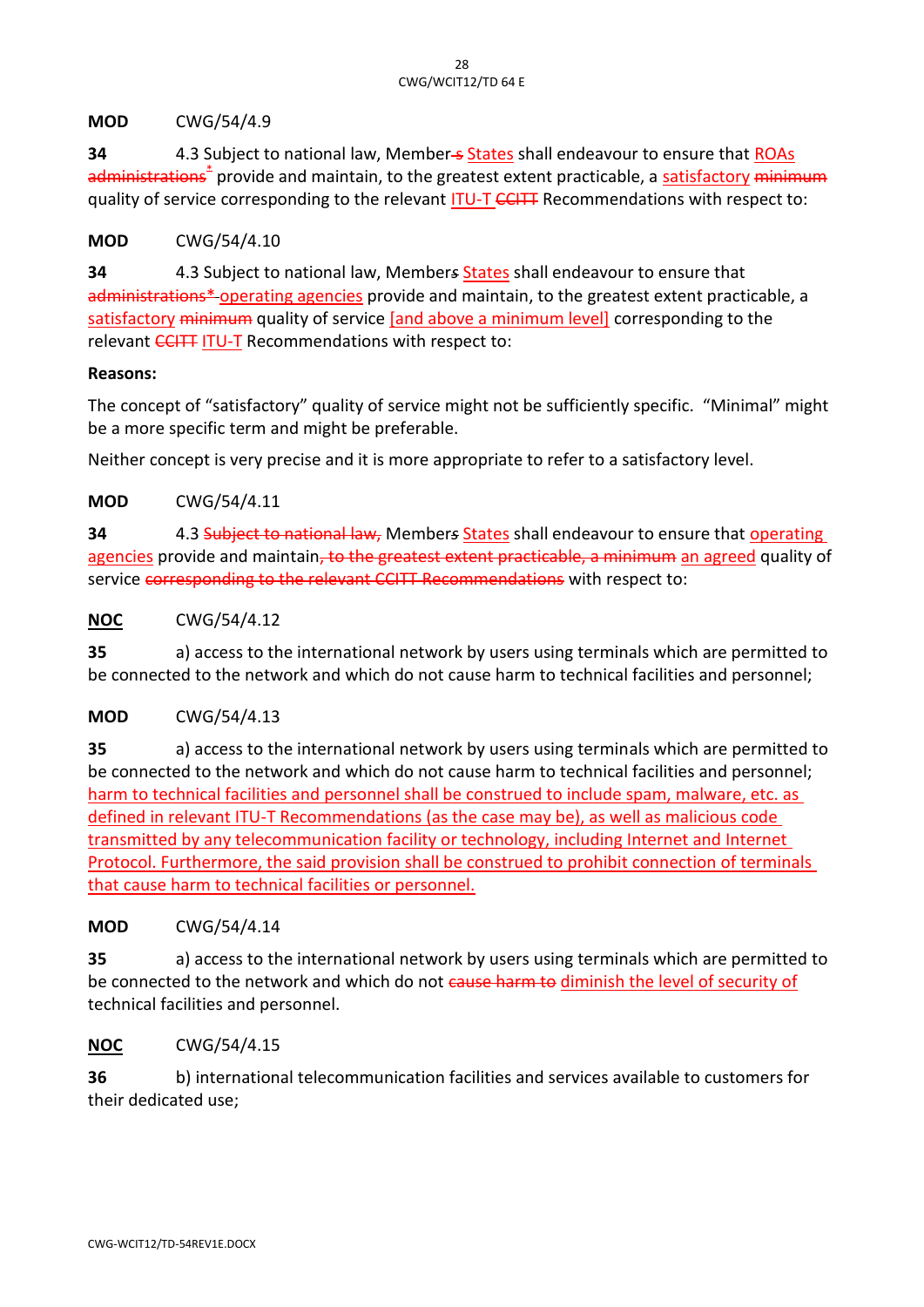**MOD** CWG/54/4.16

**36** b) international telecommunication facilities and services available to customers for their dedicated use;

**NOC** CWG/54/4.17

**37** c) at least a form of telecommunication which is reasonably accessible to the public, including those who may not be subscribers to a specific telecommunication service; and

**MOD** CWG/54/4.18

**37** c) at least a form of telecommunication service which is reasonably accessible to the public, including those who may not be subscribers to a specific telecommunication service; and

**NOC** CWG/54/4.19

**38** d) a capability for interworking between different services, as appropriate, to facilitate international communications.

**MOD** CWG/54/4.20

**38** d) a capability for interworking between different services, as appropriate, to facilitate international telecommunications [services].

**NOC** CWG/54/4.21

**38A**

**Reasons:**

No new 4.4 (transparency of roaming tariffs).

Any transparency provision should be general and not restricted to the roaming service.

**ADD** CWG/54/4.22

**38A** 4.4 Member States shall ensure that operators providing international telecommunication services, in particular international roaming, provide transparent and up-todate information on retail charges, including roaming charges. [In particular, each customer should also be able to easily have access to, and receive appropriate and timely pricing (including taxes) information free of charge when abroad on the relevant price plan, except when the customer has notified his home operator that he does not require this service].

**ADD** CWG/54/4.23

**38A** 4.4 Members States shall ensure transparency of end-user prices, in particular to avoid unreasonable or surprising bills for international services (e.g mobile roaming and data roaming).

**ADD** CWG/54/4.24

**38A** 4.4 Member States shall ensure that operating agencies providing international telecommunication services, including roaming, make available to subscribers information on tariffs, including duties and fiscal taxes. Each subscriber should be able to have access to such information and receive it in a timely manner and free of charge when roaming (entering into roaming), except where the subscriber has previously declined to receive such information.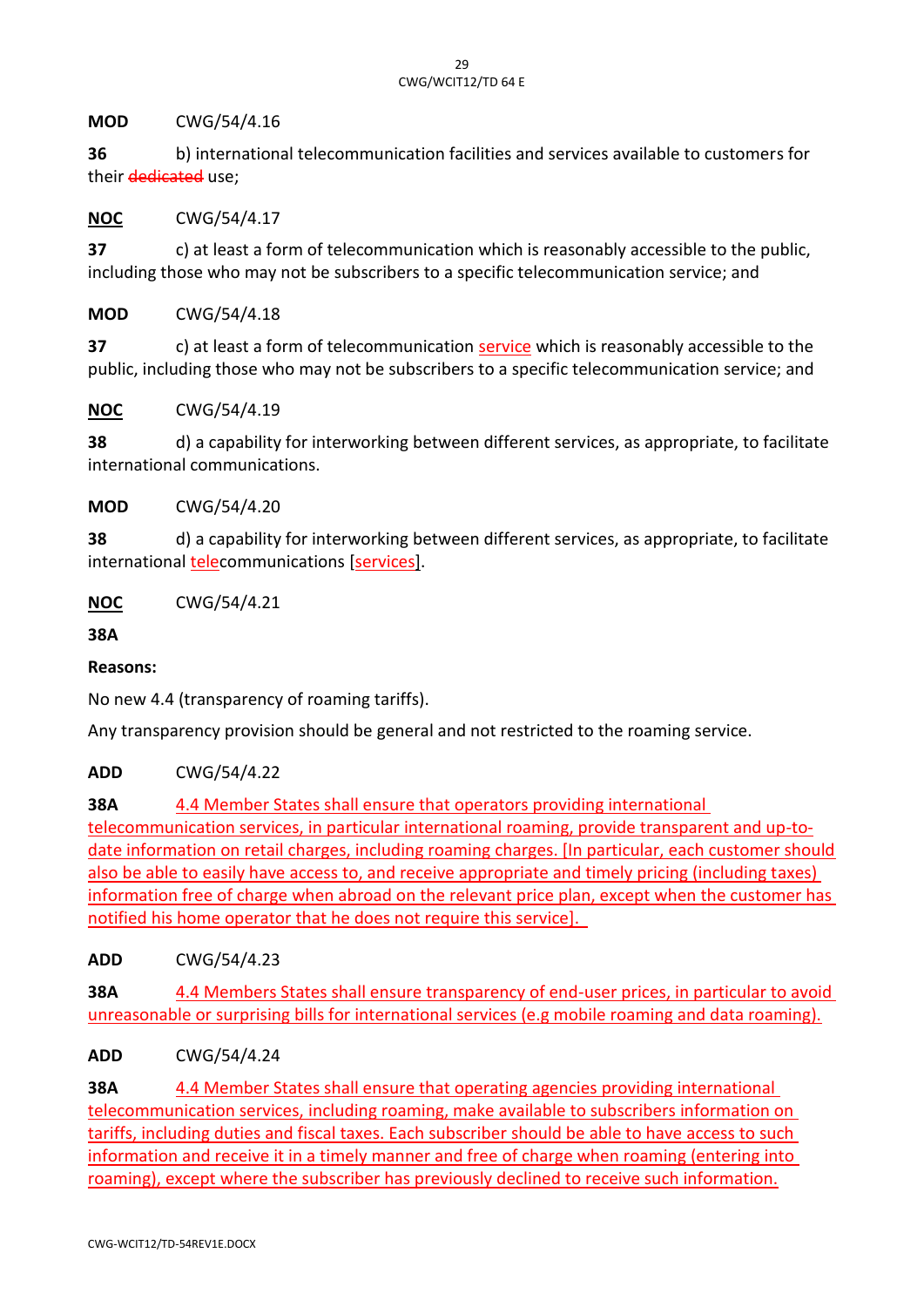**ADD** CWG/54/4.25

**38A** 4.4 Member States shall ensure that operating agencies providing international telecommunication services, including roaming, make available to subscribers information on the cost of additional paid services, including calls to short numbers, provided by the operating agency itself or by another service provider, through to their completion.

**ADD** CWG/54/4.26

**38A** 4.4 Member States shall ensure that operating agencies providing international telecommunication services, including roaming, make available to subscribers the option of declining any additional paid international telecommunication services (such as calls to short paid numbers) and/or basic services (voice, data) entirely, up to a given spending limit or on other conditions.

**NOC** CWG/54/4.27

**38B**

**Reasons:**

No new 4.5 (Global Telecommunications Services).

**ADD** CWG/54/4.28

**38B** 4.5 Given the particular characteristics of GTSs, which display both the features of international telecommunication services as well as their own specific features in the form of ubiquitous access in accordance with local legislations and of their own specially assigned country codes allowing subscribers to have a single worldwide number, national legislation may insert and implement GTSs into national law to the effect that GTS are considered local services in the applicable jurisdiction.

**NOC** CWG/54/4.29

**38C**

**Reasons:**

No new 4.6 (provision of roaming).

**ADD** CWG/54/4.30

**38C** 4.6 Agreements between administrations for the provision of international roaming services shall stipulate that such services are to be:

– provided to visiting users with a level of quality comparable to that provided to their own users;

– accompanied by promptly available and clear information on how to access the services and the prices thereof.

Mechanisms shall also be put in place to enable compliance with the above provisions to be monitored.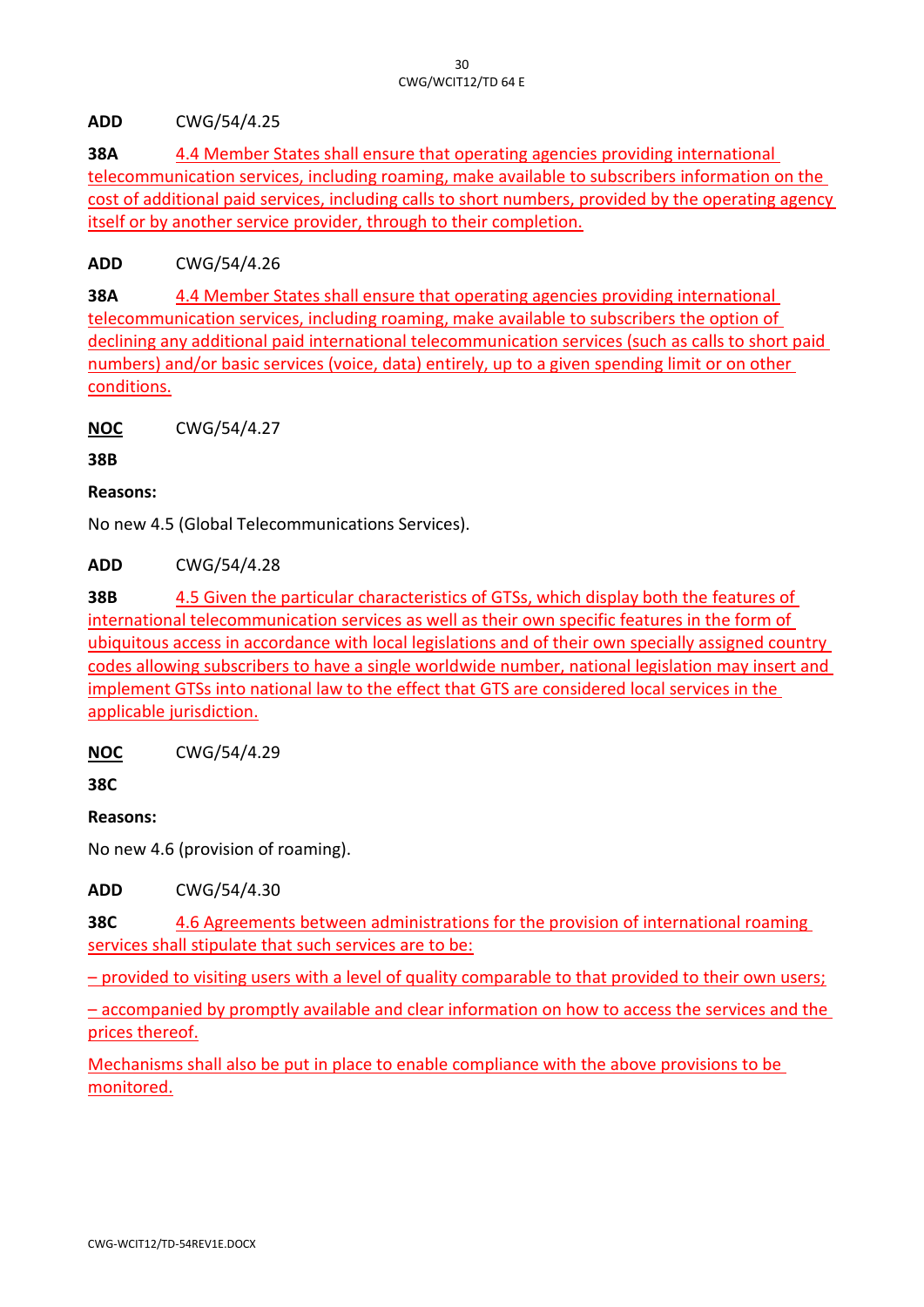**NOC** CWG/54/5.0

# **ARTICLE 5**

# **Safety of Life and Priority of Telecommunication**

**Reasons:** title of Article 5 remains unchanged.

**MOD** CWG/54/5.1

**39** 5.1 Safety of life telecommunications, such as including distress telecommunications, emergency telecommunication services and telecommunications for disaster relief, shall be entitled to transmission as of right and shall, where technically practicable, have absolute priority over all other telecommunications, in accordance with the relevant Articles of the Constitution and Convention and in accordance with relevant **ITU[-T] CCITT** [Resolutions and] Recommendations.

**MOD** CWG/54/5.2

**39** 5.1 Safety of life telecommunications, such as distress telecommunications, shall be entitled to transmission as of right and shall, where technically practicable, have absolute priority over all other telecommunications, in accordance with the relevant Articles of the Convention and taking due account of relevant CCITT Recommendations. International telecommunication services must give absolute priority to all telecommunications concerning safety of life at sea, on land, in the air or in outer space, as well as to epidemiological telecommunications of exceptional urgency of the World Health Organization.

#### **Reasons:**

Align with No. 191 Cs

**MOD** CWG/54/5.3

**39** 5.1 Member States shall adopt policies that, to the greatest extent practicable, ensure that sSafety of life telecommunications, such as distress telecommunications, are shall be entitled to transmission as of right and, where technically practicable, have absolute priority over all other telecommunications, in accordance with the relevant Articles of the Constitution and Convention and taking due account of relevant **CCITT ITU-T** Recommendations.

#### **Reasons:**

This proposal weakens the provision, which is not desirable.

## **MOD** CWG/54/5.4

**39** 5.1 Safety of life telecommunications, such as including distress telecommunications shall be entitled to transmission as of right and shall, where technically practicable, have absolute priority over all other international service telecommunications, in accordance with the relevant Articles of the Constitution and Convention and taking due account of/in accordance with relevant ITU CCITT [Resolutions and] Recommendations. When providing such services, departures from compliance with individual provisions of the ITRs (regarding spam or the protection of personal data), as well as the suspension or restriction of other international telecommunication services, is permissible.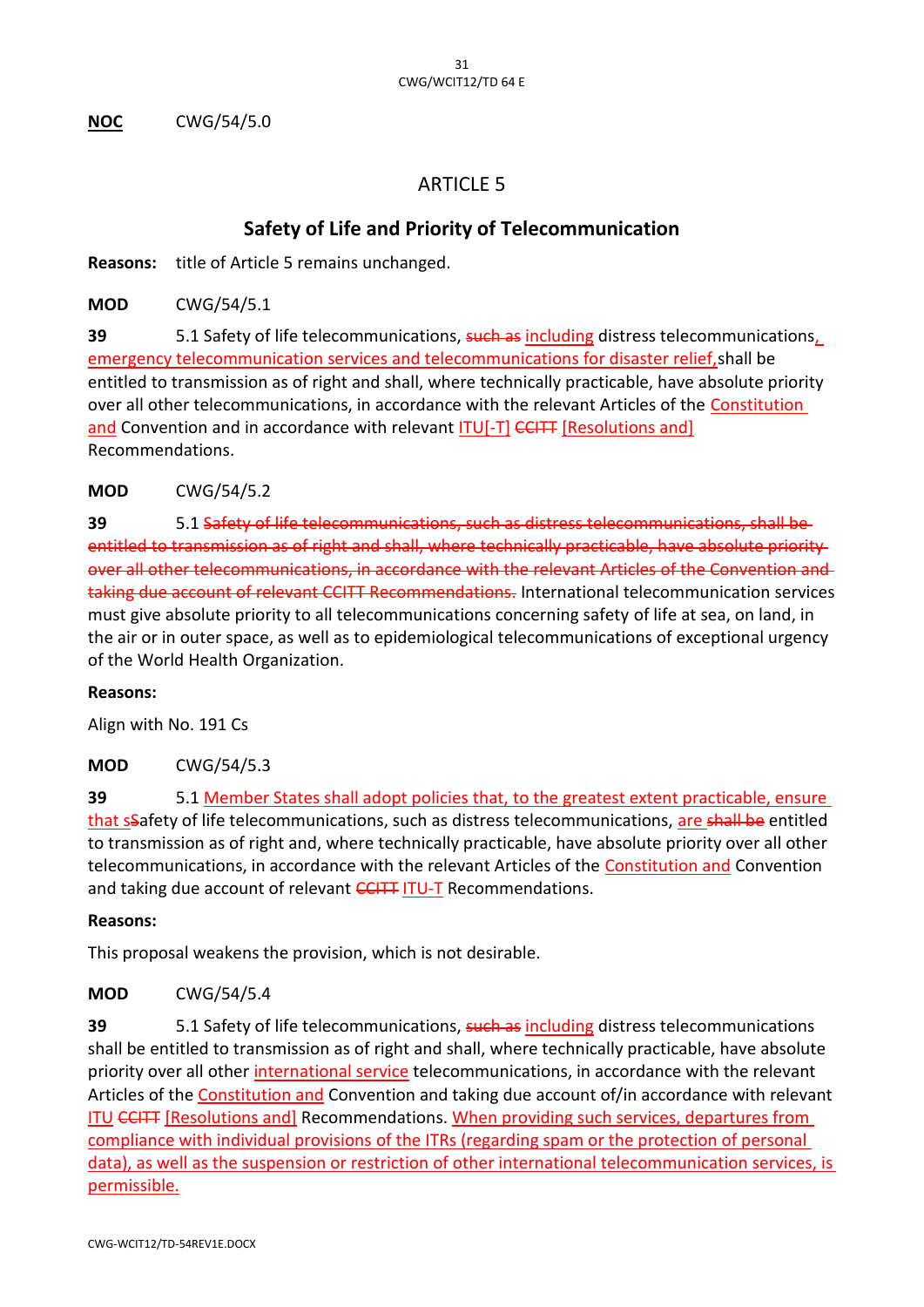**MOD** CWG/54/5.5

**40** 5.2 Government telecommunications, including telecommunications relative to the application of certain provisions of the United Nations Charter, shall, where technically practicable, enjoy priority over [types of] telecommunications other than those referred to in No. 39, in accordance with the relevant provisions of the Constitution and Convention and taking due account of relevant CCITT ITU-T Recommendations.

**SUP** CWG/54/5.6

**40** 5.2 Government telecommunications, including telecommunications relative application of certain provisions of the United Nations Charter, shall, where technically practicable, enjoy priority over telecommunications other than those referred to in No. 39, in accordance with the relevant provisions of the Convention and taking due account of relevant-CCITT Recommendations.

**MOD** CWG/54/5.7

**41** 5.3 The provisions governing the priority enjoyed by any all other telecommunications services are contained in the relevant CCITT ITU-T Recommendations.

**SUP** CWG/54/5.8

**41** 5.3 The provisions governing the priority enjoyed by all other telecommunications are contained in the relevant CCITT Recommendations.

**NOC** CWG/54/5.9

**41A**

#### **Reasons:**

No new 5.4

**ADD** CWG/54/5.10

**41A** 5.4 Notwithstanding the provisions of Art.1, §1.4 and §1.6, and to enshrine the purpose set out in the Preamble; in Art. 1, §1.3; in Art.3, §3.3.; and taking into account Art.3, §3.1, Member States shall encourage administrations, recognized operating agencies, and operating agencies which operate in their territory and provide international telecommunications services offered to the public, to apply the ITU-T Recommendations relating to safety of life, priority telecommunications, disaster recovery and emergency telecommunications, including any Instructions forming part of, or derived from, said Recommendations.

**NOC** CWG/54/5.11

**41B**

**Reasons:**

No new 5.5 (single emergency number).

**ADD** CWG/54/5.12

**41B** 5.5 Member States shall seek to introduce a single number, both within the country and in their region, for calls to the emergency services.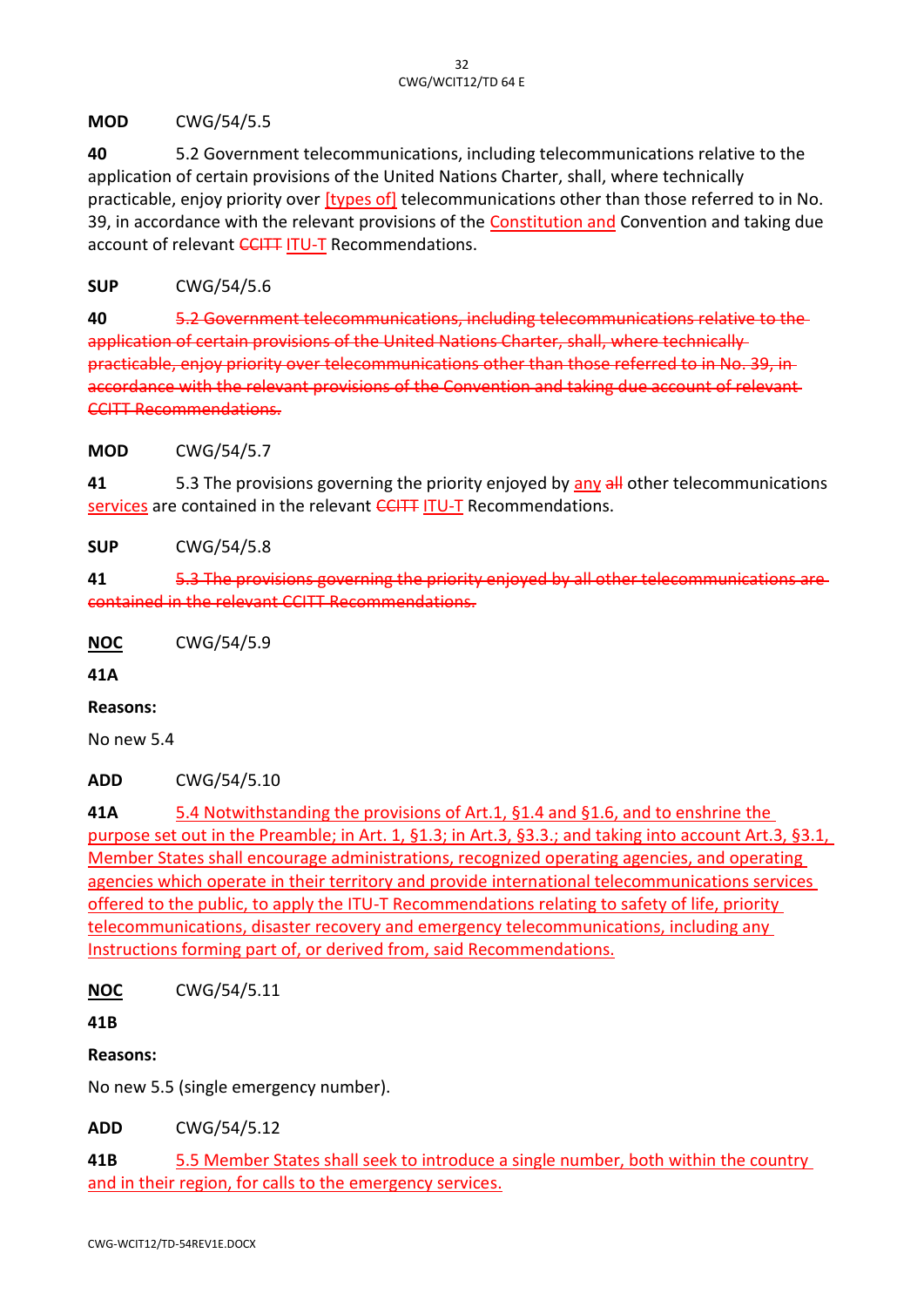**NOC** CWG/54/5.13

**41C**

**Reasons:**

No new 5.6 (information on emergency number).

**ADD** CWG/54/5.14

**41C** 5.6 Member States shall inform every roaming subscriber, in good time and free of charge, of the number to be used for calls to the emergency services.

**NOC** CWG/54/6.0

# ARTICLE 6

# **Charging and Accounting**

**Reasons:** title of Article 6 remains unchanged.

**MOD** CWG/54/6.0A

# ARTICLE 6

**International Telecommunication Service Arrangements Charging and Accountin** 

**Reasons:** Change in title.

**MOD** CWG/54/6.0B

# **ARTICLE 6**

**Pricing Charging and Accounting**

**Reasons:** Change in title.

**MOD** CWG/54/6.0C

# ARTICLE 6

**Charging and Accounting**

**Reasons:** Suppress all of article 6.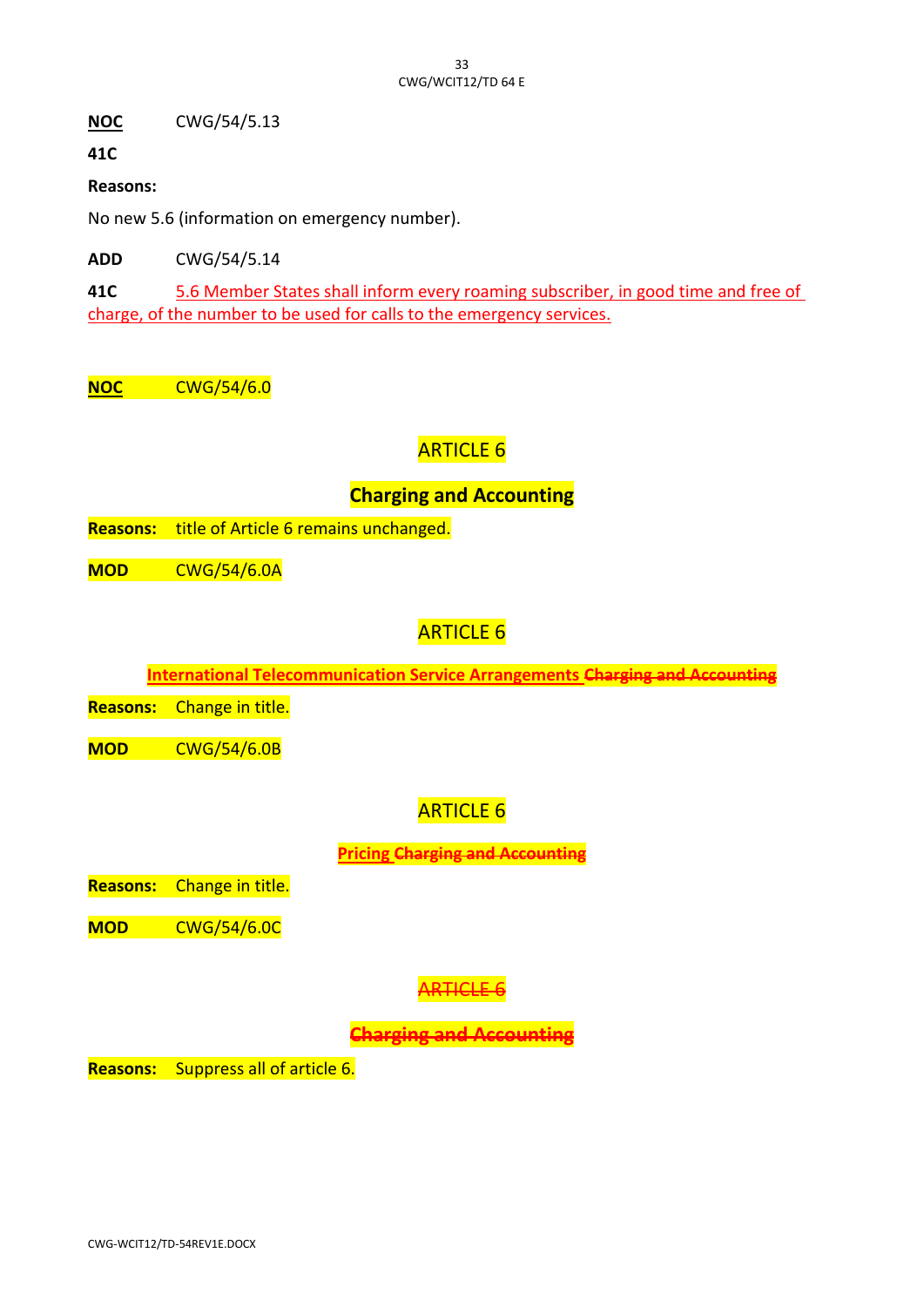#### **NOC** CWG/54/6.1

#### **42 6.1 Collection charges**

**43** 6.1.1 Each administration/ROA shall, subject to applicable national law, establish the charges to be collected from its customers. The level of the charges is a national matter; however, in establishing these charges, administrations should try to avoid too great a dissymmetry between the charges applicable in each direction of the same relation.

## **MOD** CWG/54/6.2

43 6.1.1 Each administration<sup>\*</sup> and operating agency [shall | could], subject to applicable national law, establish the charges to be collected from its customers. The level of the charges is a national matter; however, in establishing these charges, administrations should try to avoid too great a dissymmetry between the charges applicable in each direction of the same relation.

#### **MOD** CWG/54/6.3

**43** 6.1.1 Each administration\* shall, subject to applicable national law, establish the charges to be collected from its customers. The level of the charges is a national matter; however, inistrations should try to avoid too gre between the charges applicable in each direction of the same relation. Subject to applicable national law, the terms and conditions of arrangements between [ROAs | operating agencies] for the provision of international telecommunication services shall be subject to mutual commercial agreement.

#### **Reasons:**

The proposal is related to proposal 2 for the title, and to the suppression of 6.1.2. Note that there are two variants: referring to ROA or of OA

#### **MOD** CWG/54/6.4

**43** 6.1.1 Each administration\*ROA shall, subject to applicable national law, establish the collection charges to be offered to collected from its customers. The level of the charges is a national matter; and as such could be regulated by the Member State in line with the principles in these Regulations . great a dissymmetry between the charges applicable in ame relation.

#### **MOD** CWG/54/6.5

**43** 6.1.1 Each operating agencyadministration\* shall, subject to applicable national law, establish the charges to be collected from its customers. The level of the charges is a national matter; however, iln establishing these charges, Member Statesadministrations should take measurestry to avoid too great a dissymmetry between the charges applicable in each direction of the same relation, and they shall ensure transparency.

**NOC** CWG/54/6.6

**43A**

**Reasons:**

No new 6.1.1A (costs of international roaming services).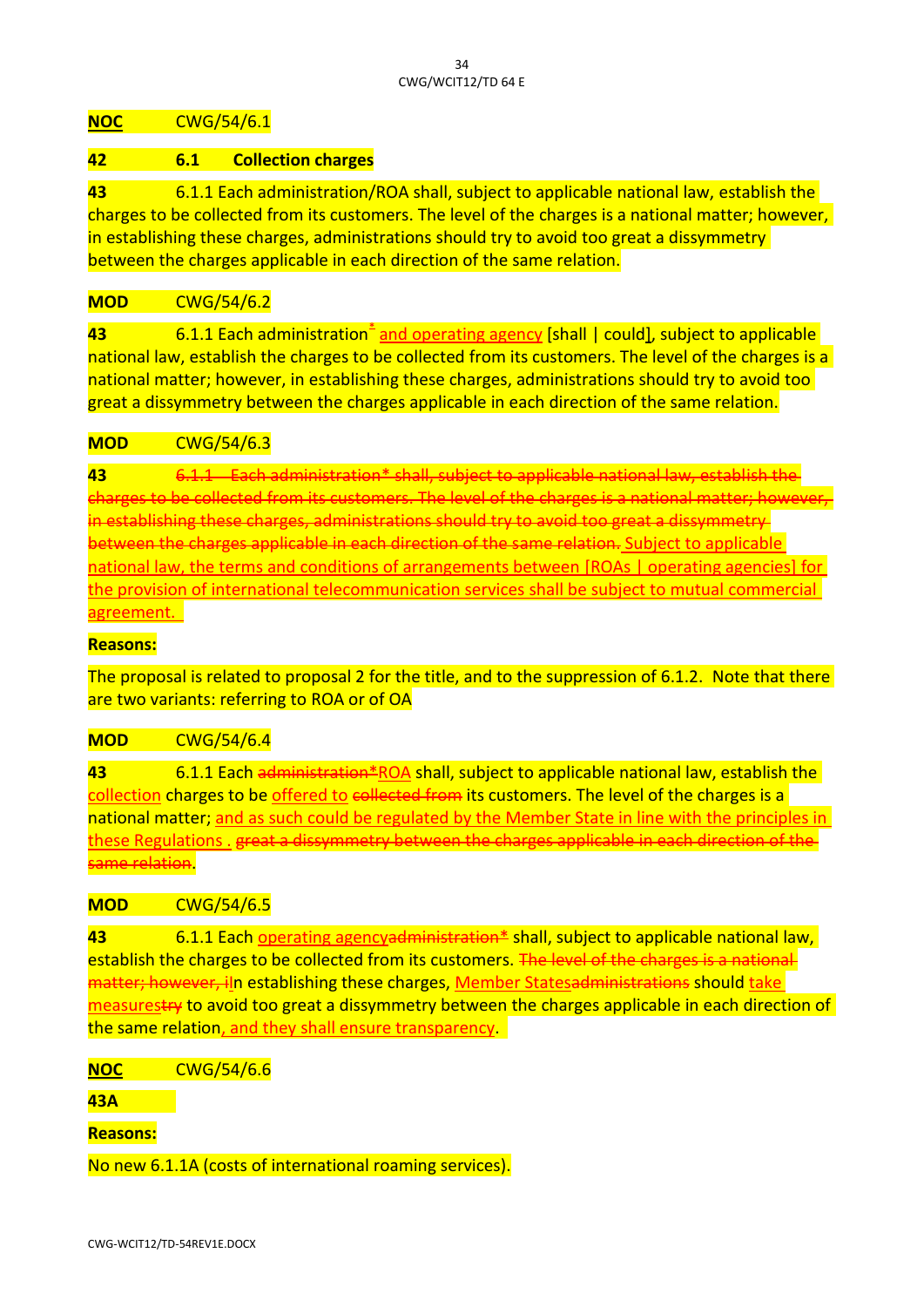#### **ADD** CWG/54/6.6A

## **43A 6.1.1A Costs of International Roaming Services**

6.1.1 a) Member States shall ensure effective cooperation within their region to develop a policy for reducing charging which is appropriate for their own region.

6.1.1 b) Member States shall promote economic efficiency and encourage competition in the international roaming market.

#### **NOC** CWG/54/6.7

**44** 6.1.2 The charge levied by an administration/ROA on customers for a particular communication should in principle be the same in a given relation, regardless of the route chosen by that administration.

#### **MOD** CWG/54/6.8

**44** 6.1.2 The charge levied by an administration<sup>\*</sup> or operating agency on customers for a particular communication should in principle be the same in a given relation, regardless of the route chosen by that administration or operating agency.

#### **MOD** CWG/54/6.9

**44** 6.1.2 The charge levied by an administration<sup>\*</sup> operating agency on customers for a particular communication should in principle be the same in a given relation, regardless of the route chosen by that administration operating agency.

#### **SUP** CWG/54/6.10

**44** 6.1.2 The charge levied by an administration\* on customers for a particular communication should in principle be the same in a given relation by that administration.

#### **NOC** CWG/54/6.11

**45** 6.1.3 Where, in accordance with the national law of a country, a fiscal tax is levied on collection charges for international telecommunication services, this tax shall normally be collected only in respect of international services billed to customers in that country, unless other arrangements are made to meet special circumstances.

**NOC** CWG/54/6.12

**45A**

#### **Reasons:**

No new 6.1.3A.

**ADD** CWG/54/6.12A

**45A** 6.1.3A Where an ROA has a duty or fiscal tax levied on its share of charges for providing international telecommunication services or other remunerations, it shall not in turn impose any such duty or fiscal tax on other ROAs.

#### **Reasons:**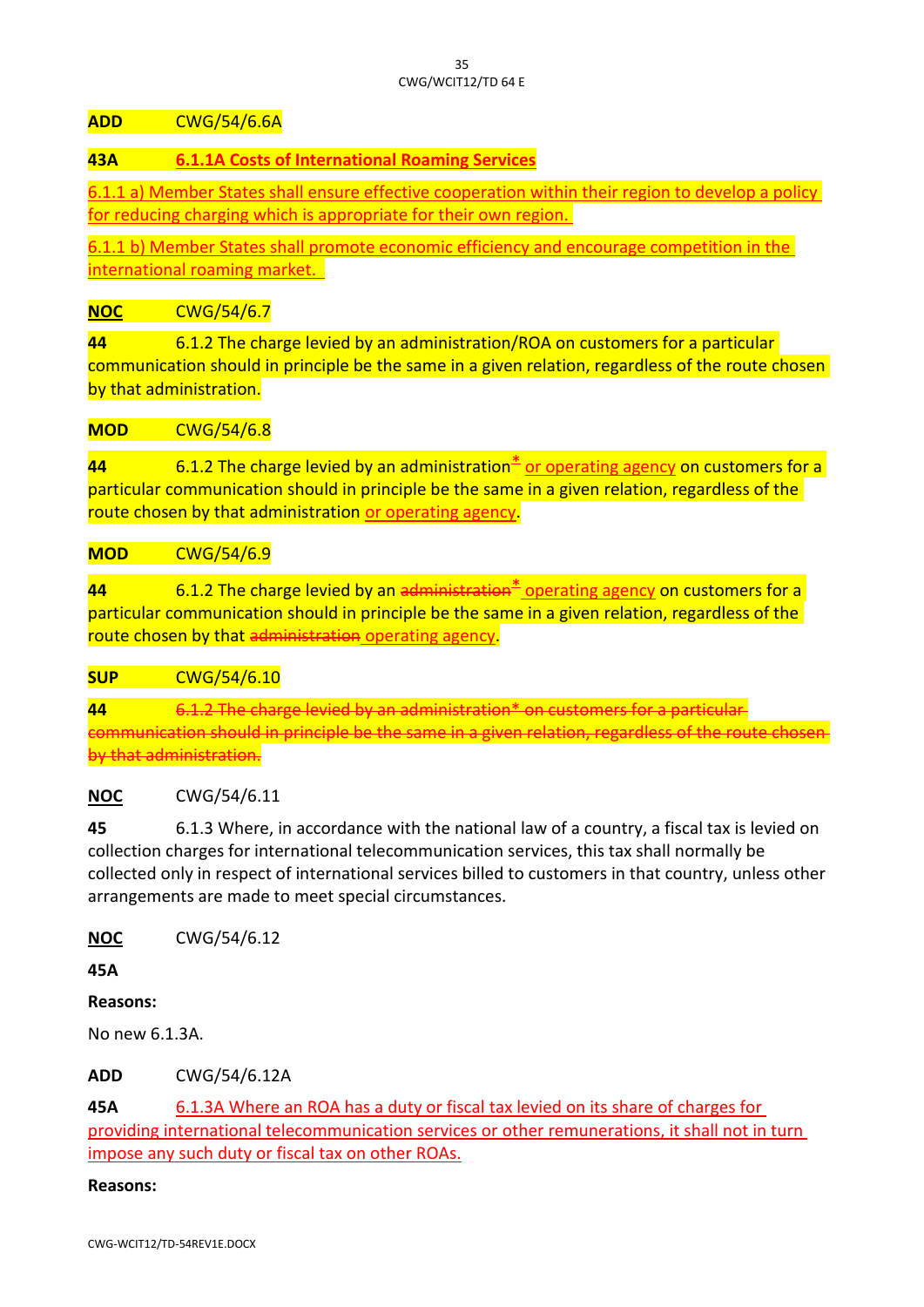6.1.3A is taken from 1.6 in Appendix 1; 6.1.3B is taken from 3.3.4 in Appendix 1.

**NOC** CWG/54/6.13

**45B**

**Reasons:**

No new 6.1.3B.

**ADD** CWG/54/6.13A

**45B** 6.1.3B The payment charges imposed in the debtor country (taxes, clearing charges, commissions, etc.) shall be borne by the debtor. Any such charges imposed in the creditor country, including payment charges imposed by intermediate banks in third countries, shall be borne by the creditor.

#### **Reasons:**

6.1.3A is taken from 1.6 in Appendix 1; 6.1.3B is taken from 3.3.4 in Appendix 1.

## **MOD** CWG/54/6.14

**45** 6.1.3 Where in accordance with the national law of a country, a Countries are free to levy fiscal taxes on is levied on collection charges for international telecommunication services in accordance with their national laws, but international double taxation must be avoided, this taxshall normally be collected only in respect of international services billed to customers in that country, unless other arrangements are made to meet special arrangements.

## **MOD** CWG/54/6.15

**45** 6.1.3 Member States shall not apply taxes to incoming international calls, so as to avoid double taxation. Where, in accordance with the national law of a country, a fiscal tax is levied on collection charges for international telecommunication services, this tax shall normally be collected only in respect of international services billed to customers in that country, unless other arrangements are made to meet special circumstances.

## **MOD** CWG/54/6.16

**45** 6.1.3 Where, in accordance with the national law of a country, a fiscal tax is levied on collection charges for international telecommunication services, this tax shall normally be collected only in respect of international services billed to customers in that country, unless other arrangements are made to meet special circumstances. National authorities are free to impose taxes on all telecommunications traffic, whether incoming or outgoing. However, such taxes should be reasonable and the proceeds should be directed where possible at the development of the industry. Regarding double taxation, Member States are encouraged to cooperate within the framework of bilateral, juridical double taxation treaties under which taxation arrangements are pre-determined by the terms of the treaty so as to protect against the risk of double taxation and avoidance or evasion of tax liability.

## **MOD** CWG/54/6.17

**45** 6.1.3 Where, in accordance with the national law of a country, a fiscal tax is levied on collection charges, to be included or added to the collection charge, for international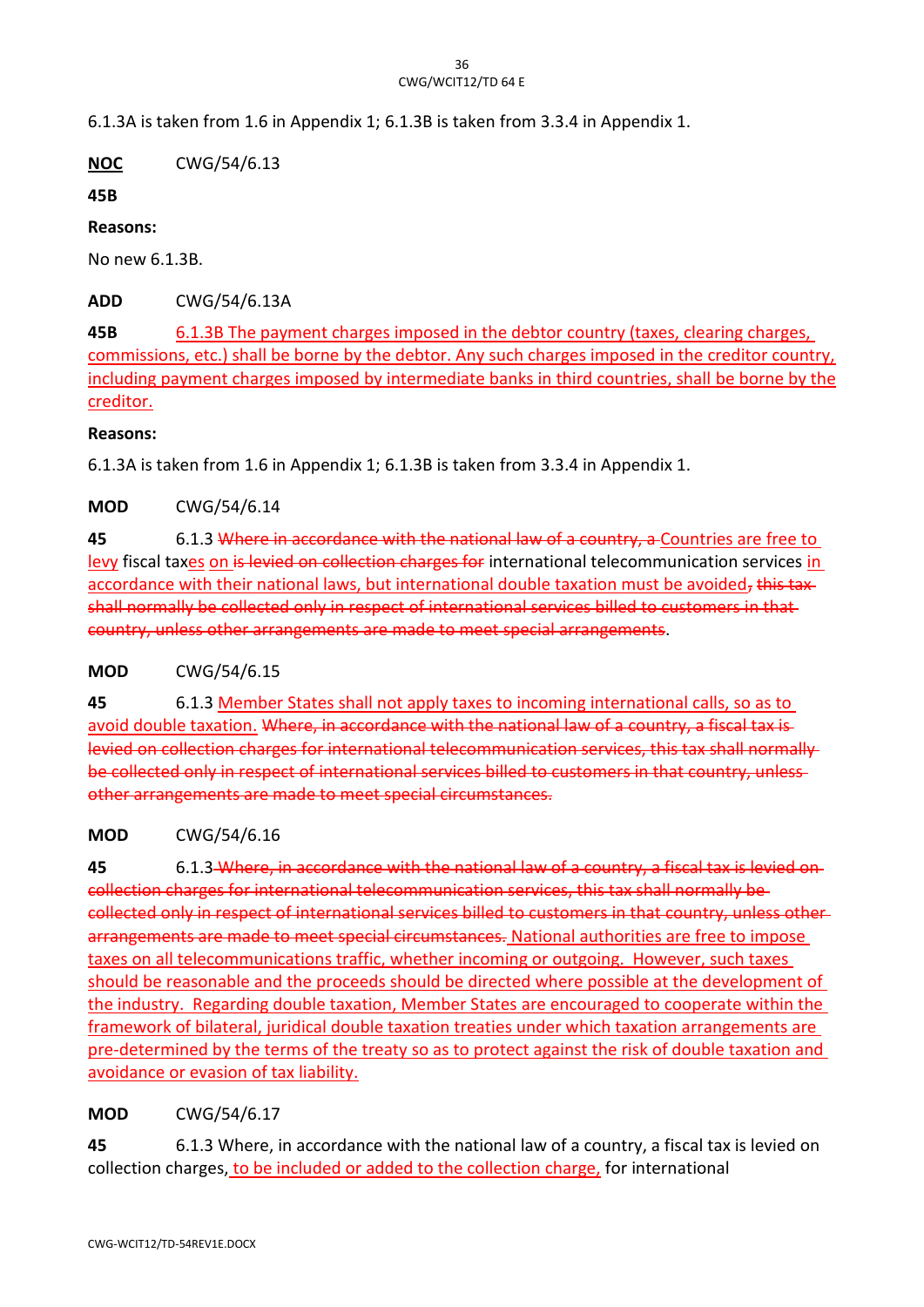telecommunication services, this tax shall normally be collected only in respect of international telecommunication services billed presented for payment to customers in that country, unless other arrangements are made to meet special circumstances. This rule also applies in cases where accounts for international telecommunication services are handled through specialized accounting authorities on the basis of arrangements with administrations/operating agencies.

## **SUP** CWG/54/6.18

**45** 6.1.3 Where, in accordance with the national law of a country, a fiscal tax is levied on collection charges for international telecommunication services, this tax shall normally be collected only in respect of international services billed to customers in that country arrangements are made to meet special circumstances.

**MOD** CWG/54/6.19

#### **46 6.2 Accounting rates**

**47** 6.2.1 For each applicable service in a given relation, administrations<sup>\*</sup> shall by mutual agreement establish and revise accounting rates to be applied between them, in accordance with the provisions of Appendix 1 and taking into account relevant ITU-TCCITT Recommendations and relevant cost trends.

**MOD** CWG/54/6.20

#### **46 6.2 Accounting, transit and termination rates**

47 **6.2.1** For each applicable service in a given relation, [administrations]<sup>\*</sup> or operating agencies shall by mutual agreement[, on the basis of costs,] establish and revise accounting, transit and termination rates to be applied between them, in accordance with the provisions of Appendix 1 and taking into account relevant ITU-T CCITT Recommendations and relevant cost trends.

**MOD** CWG/54/6.21

## **46 6.2 Accounting ratesWholesale prices**

**47** 6.2.1 Each ROA shall, subject to applicable national law, agree with other ROAs under commercial agreement, the terms and conditions, including prices, for the provision of international communications services. Member States shall have the power to regulate the terms and conditions of the services provided in their territory in line with the principles in these <u>Regulations. For each applicable service in a given relation, administrations<sup>\*</sup> shall by mutual</u> agreement establish and revise accounting rates to be applied between them, in accordance with the provisions of Appendix 1 and taking into account relevant CCITT Recommendations and elevant cost trends

**SUP** CWG/54/6.22

**46 6.2 Accounting rates**

**47** 6.2.1 For each applicable service in a given relation agreement establish and revise accounting rates to be applied between them, in accordance with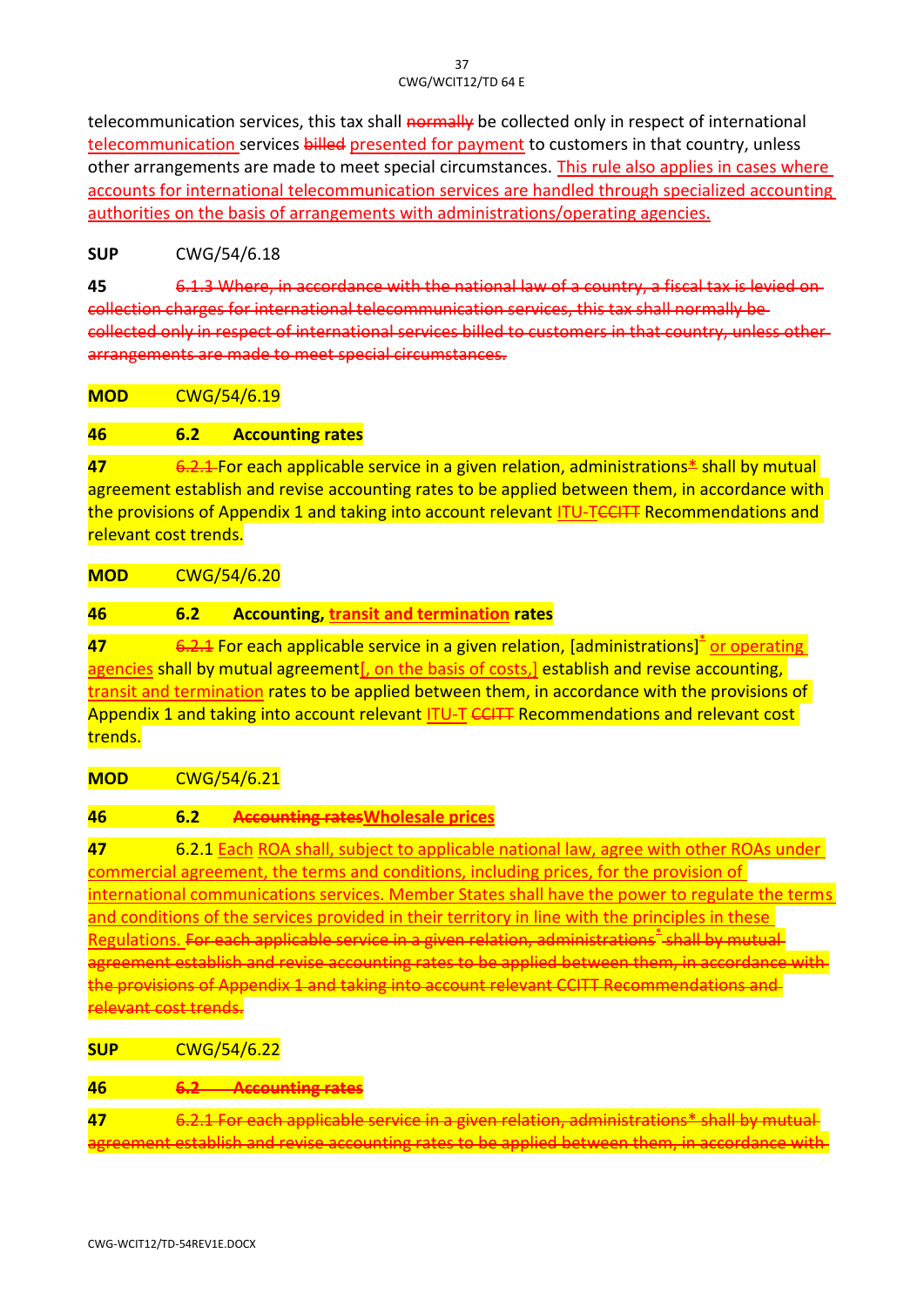the provisions of Appendix 1 and taking into account relevant CCITT Recommendations and relevant cost trends.

**MOD** CWG/54/6.23

#### **48 6.3 Monetary unit**

49 **6.3.1** In the absence of special arrangements concluded between administrations<sup>\*</sup> or operating agencies, the monetary unit to be used in the composition of accounting rates for international telecommunication services and in the establishment of international accounts shall be:

- either the monetary unit of the International Monetary Fund (IMF), currently the Special Drawing Right (SDR), as defined by that organization;

- or freely convertible currencies or other currencies agreed by debtors and creditors or the franc, equivalent to 1/3.061SDR.

#### **MOD** CWG/54/6.24

**49** 6.3.1 In the absence of special arrangements concluded between administrations\* operating agencies*,* the monetary unit to be used in the composition of accounting rates for international telecommunication services and in the establishment of international accounts shall be:

- either the monetary unit of the International Monetary Fund (IMF), currently the Special Drawing Right (SDR), as defined by that organization;

- or the gold franc, equivalent to 1/3.061 SDR.

**SUP** CWG/54/6.25

#### **48 6.3 Monetary unit**

**49** 6.3.1 In the absence of special arrangements concluded between administrations monetary unit to be used in the composition of accounting rates for international telecommunication services and in the establishment of international accounts shall

- either the monetary unit of the International Monetary Fund (IMF), currently the Special Drawing Right (SDR), as defined by that organization;

or the gold franc, equivalent to 1/3.061 SDR.

**SUP** CWG/54/6.26

**50** 6.3.2 In accordance with relevant provisions of the International Convention, this provision shall not affect the possibility open to administrations\* of establishing bilateral arrangements for mutually acceptable coefficients between the monetary unit of the IMF and the gold franc.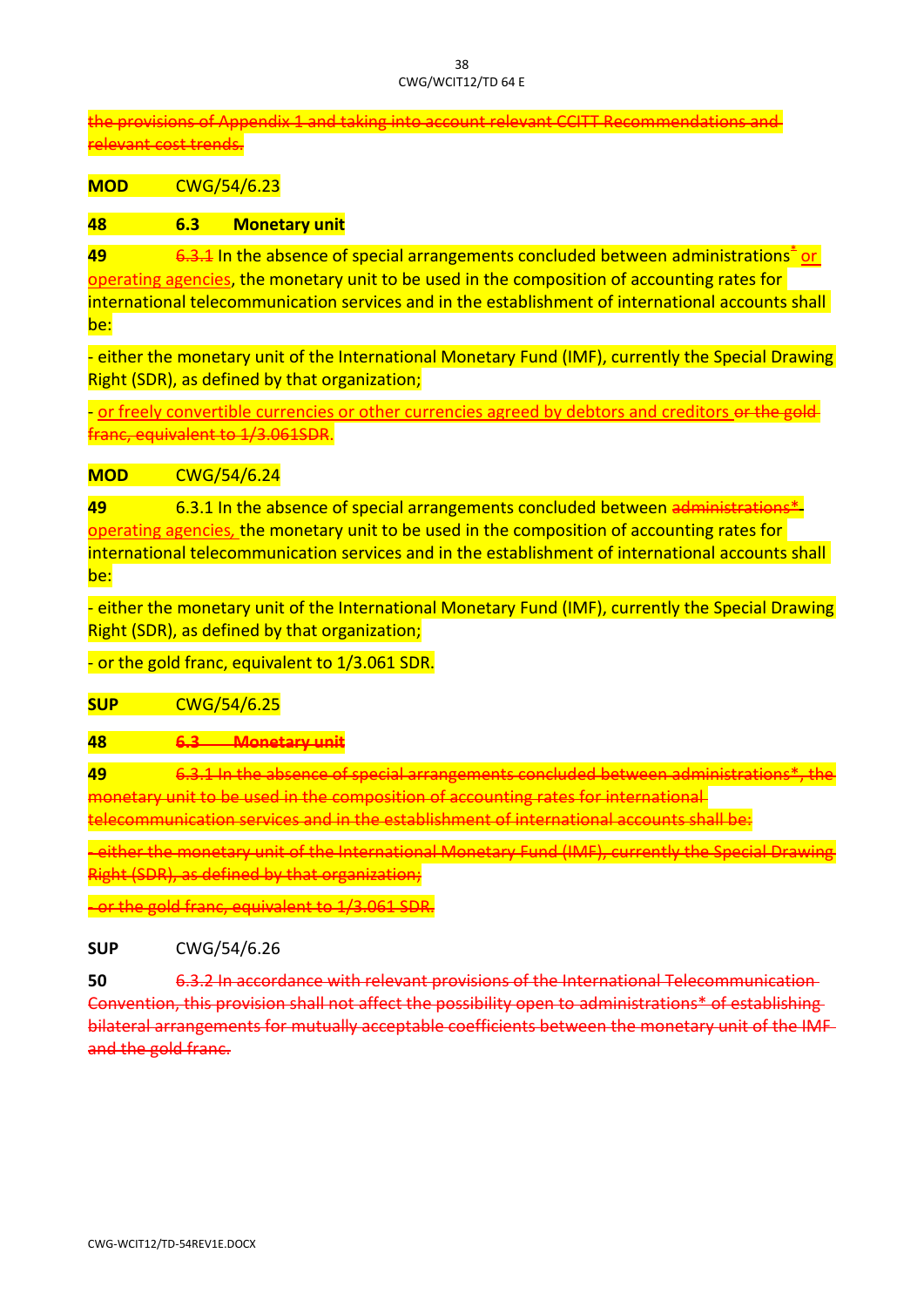**MOD** CWG/54/6.27

**51 6.4 Establishment of accounts and settlement of balances of account**

**52** 6.4.1 Unless otherwise agreed, administrations<sup>\*</sup> shall follow the relevant provisions as set out in Appendices 1 and 2.

## **MOD** CWG/54/6.28

**52** 6.4.1 Unless otherwise agreed, administrations<sup>\*</sup> or operating agencies shall apply follow the relevant provisions as set out in Appendices 1 and 2.

**MOD** CWG/54/6.29

**52** 6.4.1 Unless otherwise agreed, administrations\* operating agencies shall follow the relevant provisions as set out in Appendices 1 and 2.

## **MOD** CWG/54/6.30

**52** 6.4.1 Unless otherwise agreed, administrations\* shall follow the relevant provisions as set out in Appendices 1 and 2. The settlement of international accounts shall be regarded as current transactions and shall be effected in accordance with the current international obligations of the Member States and Sector Members concerned in those cases where their governments have concluded arrangements on this subject. Where no such arrangements have been concluded, and in the absence of special agreements made under Article 42 of the Constitution, these settlements shall be effected in accordance with the Administrative Regulations. Administrations of Member States and Sector Members which operate international telecommunication services shall come to an agreement with regard to the amount of their debits and credits.

## **Reasons:** Align with 497, 498 CV.

| <b>SUP</b> | CWG/54/6.31                                                                                                                       |
|------------|-----------------------------------------------------------------------------------------------------------------------------------|
| 51         | 6.4 Establishment of accounts and settlement of balances of accoun                                                                |
| 52         | 6.4.1 Unless otherwise agreed, administrations <sup>2</sup> shall follow the relevant provision<br>set out in Appendices 1 and 2  |
| <b>MOD</b> | CWG/54/6.32                                                                                                                       |
| 53         | <b>Service and privilege telecommunications</b><br>6.5                                                                            |
| 54         | 6.5.1 Administrations <sup>-</sup> and operating agencies shall apply follow the relevant<br>provisions as set out in Appendix 3. |
| <b>MOD</b> | CWG/54/6.33                                                                                                                       |
| 54         | 6.5.1 Administrations/ROAs shall follow the relevant provisions as set out in Appendix                                            |

3.

**MOD** CWG/54/6.34

**54** 6.5.1 Administrations\* Operating agencies shall follow the relevant provisions as set out in Appendix 3.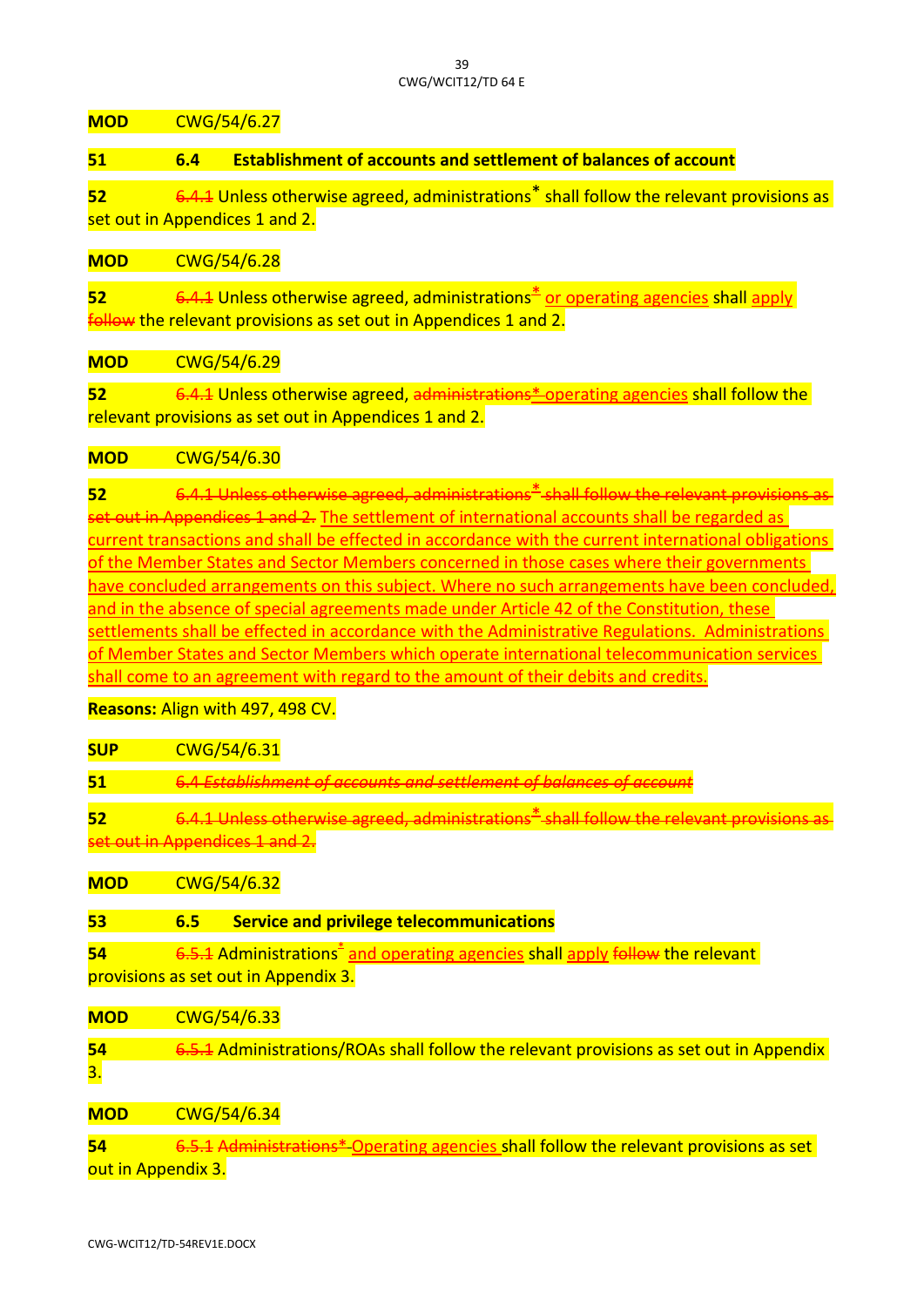**NOC** CWG/54/6.35

**54A**

**Reasons:**

No new 6.6.

**ADD** CWG/54/6.35A

**54A** 6.6 Notwithstanding the provisions of Art.1, §1.4 and §1.6, and to enshrine the purpose set out in the Preamble; in Art. 1, §1.3; in Art.3, §3.3.; and taking into account Art.3, §3.1, Members States shall, as appropriate, encourage administrations, recognized operating agencies, and private operating agencies which operate in their territory and provide international telecommunications services offered to the public, to apply the ITU-T Recommendations relating to charging and accounting and alternate calling procedures, including any Instructions forming part of, or derived from, said Recommendations.

**ADD** CWG/54/6.35B

**54A** 6.6 Notwithstanding the provisions of Art.1, §1.4 and §1.6, and to enshrine the purpose set out in the Preamble; in Art. 1, §1.3; in Art.3, §3.3.; and taking into account Art.3, §3.1, Members States shall, as appropriate, encourage administrations\*, which operate in their territory and provide international telecommunications services, to apply the ITU-T Recommendations relating to charging and accounting and alternate calling procedures, including any Instructions forming part of, or derived from, said Recommendations.

**NOC** CWG/54/6.36

**54B**

**Reasons:**

No new 6.7.

**ADD** CWG/54/6.36A

**54B** 6.7 Member States shall ensure that each party in a negotiation or agreement related to or arising out of international connectivity matters including those for the Internet will have standing to have recourse to the competition authorities of the other party's country.

**ADD** CWG/54/6.36B

**54B** 6.7 Member States shall ensure that each party in a negotiation or agreement related to or arising out of international connectivity matters, including those for the Internet, will have access to alternative dispute resolution mechanisms and will have standing to have recourse to the relevant regulatory or competition authorities of the other party's country.

**NOC** CWG/54/6.37

**54C**

**Reasons:**

No new 6.8.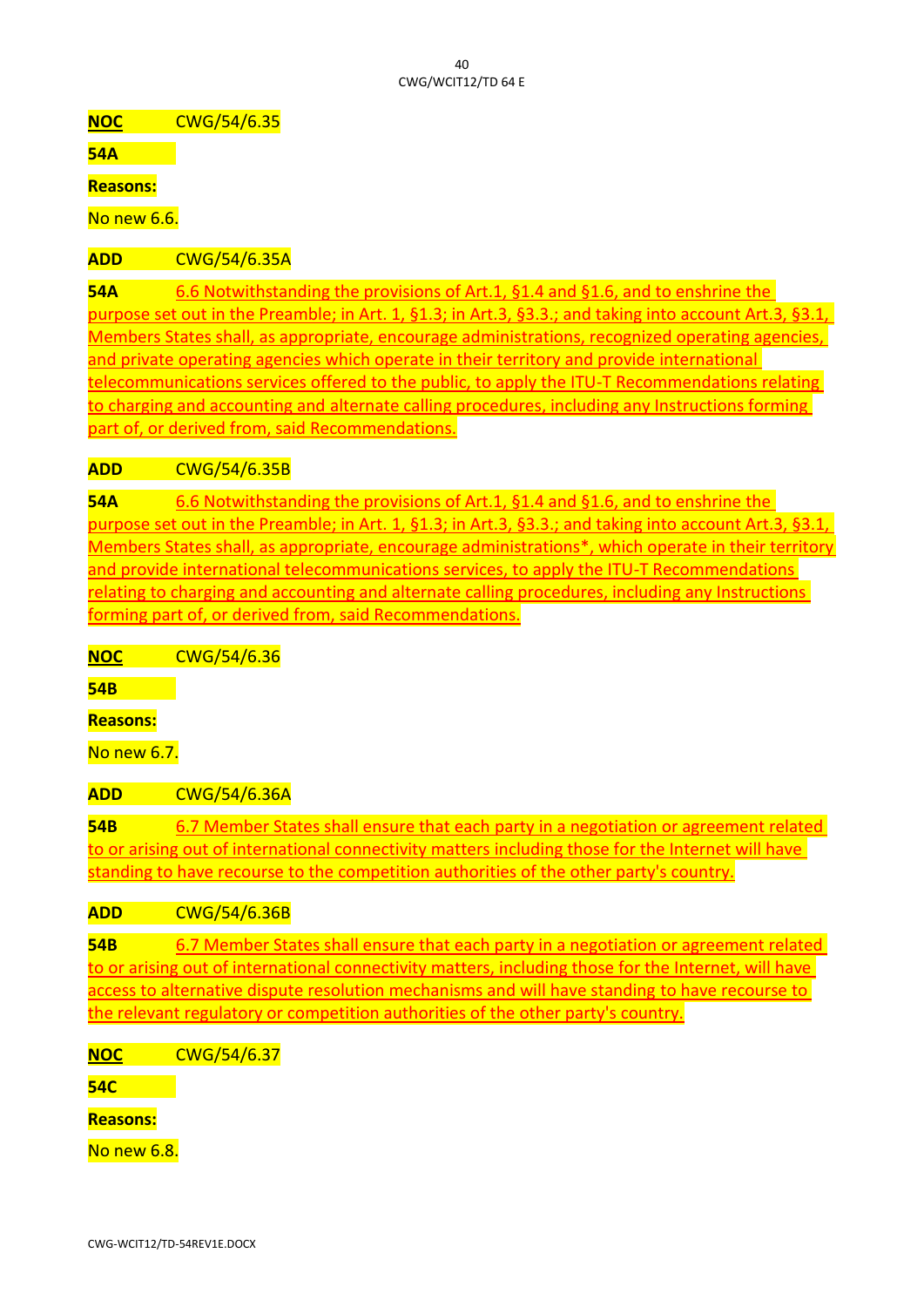## **ADD** CWG/54/6.37A

**54C** 6.8 When evaluating significant market power and its abuse, national competition authorities should also take into account international market share and international market power.

**NOC** CWG/54/6.38

**54D**

# **Reasons:**

No new 6.9.

**ADD** CWG/54/6.38A

**54D** 6.9 Member States shall take measures to ensure that foreign creditors for telecommunications accounts can obtain payment quickly and efficiently.

**NOC** CWG/54/6.39

**54E**

# **Reasons:**

No new 6.10.

**ADD** CWG/54/6.39A

**54E** 6.10 Subject to national law, members shall ensure that administrations collaborate in preventing and controlling fraud in international telecommunications by:

– Identifying and transmitting to the transit and destination administrations and operators the pertinent information required for the purposes of payment for the routing of international traffic, in particular the calling line code.

– Following up requests by administrations of other countries to investigate calls that cannot be billed, and helping to resolve outstanding accounts.

- Respecting the right of members to decide the payment procedure for international telecommunications terminating on their territory.

**ADD** CWG/54/6.39B

**54E** 6.10 Subject to national law, members shall ensure that administrations collaborate in preventing and controlling fraud in international telecommunications by:

– Identifying and transmitting to the transit and destination administrations and operators the pertinent information required for the purposes of payment for the routing of international traffic, in particular the originating Country Code, National Destination Code and the Calling Party Number.

– Following up requests by administrations of other countries to investigate calls that cannot be billed, and helping to resolve outstanding accounts.

- Following up requests by other Member States and Administrations to identify the source of calls originated from their territories exerting potential fraudulent activity.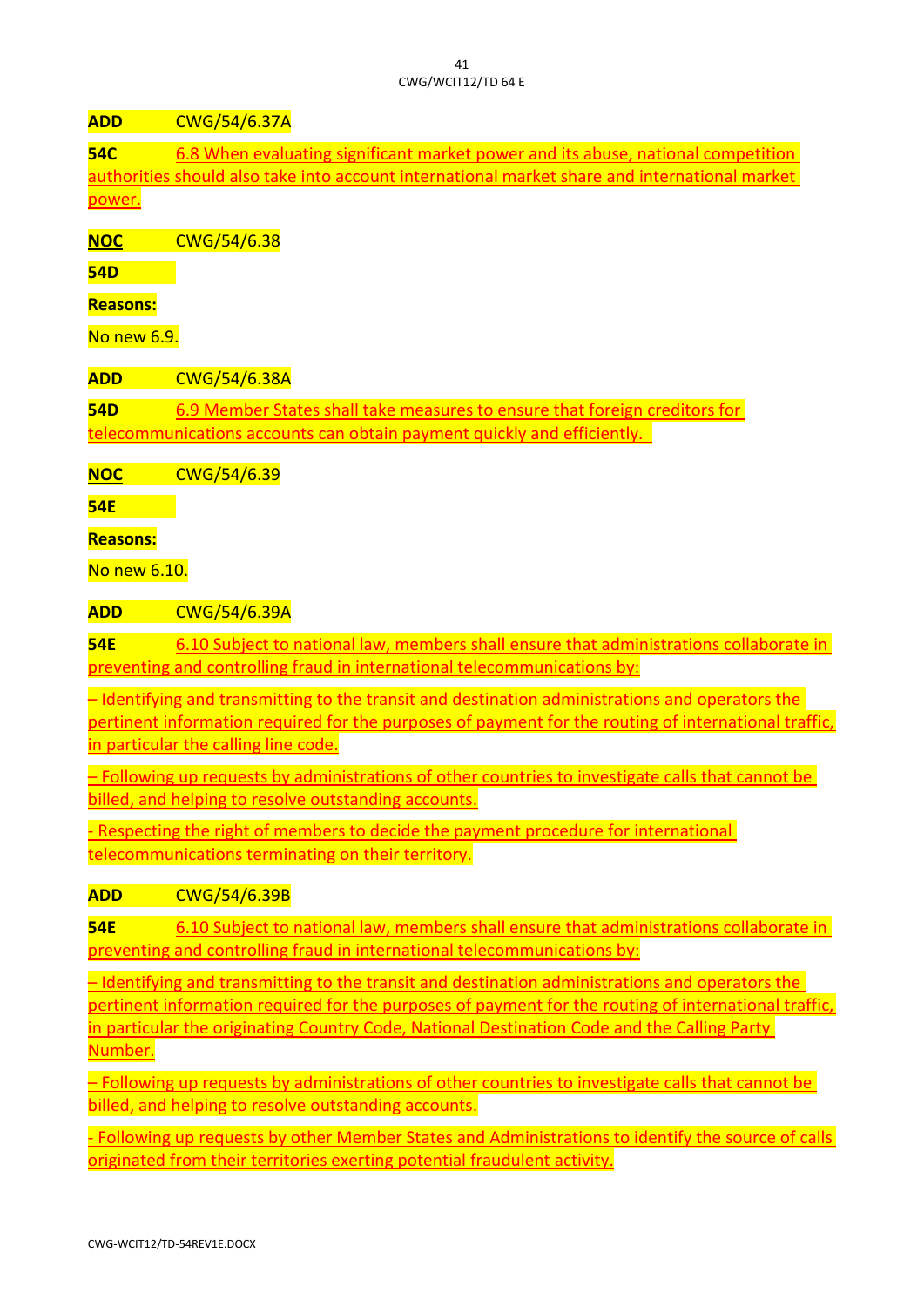**NOC** CWG/54/6.40

**54F**

**Reasons:**

No new 6.11

**54F ADD** CWG/54/6.40A

6.11 The ITU Standardization Sector shall be responsible for disseminating the regulatory frameworks in place in administrations having an impact on matters related to fraud.

**NOC** CWG/54/6.41

**54G**

**Reasons:**

No new 6.12

**ADD** CWG/54/6.41A

**54G** 6.12 Member States shall ensure that rates (in particular transit rates, termination rates, and roaming rates) are cost-based.

**NOC** CWG/54/6.42

**54H**

**Reasons:**

No new 6.13.

**ADD** CWG/54/6.42A

**54H** 6.13 Member States shall promote transparency with respect to retail and wholesale prices, costs, and quality of service.

**ADD** CWG/54/6.35

**NOC** CWG/54/6.43

**54I**

**Reasons:**

No new 6.14.

**ADD** CWG/54/6.43A

**54I** 6.14 Member States should foster continued investment in high-bandwidth infrastructures.

**NOC** CWG/54/6.44

**54J**

**Reasons:**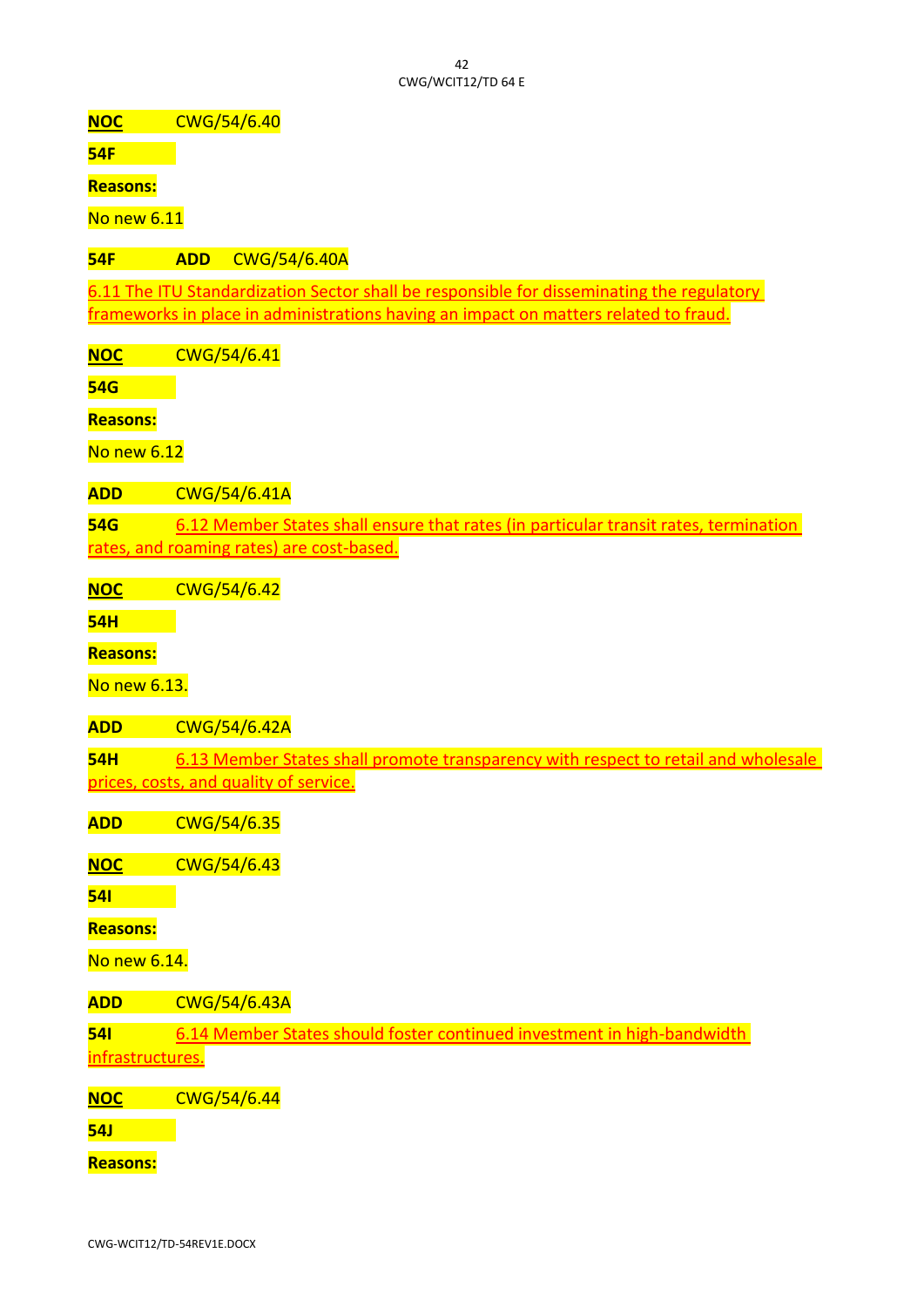No new 6.15.

**ADD** CWG/54/6.44A

**54J** 6.15 Member States shall promote cost-oriented pricing. Regulatory measures may be imposed to the extent that this cannot be achieved through market mechanisms and to the extent that such measures do not hinder competition.

**NOC** CWG/54/6.45

**54K**

**Reasons:**

No new 6.16.

**ADD** CWG/54/6.45A

**54K** 6.16 Member States shall take measures to ensure that fair compensation is received for carried traffic (e.g. interconnection or termination). Regulatory measures may be imposed to the extent that this cannot be achieved through market mechanisms and to the extent that such measures do not hinder competition.

**NOC** CWG/54/6.46

**54L**

**Reasons:**

No new 6.17.

**ADD** CWG/54/6.46A

**54L** 6.17 Members States shall ensure transparency of end-user prices, in particular to avoid surprising bills for international services (e.g mobile roaming and data roaming).

**NOC** CWG/54/6.47

**54M**

**Reasons:**

No new 6.18.

**ADD** CWG/54/6.47A

**54M** 6.18 Member States should consider measures to favour special interconnection rates for landlocked countries.

**NOC** CWG/54/6.48

**54N**

**Reasons:**

No new 6.19.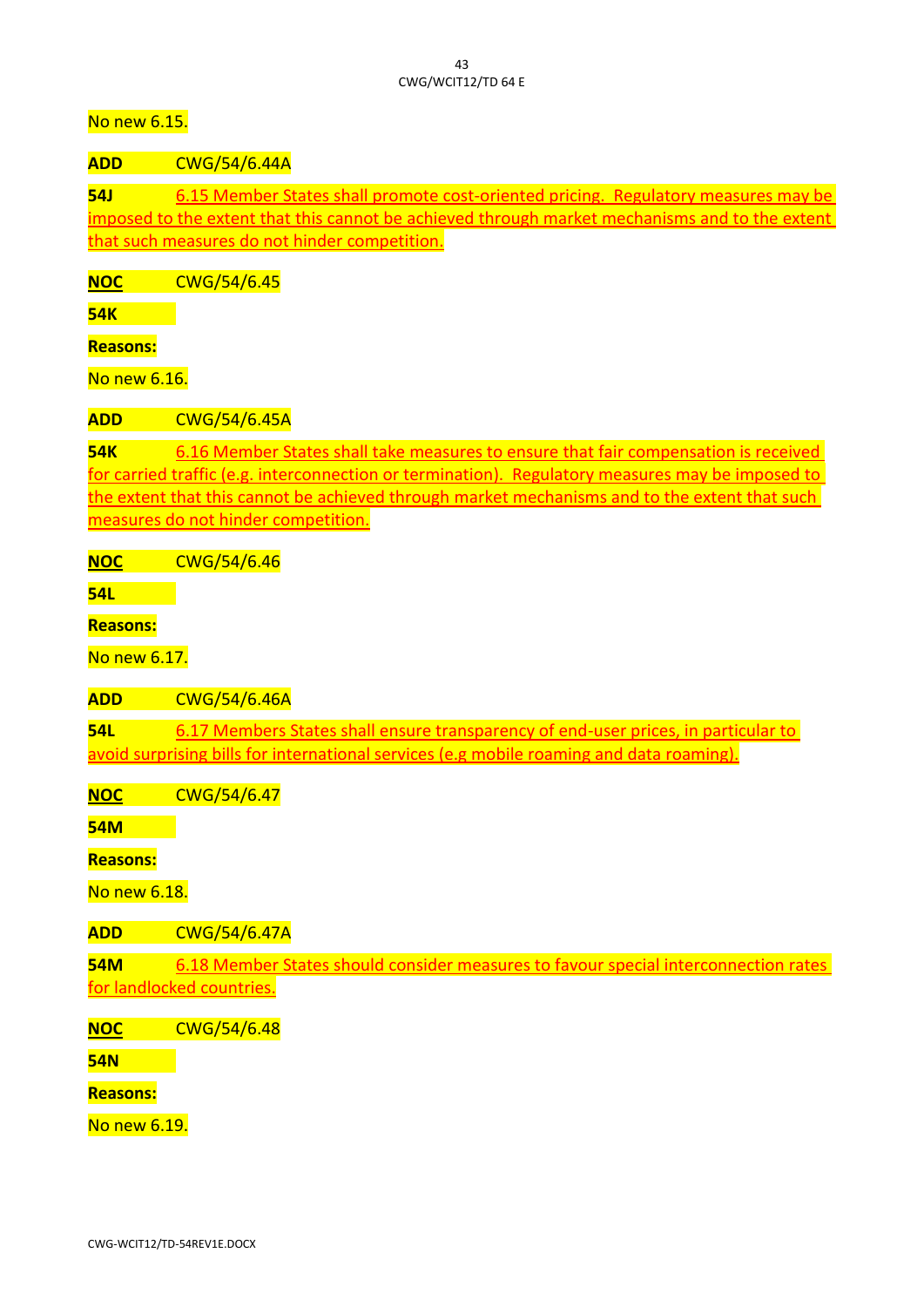#### $\overline{A}$ CWG/WCIT12/TD 64 E

**ADD** CWG/54/6.48A

#### **54N 6.19 Charges and Free Services**

The provisions regarding charges for telecommunications and the various cases in which free services are accorded are set forth in the Administrative Regulations.

**Reasons:** The text is taken from 496 CV.

**NOC** CWG/54/6.49

**54O**

**Reasons:**

No new 6.20.

**ADD** CWG/54/6.49A

#### **54O 6.20 Rendering and Settlement of Accounts**

6.20.1 The settlement of international accounts shall be regarded as current transactions and shall be effected in accordance with the current international obligations of the Member States and Sector Members concerned in those cases where their governments have concluded arrangements on this subject. Where no such arrangements have been concluded, and in the absence of special agreements made under Article 42 of the Constitution, these settlements shall be effected in accordance with the Administrative Regulations.

6.20.2 Administrations of Member States and Sector Members which operate international telecommunication services shall come to an agreement with regard to the amount of their debits and credits.

**Reasons:** The text is taken from 498 CV.

6.20.3 The statement of accounts with respect to debits and credits referred to in No. 498 above shall be drawn up in accordance with the provisions of the Administrative Regulations, unless special arrangements have been concluded between the parties concerned.

**Reasons:** The text is taken from 497, 498,499 CV.

**MOD** CWG/54/6.50

# ARTICLE 6

**Economic and policy issues Charging and Accounting**

**Reasons:** Change in title.

**NOC** CWG/54/6.50A

**54R**

**Reasons:**

No new title for article 6.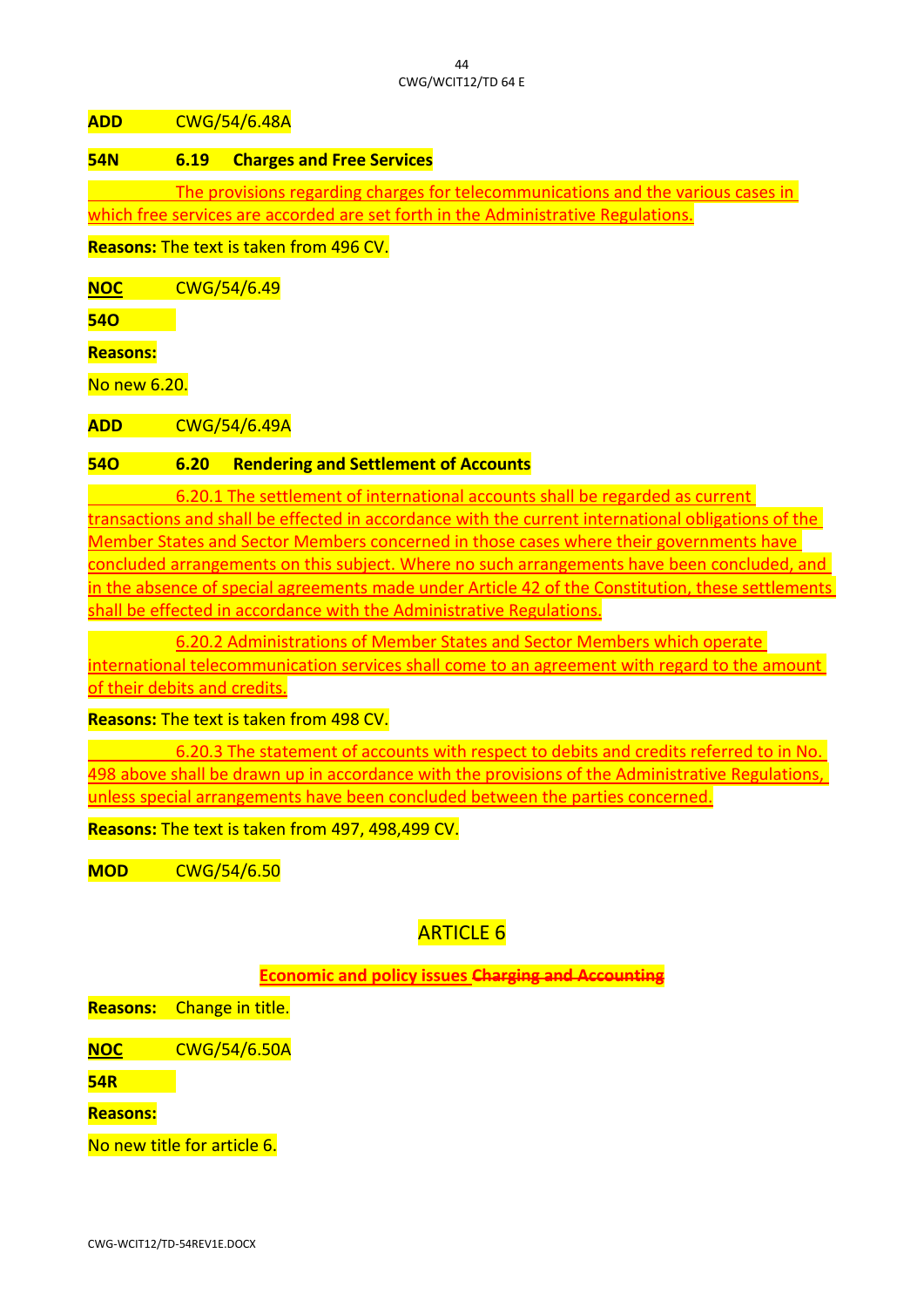**ADD** CWG/54/6.50B

**54R** 6.A Member States shall ensure transparency with respect to retail and wholesale prices, costs, and quality of service.

6.B Member States should foster continued investment in high-bandwidth infrastructures.

6.C Member States shall [take measures to] ensure that prices are oriented on costs. Regulatory measures may be imposed to the extent that this cannot be achieved through market mechanisms.

6.D Member States shall take measures to ensure that an adequate return is provided on investments in network infrastructures. If this cannot be achieved through market mechanisms, then other mechanisms may be used.

6.E Member States shall [take measures to] ensure that fair compensation is received for carried traffic (e.g. interconnection or termination). Regulatory measures may be imposed to the extent that this cannot be achieved through market mechanisms.

6.F The right to create universal service funds or universal service obligations is reserved.

#### **Reasons:**

This ADD is combined with SUP existing text (except for 6.1.3)

**SUP** CWG/54/6.50C

Suppress existing provisions of article 6, except for 6.1.3.

**Reasons:** Replace existing provisions of article 6 with new provisions above.

**NOC** CWG/54/7.0

# ARTICLE 7

# **Suspension of Services**

**Reasons:** title of Article 7 remains unchanged.

**MOD** CWG/54/7.1

**55** 7.1 If a Member State exercises its right in accordance with the Constitution and Convention to suspend international telecommunication services partially or totally, that Member States shall immediately notify the Secretary-General of the suspension and of the subsequent return to normal conditions by the most appropriate means of communication.

**MOD** CWG/54/7.2

**55** 7.2 The Secretary-General shall immediately bring such information to the attention of all other Members States, using the most appropriate means of communication.

**NOC** CWG/54/7.3 **55A**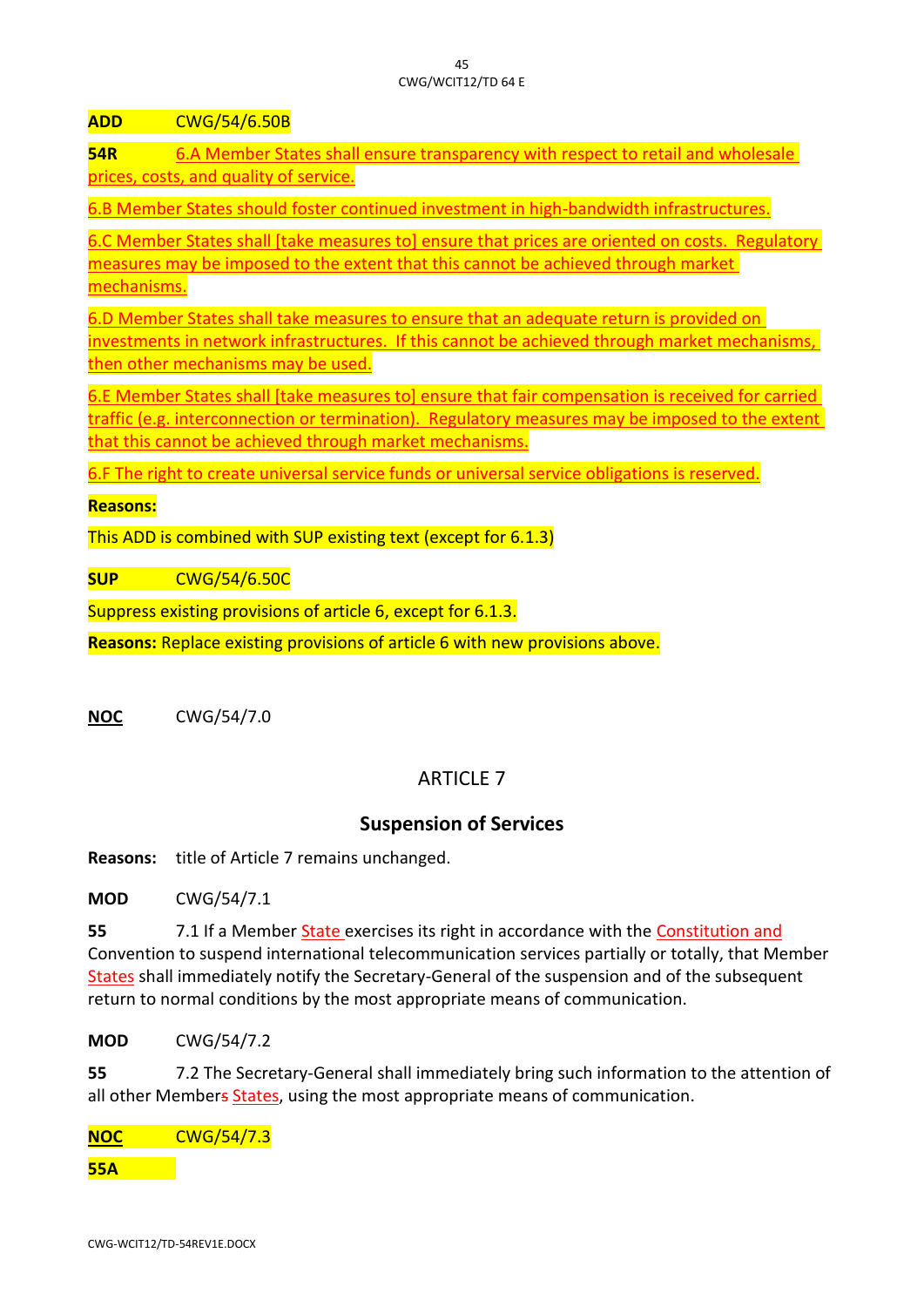No new 7.3 (intercommunication).

**ADD** CWG/54/7.4

## **55A 7.3 Intercommunication**

7.3.1 Stations performing radiocommunication in the mobile service shall be bound, within the limits of their normal employment, to exchange radiocommunications reciprocally without distinction as to the radio system adopted by them.

7.4.3 Nevertheless, in order not to impede scientific progress, the provisions of No. 1 above shall not prevent the use of a radio system incapable of communicating with other systems, provided that such incapacity is due to the specific nature of such system and is not the result of devices adopted solely with the object of preventing intercommunication.

7.3.3 Notwithstanding the provisions of No. 1 above, a station may be assigned to a restricted international service of telecommunication, determined by the purpose of such service, or by other circumstances independent of the system used.

**Reasons:**

Add 500 CV to the ITRs.

**NOC** CWG/54/7.5

**55B**

**Reasons:**

No new 7.4 (secret language).

**ADD** CWG/54/7.6

## **55B 7.4 Secret Language**

7.4.1 Government telegrams and service telegrams may be expressed in secret language in all relations.

7.4.2 Private telegrams in secret language may be admitted between all Member States with the exception of those which have previously notified, through the Secretary-General, that they do not admit this language for that category of correspondence.

7.4.3 Member States which do not admit private telegrams in secret language originating in or destined for their own territory must let them pass in transit, except in the case of suspension of service provided for in Article 35 of the Constitution.

**Reasons:**

Add 504, 505, 506 CV to the ITRs.

**NOC** CWG/54/7.7

**55C**

**Reasons:**

No new 7.5 (stoppage of telecommunications).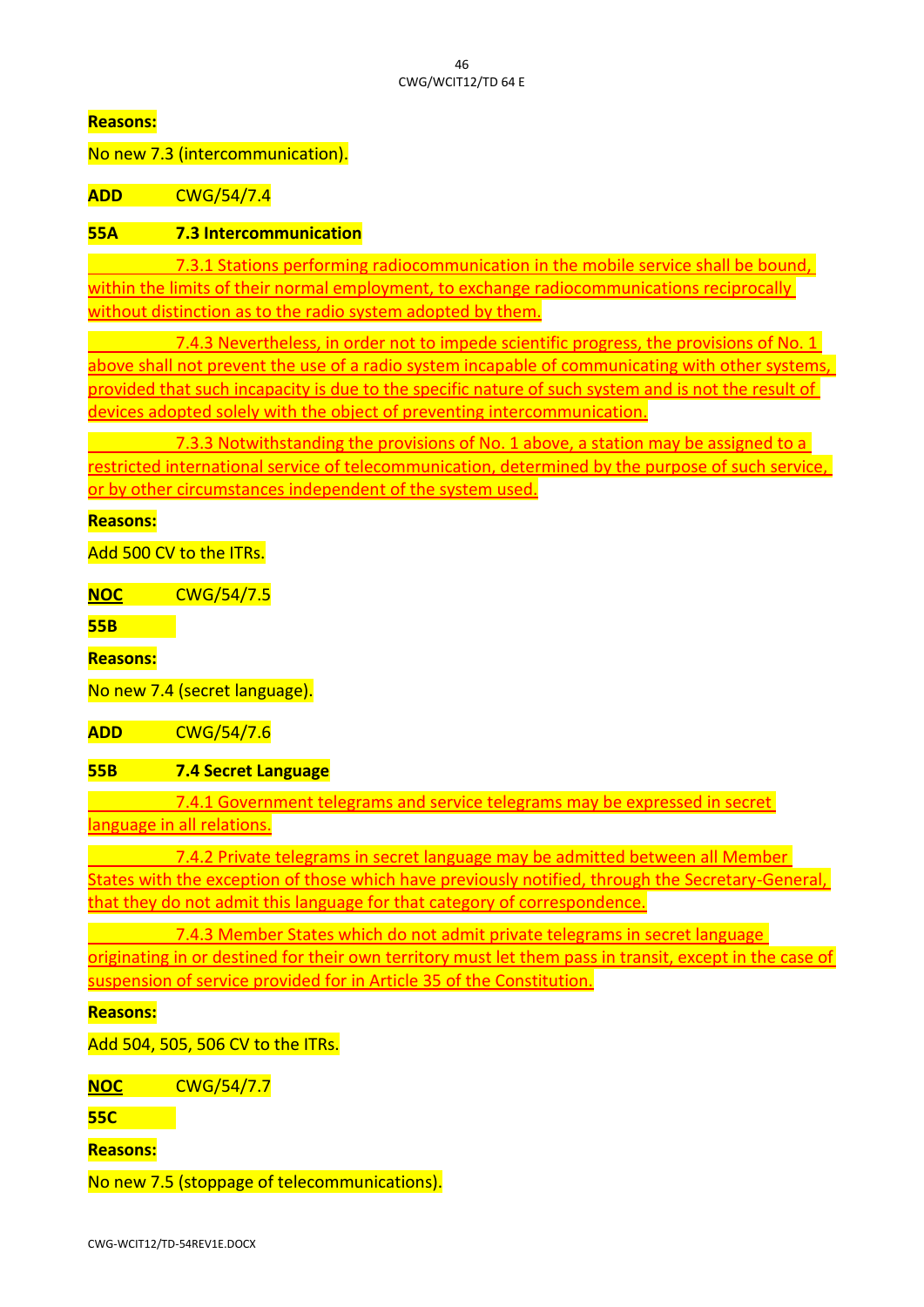**ADD** CWG/54/7.8

#### **55C 7.5 Stoppage of Telecommunications**

7.5.1 Member States reserve the right to stop, in accordance with their national law, the transmission of any private telegram which may appear dangerous to the security of the State or contrary to its laws, to public order or to decency, provided that they immediately notify the office of origin of the stoppage of any such telegram or any part thereof, except when such notification may appear dangerous to the security of the State.

7.5.2 Member States also reserve the right to cut off, in accordance with their national law, any other private telecommunications which may appear dangerous to the security of the State or contrary to its laws, to public order or to decency.

**Reasons:**

Add 180, 181 CS to the ITRs.

**NOC** CWG/54/7.9

**55D**

**Reasons:**

No new 7.6 (suspension of services).

**ADD** CWG/54/7.10

## **55D 7.6 Suspension of services**

Each Member State reserves the right to suspend the international telecommunication service, either generally or only for certain relations and/or for certain kinds of correspondence, outgoing, incoming or in transit, provided that it immediately notifies such action to each of the other Member States through the Secretary-General.

**Reasons:**

Add 182 CS to the ITRs.

**NOC** CWG/54/7.11

**55E**

**Reasons:**

No new 7.7 (responsibility).

**ADD** CWG/54/7.12

**55E 7.7 Responsibility**

Member States accept no responsibility towards users of the international telecommunication services, particularly as regards claims for damages.

**Reasons:**

Add 183 CS to the ITRs.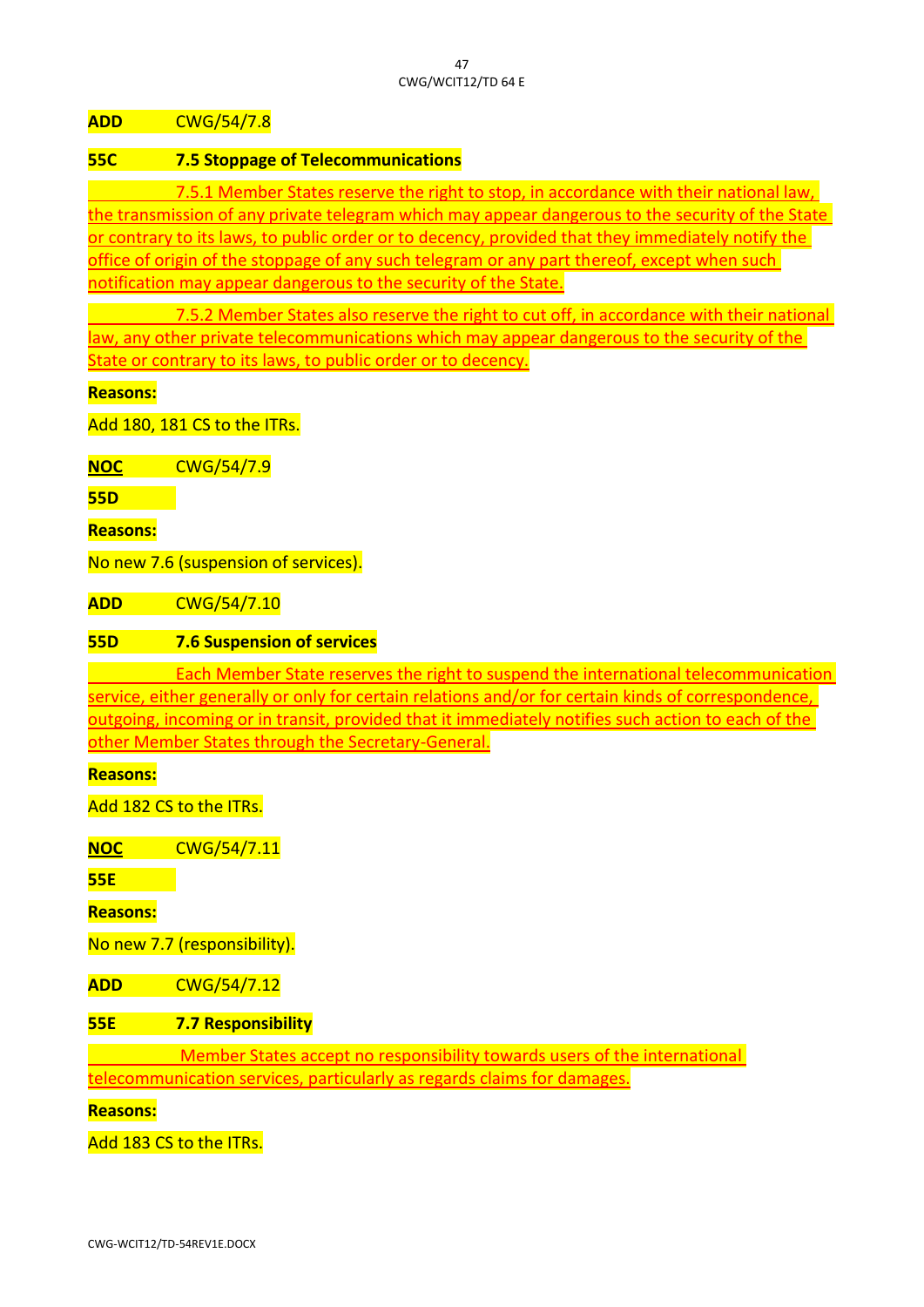#### $\overline{AB}$ CWG/WCIT12/TD 64 E

**NOC** CWG/54/7.13

**55F**

**Reasons:**

No new 7.8 (secrecy of telecommunications).

**ADD** CWG/54/7.14

#### **55F 7.8 Secrecy of Telecommunications**

7.8.1 Member States agree to take all possible measures, compatible with the system of telecommunication used, with a view to ensuring the secrecy of international correspondence.

7.8.2 Nevertheless, they reserve the right to communicate such correspondence to the competent authorities in order to ensure the application of their national laws or the execution of international conventions to which they are parties.

#### **Reasons:**

Add 184, 185 CS to the ITRs.

**NOC** CWG/54/8.0

# ARTICLE 8

# **Dissemination of Information**

**Reasons:** title of Article 8 remains unchanged.

**MOD** CWG/54/8.1

**57** Using the most suitable and economical means, the Secretary-General shall disseminate information, provided by administrations, of an administrative, operational tariff or a statistical nature concerning international telecommunication routes and services. Such information shall be disseminated in accordance with the relevant provisions of the Constitution and Convention and of this Article, on the basis of decisions taken by the Administrative Council or by relevant competent administrative conferences, and taking account of conclusions or decisions of Plenary Assemblies of the International Consultative Committees.

## **MOD** CWG/54/8.2

**57** Using the most suitable and economical means, the Secretary-General shall disseminate information, provided by administrations\* Member States, of an administrative, operational, tariff or statistical nature concerning international telecommunication routes and services. Such information shall be disseminated in accordance with the relevant provisions of the Convention and of this Article, on the basis of decisions taken by the Administrative Council or by competent administrative conferences, and taking account of conclusions or decisions of Plenary Assemblies of the International Consultative Committees. If so authorized by the concerned Member State, the information may be transmitted to the Secretary-General directly by an operating agency and shall then be disseminated by the Secretary-General.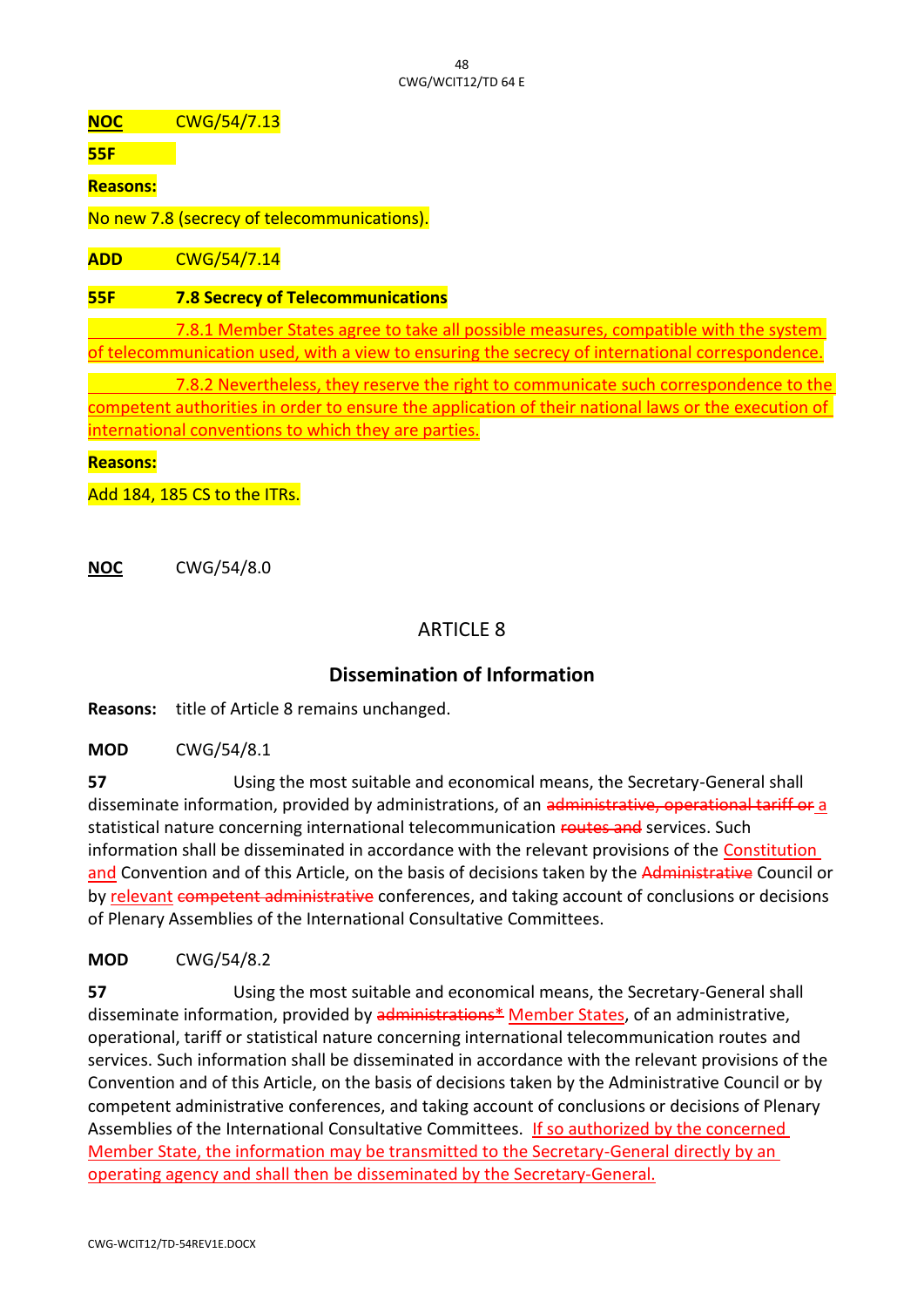**SUP** CWG/54/8.3

**57** Using the most suitable and economical means, the Secretary-General shall disseminate information, provided by administrations, of an administrative, operational, tariff or statistical nature concerning international telecommunication routes and services. Such information shall be disseminated in accordance with the relevant provisions of the Convention and of this Article, on the basis of decisions taken by the Administrative Council or by com administrative conferences, and taking account of conclusions or decisions of Plenary Assemblies of the International Consultative Committees.

**NOC** CWG/54/8.4

**57A**

**Reasons:**

No new 8.2 (notification of infringements).

**ADD** CWG/54/8.5

**57A** 8.2 In order to facilitate the application of the provisions of Article 6 of the Constitution, Member States undertake to inform and, as appropriate, assist one another with regard to infringements of the provisions of the Constitution, of the Convention and of the Administrative Regulations.

**Reasons:**

Add 190 CS to the ITRs.

**ADD** CWG/54/8A.1

# ARTICLE 8A

# **Confidence and security in the provision of international telecommunications and services**

**Reasons:** Add a new article on security.

**ADD** CWG/54/8A.2

**57B** 8A.1 Member-States have the responsibility and right to protect the network security of the information and communication infrastructure within their state, to promote the international cooperation to fight against network attacks and disruptions.

8A.2 Member-States have the responsibility to require and supervise that enterprises operating in their territory use ICTs in a rational way and endeavour to ensure the effective functioning of ICTs, in secure and trustworthy conditions.

8A.3 User information in information and communication network should be respected and protected. Member-states have the responsibility to require and supervise that enterprises operating in their territory protect the security of user information.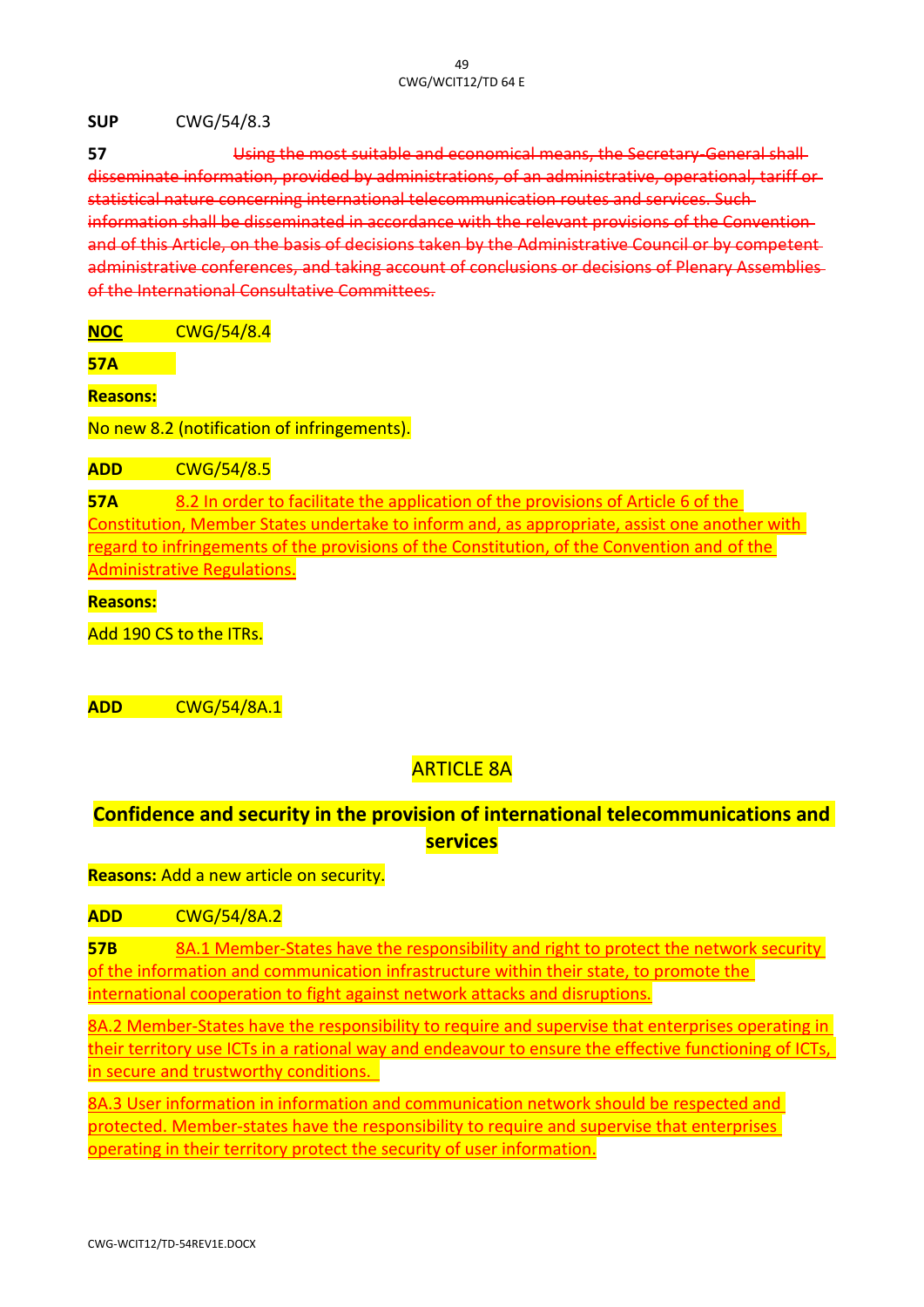**ADD** CWG/54/8A.3

**57B** 8A.1 Member States shall cooperate to enhance user confidence, build trust, and protect both data and network integrity; consider existing and potential threats to ICTs; and address other information security and network security issues.

8A.2 Member States in cooperation with the private sector, should prevent, detect and respond to cyber-crime and misuse of ICTs by: developing guidelines that take into account ongoing efforts in these areas; considering legislation that allows for effective investigation and prosecution of misuse; promoting effective mutual assistance efforts; strengthening institutional support at the international level for preventing, detecting and recovering from such incidents; and encouraging education and raising awareness.

**Reasons:** This proposal is based on 12 (a) and 12 (b) of the Geneva Plan of action.

**ADD** CWG/54/8A.4

**57B** 8A.1 Member States shall cooperate to strengthen security while enhancing the protection of personal information, privacy and data.

8A.2 Member States shall cooperate with other stakeholders to develop necessary legislation for the investigation and prosecution of cybercrime.

8A.3 Member States should cooperate to take actions to counter spam, including through consumer and business education; appropriate legislation, law-enforcement authorities and tools; the continued development of technical and self-regulatory measures; best practices; and international cooperation.

8A.4 Member States shall take measures to ensure Internet stability and security, to fight cybercrime and to counter spam, while protecting and respecting the provisions for privacy and freedom of expression as contained in the relevant parts of the Universal Declaration of Human Rights.

**Reasons:** This proposal is based on 39-42 of the Tunis Agenda.

**ADD** CWG/54/8A.5

**57B** 8A.1 Member States should cooperate regarding telecommunications security matters (including cybersecurity), in particular to develop technical standards and acceptable legal norms, including among others those regarding territorial jurisdiction and sovereign responsibility.

8A.2 Member States shall cooperate to harmonize national laws, jurisdictions, and practices in the areas of: the investigation and prosecution of cybercrime (including eavesdropping and breach of privacy of telecommunications); data preservation, retention, protection (including personal data protection), and privacy; and approaches for network defense and response to cyberattacks.

**Reasons:** This proposal is related to the part in square brackets for the title.

# **ADD** CWG/54/8A.6

**57B** 8A.1 Member States should encourage Operating Agencies in their territories to take appropriate measures for ensuring network security.

8A.2 Member States should collaborate to promote international cooperation to avoid technical harm to networks.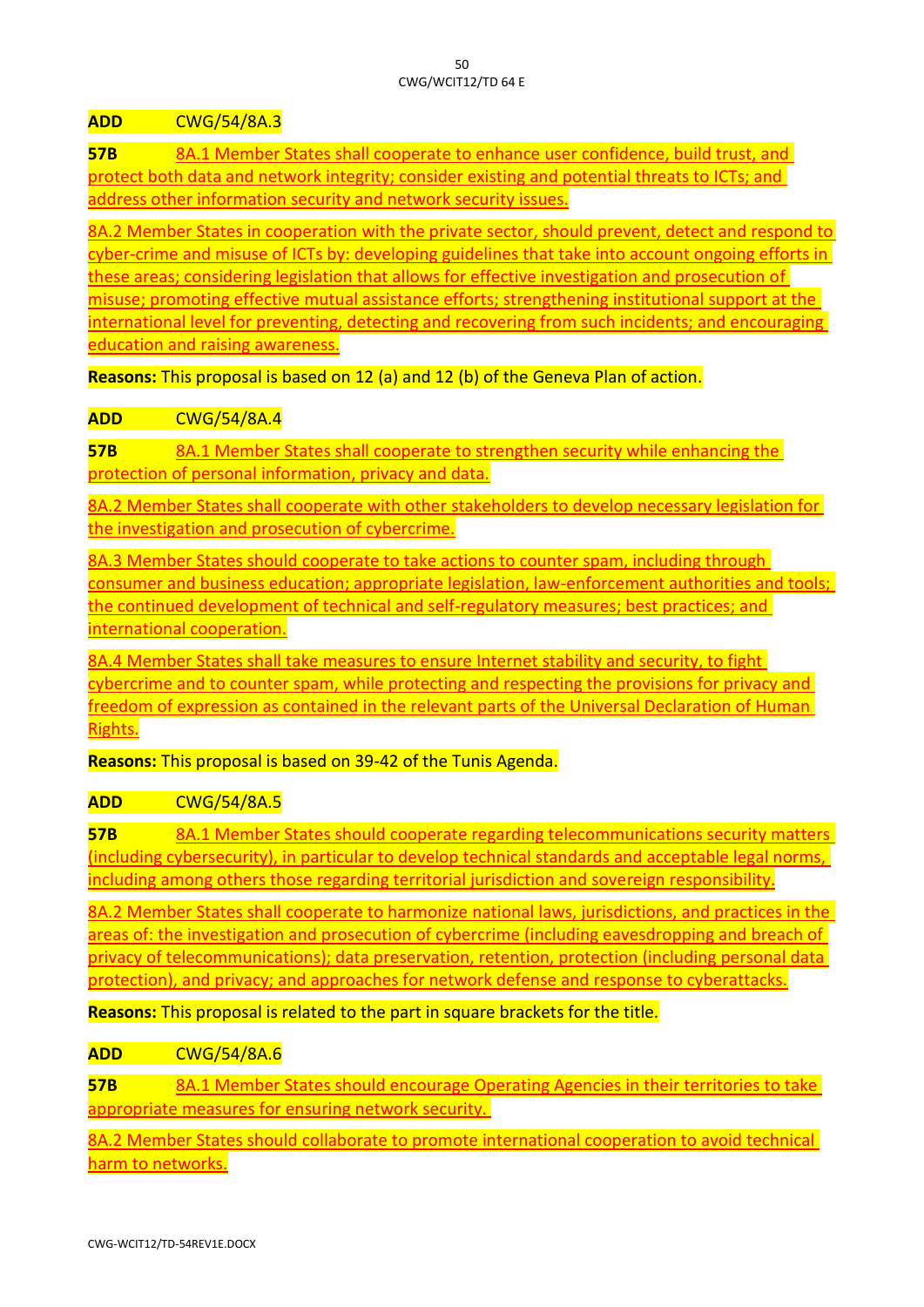**ADD** CWG/54/8A.7

**57B** 8A.1 Member States should encourage operating agencies to take measures to further the security, safety, continuity, sustainability and robustness of their networks.

8A.1 Member States are encouraged to cooperate in that sense.

## **ADD** CWG/54/8A.8

**57B** 8A.1 Member States shall do their utmost to promote the confidence required for effective use and harmonious development of international telecommunications as well as security in the provision of international telecommunication services.

8A.2 Member States shall ensure the confidentiality of international telecommunications and of any related information that has become known to the operating agency in the course of providing international telecommunication services.

8A.3 Member States shall ensure the protection of personal data handled for the purposes of providing international telecommunication services.

8A.4 Member States shall ensure unrestricted public access to international

telecommunication services and the unrestricted use of international telecommunications, except in cases where international telecommunication services are used for the purpose of interfering in the internal affairs or undermining the sovereignty, national security, territorial integrity and public safety of other States, or to divulge information of a sensitive nature.

8A.5 Member States shall prevent the propagation of spam.

8A.6 Member States shall combat network fraud.

8A.7 Member States shall ensure that numbering, naming, addressing and identification resources in international telecommunication networks are used in accordance with their intended purpose and stipulated allocation.

8A.8 Member States shall ensure that operating agencies duly identify the subscriber when providing international telecommunication services, and shall ensure the appropriate processing, transmission and protection of identification information in international telecommunication networks.

8A.9 Member States shall ensure that operating agencies take the appropriate measures to ensure reliable operation, confidence and security of international telecommunications.

**ADD** CWG/54/8B.1

# ARTICLE 8B

# **Countering spam**

**Reasons:** Add a new article on countering spam.

- **ADD** CWG/54/8B.2
- **57C** Member States are encouraged: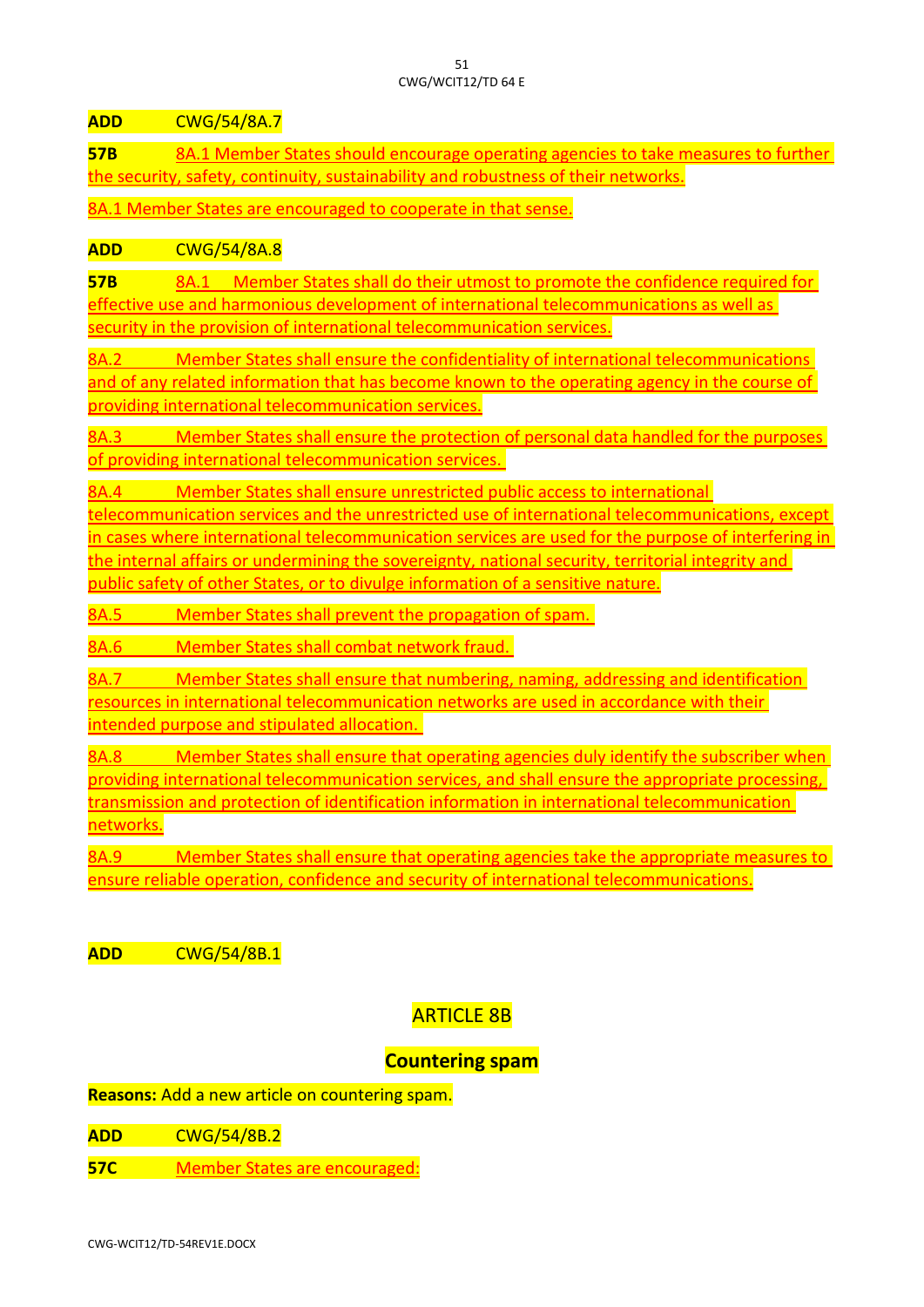a) to adopt national legislation to act against spam;

b) to cooperate to take actions to counter spam;

c) to exchange information on national findings/actions to counter spam.

**ADD** CWG/54/8B.3

**57C** Member States shall prevent the propagation of spam.

**NOC** CWG/54/9.0

# ARTICLE 9

#### **Special Arrangements**

**Reasons:** title of Article 9 remains unchanged.

**MOD** CWG/54/9.1

**58** 9.1 a) Pursuant to Article 42 of the Constitution, special arrangements may be entered into on telecommunication matters which do not concern Members States in general. Subject to national laws, Members States may allow administrations\*/ROAs or other organizations or persons to enter into such special mutual arrangements with Members States, administrations or other organizations or persons that are so allowed in another country for the establishment, operation, and use of special telecommunication networks, systems and services, in order to meet specialized international telecommunication needs within and/or between the territories of the Members States concerned, and including, as necessary, those financial, technical, or operating conditions to be observed.

**MOD** CWG/54/9.2

**58** 9.1 a) Pursuant to Article 31 of the International Telecommunication Convention (Nairobi, 1982), sSpecial arrangements may be entered into on telecommunication matters which do not concern Members States in general. Subject to national laws, Members States may allow administrations<sup>\*</sup> operating agencies or other organizations or persons to enter into such special mutual arrangements with Members, administrations\* operating agencies or other organizations or persons that are so allowed in another country for the establishment, operation, and use of special telecommunication networks, systems and services, in order to meet specialized international telecommunication needs within and/or between the territories of the Members States concerned, and including, as necessary, those financial, technical, or operating conditions to be observed.

**MOD** CWG/54/9.3

**58** 9.1 a) Pursuant to Article 31 of the International Telecommunication Convention (Nairobi, 1982), Administrations/operating agencies may enter into special arrangements may be entered into on telecommunication matters which do not concern Members in general. Subject to national laws, Members may allow with other administrations/operating agencies or other organizations or persons to enter into such special mutual arrangements with Members.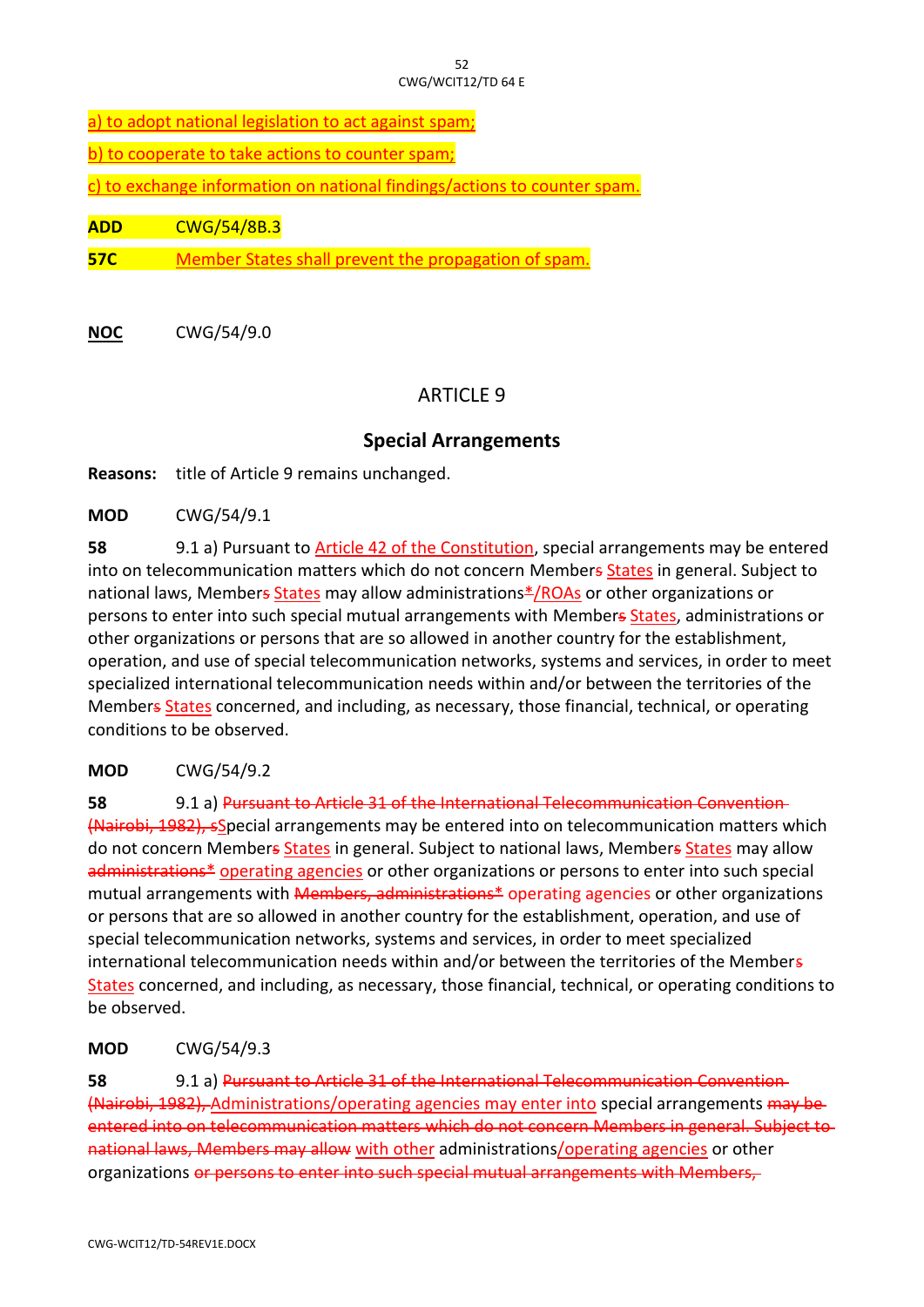administrations<sup>\*</sup> or other organizations or persons that are so allowed in another country for the establishment, operation, and use of special telecommunication networks, systems and services, in order to meet specialized international telecommunication needs within and/or between the territories of the Members States concerned and including, as necessary, those financial, technical, or operating conditions, and any requirements for strengthening confidence and ensuring security, including of information, to be observed.

# **NOC** CWG/54/9.4

**59** b) Any such special arrangements should avoid technical harm to the operation of the telecommunication facilities of third countries.

## **MOD** CWG/54/9.5

**59** b) Any such special arrangements shall should avoid technical harm to the operation of the telecommunication facilities of third countries.

## **MOD** CWG/54/9.6

**59** b) Any such special arrangements should avoid technical harm to the operation of the telecommunication facilities of third countries.

# **MOD** CWG/54/9.7

**59** b) Any such special arrangements should avoid financial and/or technical harm to the operation of the telecommunication facilities of third countries.

## **MOD** CWG/54/9.8

**59** b) Any such special arrangements shall should avoid financial misappropriation, harming or stopping of operations, and/or technical harm to the operation of the telecommunication facilities inef third countries.

## **MOD** CWG/54/9.9

**59** b) Any such sSpecial arrangements should avoid technical harm to the operation of the any telecommunication facilities/services of third countries.

## **MOD** CWG/54/9.10

**59** b) Any such sSpecial arrangements should avoid technical cause injury/bring harm to the operation of the telecommunication facilities of third countries (see 1.1 of these Regulations).

**Reasons:** There is no doubt a typographical error in this proposal: it should probably read "should avoid causing injury/bringing harm" or "should not cause injury/bring harm".

# **MOD** CWG/54/9.11

**60** 9.2 Members States should, where appropriate, encourage the parties to any special arrangements that are made pursuant to  $9.1$  above No. 58(9.1) to take into account relevant provisions of **ITU-T CCITT-Recommendations.**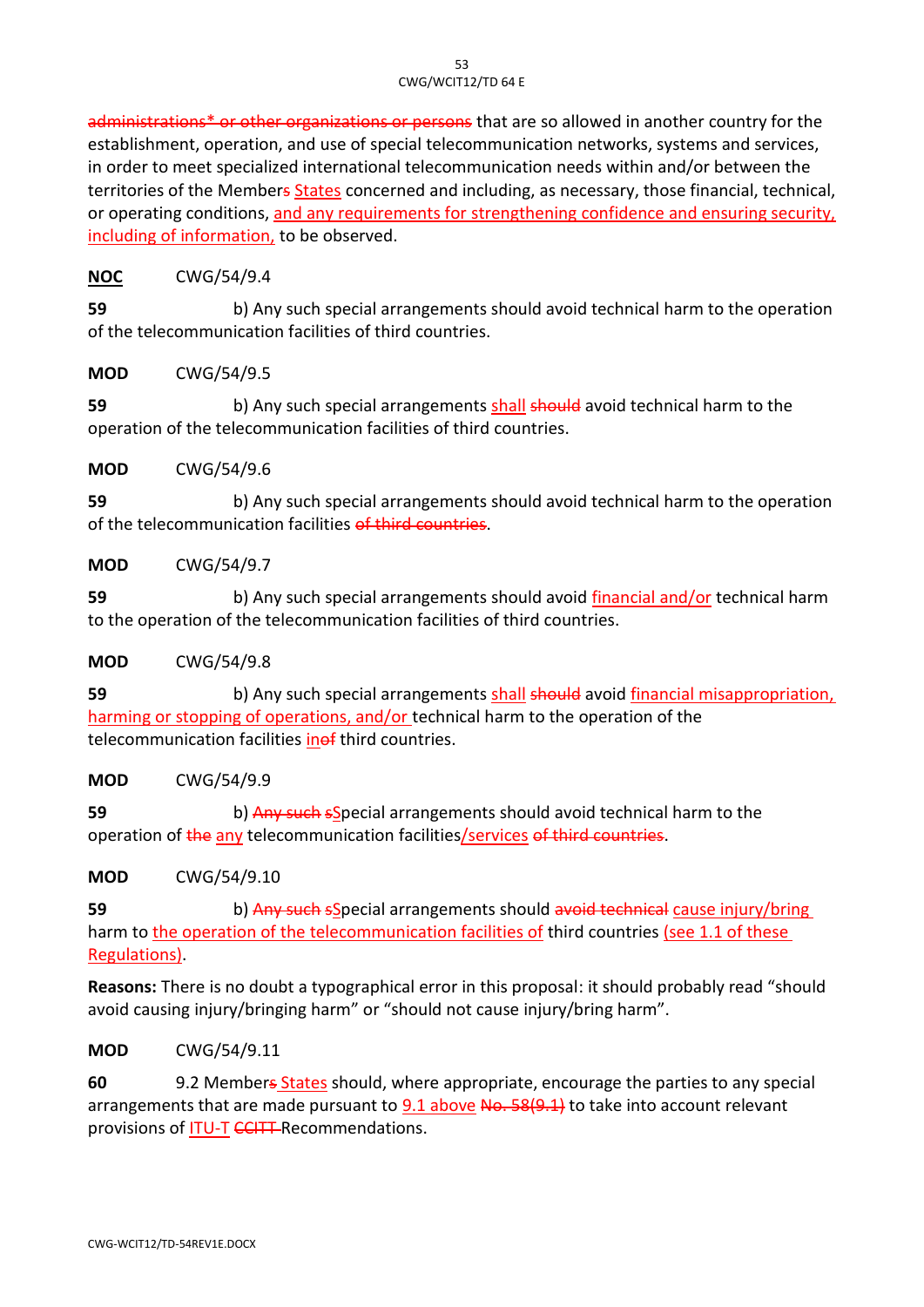**SUP** CWG/54/9.12

**60** 9.2 Members should, where appropriate, encourage the parties to any special arrangements that are made pursuant to No. 58 (9.1) to take into account relevant provisions of CCITT Recommendations.

#### **Reasons:**

Not needed in light of 1.6.

**NOC** CWG/54/10.0

# ARTICLE 10

## **Final Provisions**

**Reasons:** title of Article 10 remains unchanged.

**MOD** CWG/54/10.0A

# ARTICLE 10

# **Entry into force and provisional applicationFinal Provisions**

**Reasons:** reflect new content of Article 10.

**ADD** CWG/54/10.1

**61A** These Regulations, which [complement | complete] the provisions of the Constitution and Convention of the International Telecommunication Union, shall enter into force on 1 January 2015 and shall be applied as of that date pursuant to Article 54 of the Constitution.

**Reasons:** SUP 10.1 through 10.4 to align with RR.

**MOD** CWG/54/10.2

**61** 10.1 These Regulations, of which [Appendices 1, 2 and 3 form integral parts], shall enter into force on 1 January 2015<del>I July 1990 at 0001 hours UTC</del>.

**SUP** CWG/54/10.3

**61** 10.1 These Regulations, of which [Appendices 1, 2 and 3 form integral parts], shall enter into force I July 1990 at 0001 hours UTC.

**SUP** CWG/54/10.4

**62** 10.2 On the date specified in No.61 (10.1), the Telegraph Regulations (Geneva, 1973) and the Telecommunication Regulations (Geneva, 1973) shall be replaced by these Telecommunication Regulations (Melbourne, 1988) pursuant to the International Telecommunication Convention.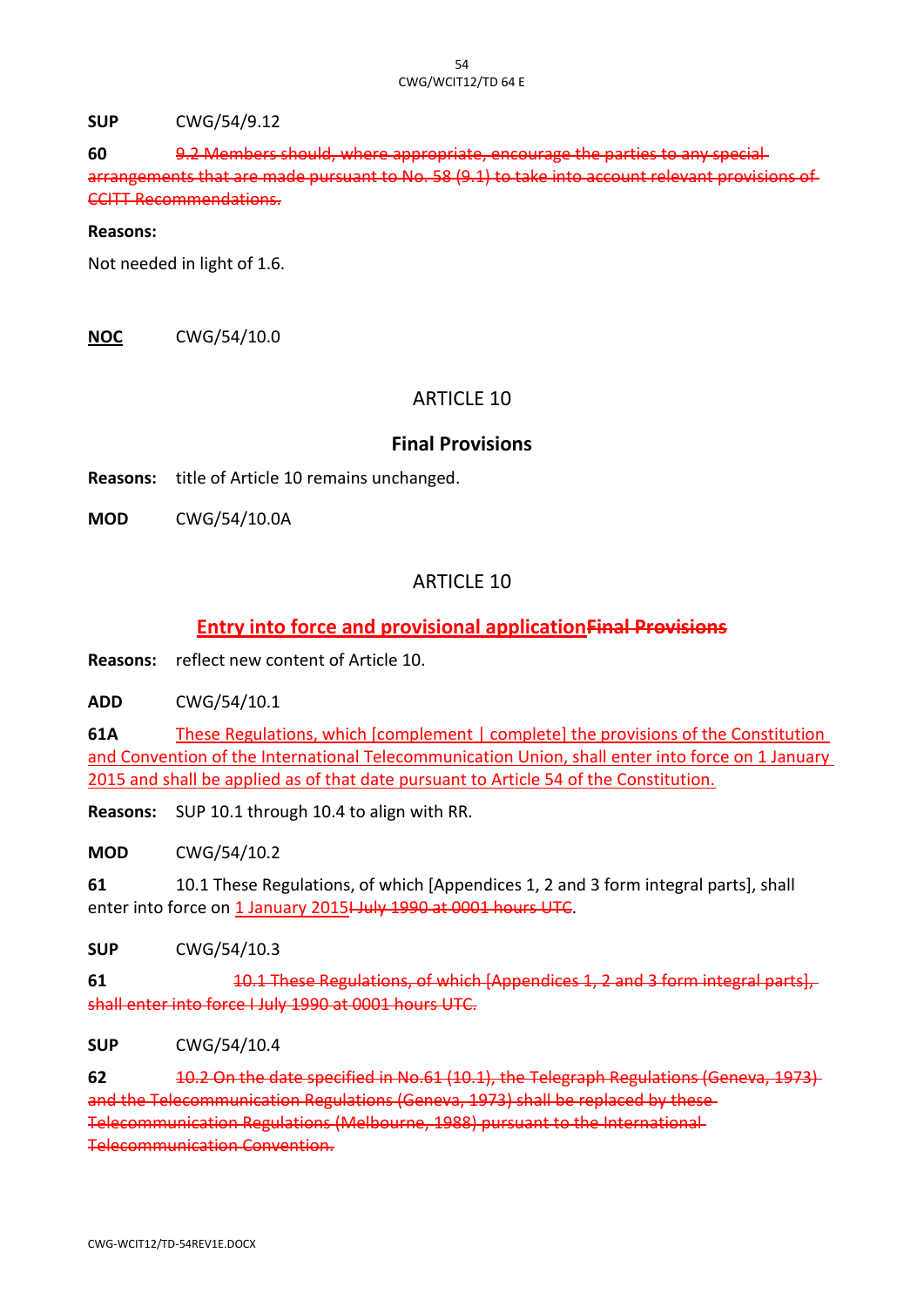## **ADD** CWG/54/10.5

**62A** 10.2A The partial or total revision of ITR can only be undertaken by a competent World Conference on International Telecommunication in accordance with Article 25 of the ITU Constitution.

#### **MOD** CWG/54/10.6

**63** 10.3 If a Member State makes reservations with regard to the application of one or more of the provisions of these Regulations, other Members States and their [recognized] operating agencies administrations\* shall be free to disregard are not obliged to abide by the said provision or provisions in their relations with the Member State which has made such reservations and its [recognized] operating agencies administrations\*.

#### **Reasons:**

Align to the French text which says "ne sont pas obligés d'observer".

## **SUP** CWG/54/10.7

**63** 10.3 If a Member makes reservations with regard to the application of one or more of the provisions of these Regulations, other Members and their administrations\* shall be free to disregard the said provision or provisions in their relations with the Member which has made such reservations and its administrations\*.

## **MOD** CWG/54/10.8

**64** 10.4 Members States of the Union shall inform the Secretary-General of their [approval of | consent to be bound by] the International Telecommunication Regulations adopted by the Conference. The Secretary-General shall inform Members States promptly of the receipt of such notifications of approval.

## **SUP** CWG/54/10.9

**64** 10.4 Members of the Union shall inform the Secretary-General of their approval of the International Telecommunication Regulations adopted by the Conference. The Secretary-General shall inform Members promptly of the receipt of such notifications of approval.

**ADD** CWG/54/10.10

**64A** 10.5 A total revision of these Regulations as a whole as well as substantive revisions of individual articles may only be undertaken by a World Conference on International Telecommunications.

## **MOD** CWG/54/10.11

**64B** IN WITNESS WHEREOF, the delegates of the Members States of the International Telecommunication Union named below have, on behalf of their respective competent authorities, signed one copy of the present Final Acts in the Arabic, Chinese, English, French, Russian and Spanish languages. This copy shall remain in the archives of the Union. The Secretary-General shall forward one certified copy to each Member **State** of the International Telecommunication Union. Done at Dubai, 14 December 2012 Melbourne, 9 December 1988.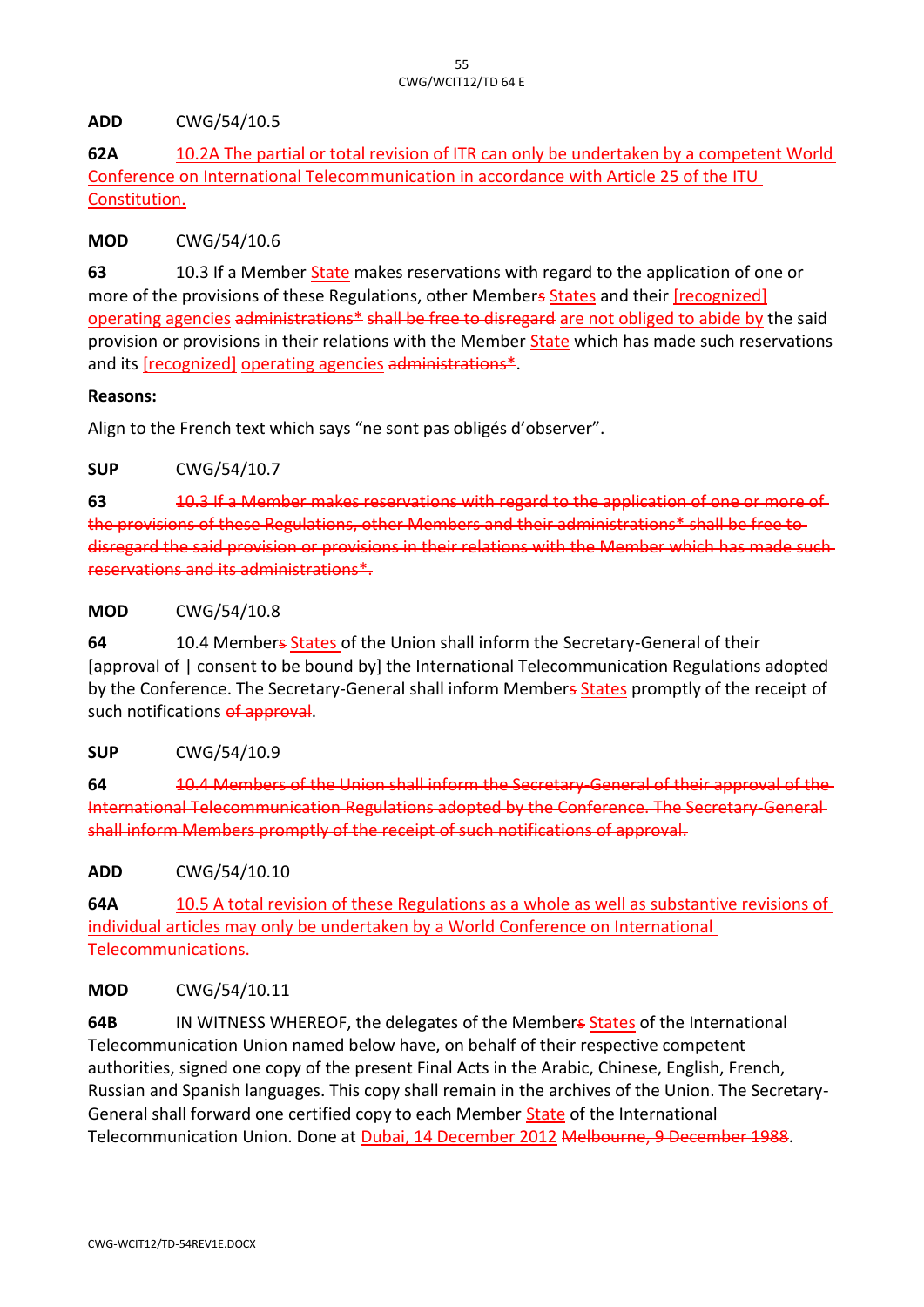**NOC** CWG/54/A1.0

# APPENDIX 1

# **General Provisions Concerning Accounting**

**Reasons:** title of Appendix 1 remains unchanged.

**SUP** CWG/54/A1.1

# APPENDIX 1

**General Provisions Concerning Accounting**

**Reasons:** Appendix 1 is obsolete and should be suppressed

**NOC** CWG/54/A1.2

# **1/1 1. Accounting rates**

**Reasons:** Heading remains unchanged

**MOD** CWG/54/A1.3

**1/2** 1.1 For each applicable service in a given relation, [administrations/ROAs | operating agencies] shall by mutual agreement establish and revise accounting rates to be applied between them, taking into account the Recommendations of the ITU-T CCITT and trends in the cost of providing the specific telecommunication service, and shall divide such rates into terminal shares payable to the [administrations/ROAs | operating agencies] of terminal countries, and where appropriate, into transit shares payable to the [administrations/ROAs | operating agencies] of transit countries.

#### **Reasons:**

One proposal is to retain the term "administration/ROA", the other to replace it by "operating agency". This is the case also for subsequent provisions of Appendix 1

**MOD** CWG/54/A1.4

**1/3** 1.2 Alternatively, in traffic relations where ITU-T CCITT cost studies can be used as a basis, the accounting rate may be determined in accordance with the following method:

**MOD** CWG/54/A1.5

**1/4** a) [administrations/ROAs | operating agencies] shall establish and revise their terminal and transit shares taking into account the Recommendations of the ITU-T CCITT;

**NOC** CWG/54/A1.6

**1/5** b) the accounting rate shall be the sum of the terminal shares and any transit shares.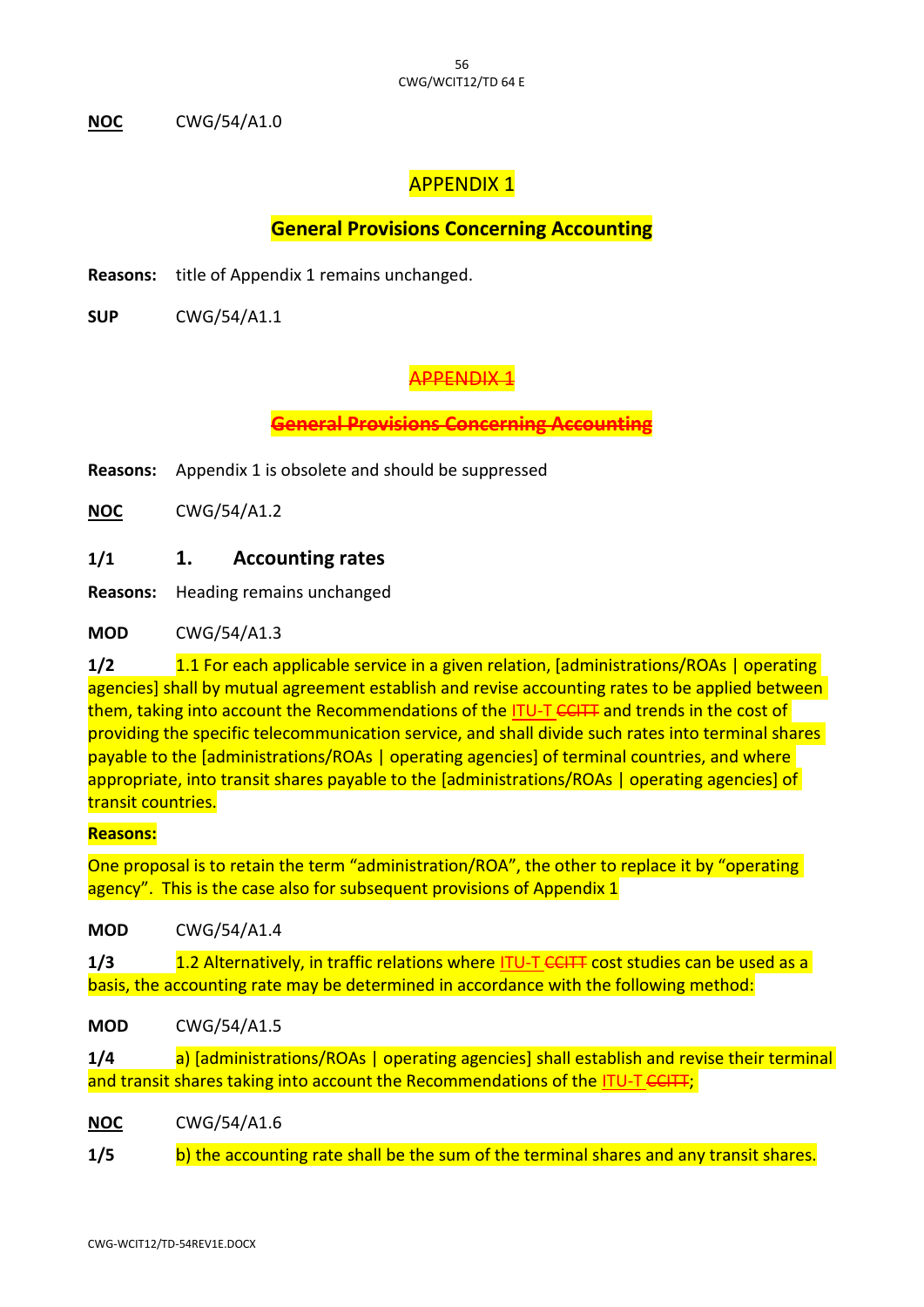**MOD** CWG/54/A1.7

**1/6** 1.3 When one or more [administrations/ROAs | operating agencies] acquire, either by flat rate remuneration or other arrangements, the right to utilize a part of the circuit and/or installations of another [administration/ROA | operating agency], the former have the right to establish their share as mentioned in 1.1 and 1.2 above, for this part of the relation.

# **MOD** CWG/54/A1.8

**1/7** 1.4 In cases where one or more routes have been established by agreement between [administrations/ROAs | operating agencies] and where traffic is diverted unilaterally by the [administrations/ROAs | operating agencies] of origin to a[n international]route which has not been agreed with the [administrations/ROAs | operating agencies] of destination, the terminal shares payable to the [administrations/ROAs | operating agencies] of destination shall be the same as would have been due to it had the traffic been routed over the agreed primary route and the transit costs are borne by the [administrations/ROAs | operating agencies] of origin, unless the [administrations/ROAs | operating agencies] of destination is prepared to agree to a different share.

# **MOD** CWG/54/A1.9

**1/8** 1.5 In cases where the traffic is routed via a transit point without authorization and/or agreement to the transit share, the transit [administration/ROA | operating agency] has the right to set the level of the transit share to be included in the international accounts.

**MOD** CWG/54/A1.10

**1/9** 1.6 Where an [administration/ROA | operating agency] has a duty or fiscal tax levied on its accounting rate shares or other remunerations, it shall not in turn impose any such duty or fiscal tax on other [administrations/ROAs | operating agencies].

**NOC** CWG/54/A1.11

# **1/10 2. Establishment of accounts**

**Reasons:** Heading remains unchanged

**1/11** 2.1 Unless otherwise agreed, the [administrations/ROAs | operating agencies] responsible for collecting the charges shall establish a monthly account showing all the amounts due and send it to the [administrations/ROAs | operating agencies] concerned.

**MOD** CWG/54/A1.12

**1/12** 2.2 The accounts shall be sent [taking into account/in accordance with] relevant ITU-T Recommendations as promptly as possible and, except in cases of force majeure, before the end of the third month following that to which they relate.

**MOD** CWG/54/A1.13

**1/12** 2.2 The accounts shall be sent in accordance with relevant ITU-T Recommendations as promptly as possible and, except in cases of force majeure, before the end of the 50 days period third month following that the month to which they relate.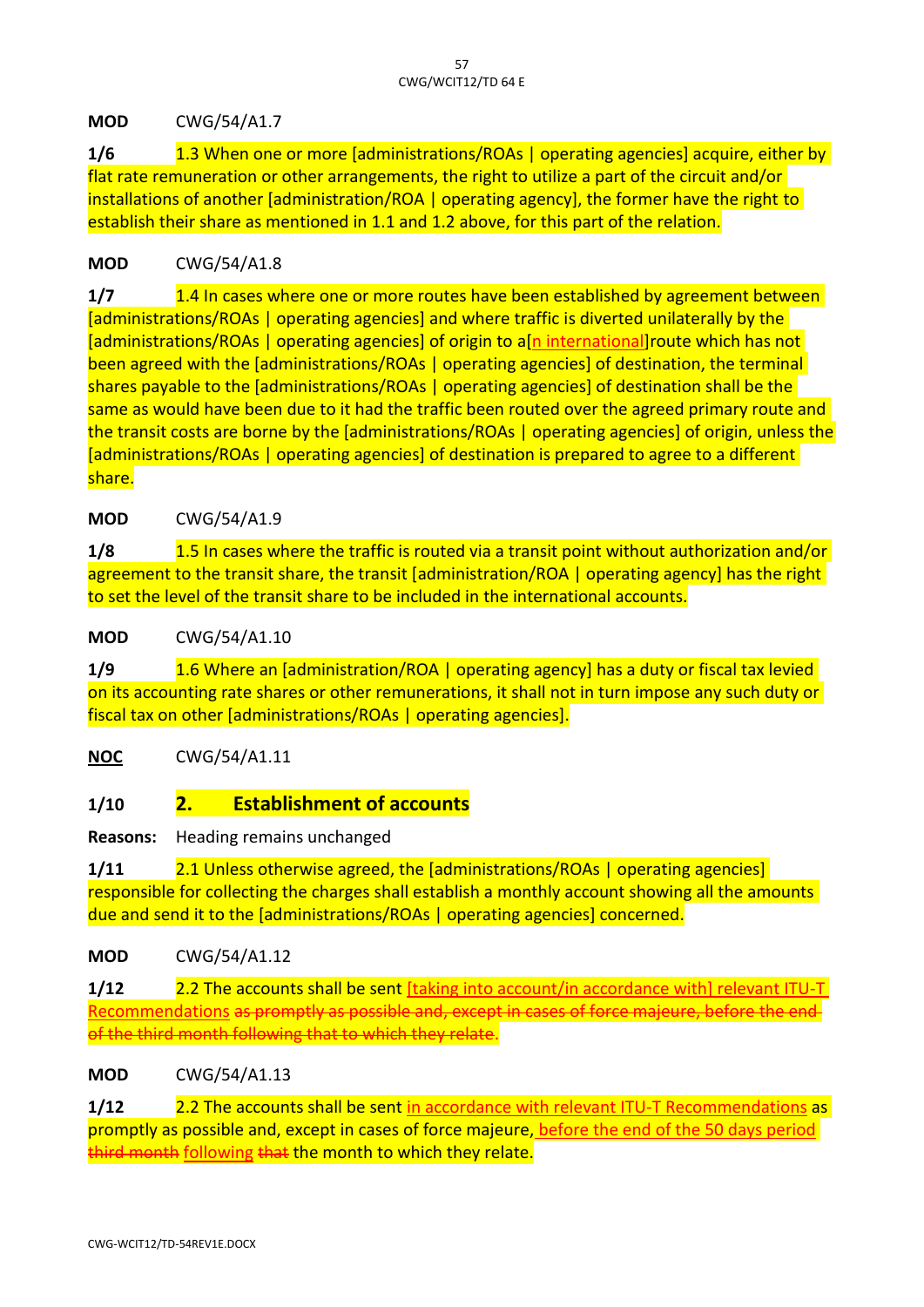## **MOD** CWG/54/A1.14

**1/13** 2.3 In principle an account shall be considered as accepted without the need for specific notification of acceptance to the [administration/ROA | operating agency] which sent it.

## **MOD** CWG/54/A1.15

**1/14** 2.4 However, any [administration/ROA | operating agency] has the right to question the contents of an account [taking into account/in accordance with] relevant ITU-T Recommendations for a period of two calendar months after the receipt of the account issary to bring any difference within mutually agreed

# **MOD** CWG/54/A1.16

**1/14** 2.4 However, any [administration/ROA | operating agency] has the right to question the contents of an account in accordance with relevant ITU-T Recommendations but before the end of the 50 days period for a period of two calendar months after the receipt of the account, but only to the extent necessary to bring any differences within mutually agreed limits[, even if the bill was paid].

# **MOD** CWG/54/A1.17

**1/14** 2.4 However, any administration\*operating agency has the right to question the contents of an account for a period of two calendar months after the receipt of the account, but only to the extent necessary to bring any differences within mutually agreed limits.

## **MOD** CWG/54/A1.18

**1/15** 2.5 In relations where there are no special agreements, settlement statements showing the balances of the monthly accounts for the period to which they relate shall be sent [taking into account/in accordance with] relevant ITU-T Recommendations a quarterly settlement of the settlement statement showing the balances of the monthly accounts for the period to which it relates shall be  $\overline{\mathsf{prepared}}$  as soon as possible by the creditor administration $\textup{\texttt{+}}$  and shall be sent in duplicate to the which, after verification, acceptance.

## **MOD** CWG/54/A1.19

**1/15** 2.5 In relations where there are no special agreements, a quarterly settlement statement showing the balances of the monthly accounts for the period to which it relates shall be prepared [and issued] as soon as possible by the creditor [administration/ROA | operating agency] and shall be sent [in accordance with the provision of 2.2 above] in duplicate to the debtor [administration/ROA | operating agency], which, after verification, shall return one of the copies endorsed with its acceptance.

# **MOD** CWG/54/A1.20

**1/16** 2.6 In indirect relations where a transit [administration/ROA | operating agency] acts as an accounting intermediary between two terminal points, it shall include accounting data for transit traffic in the relevant outgoing traffic account to [administration/ROA | operating agency] beyond it in the routing sequence [as soon as possible | no later than 30 days | not later than 50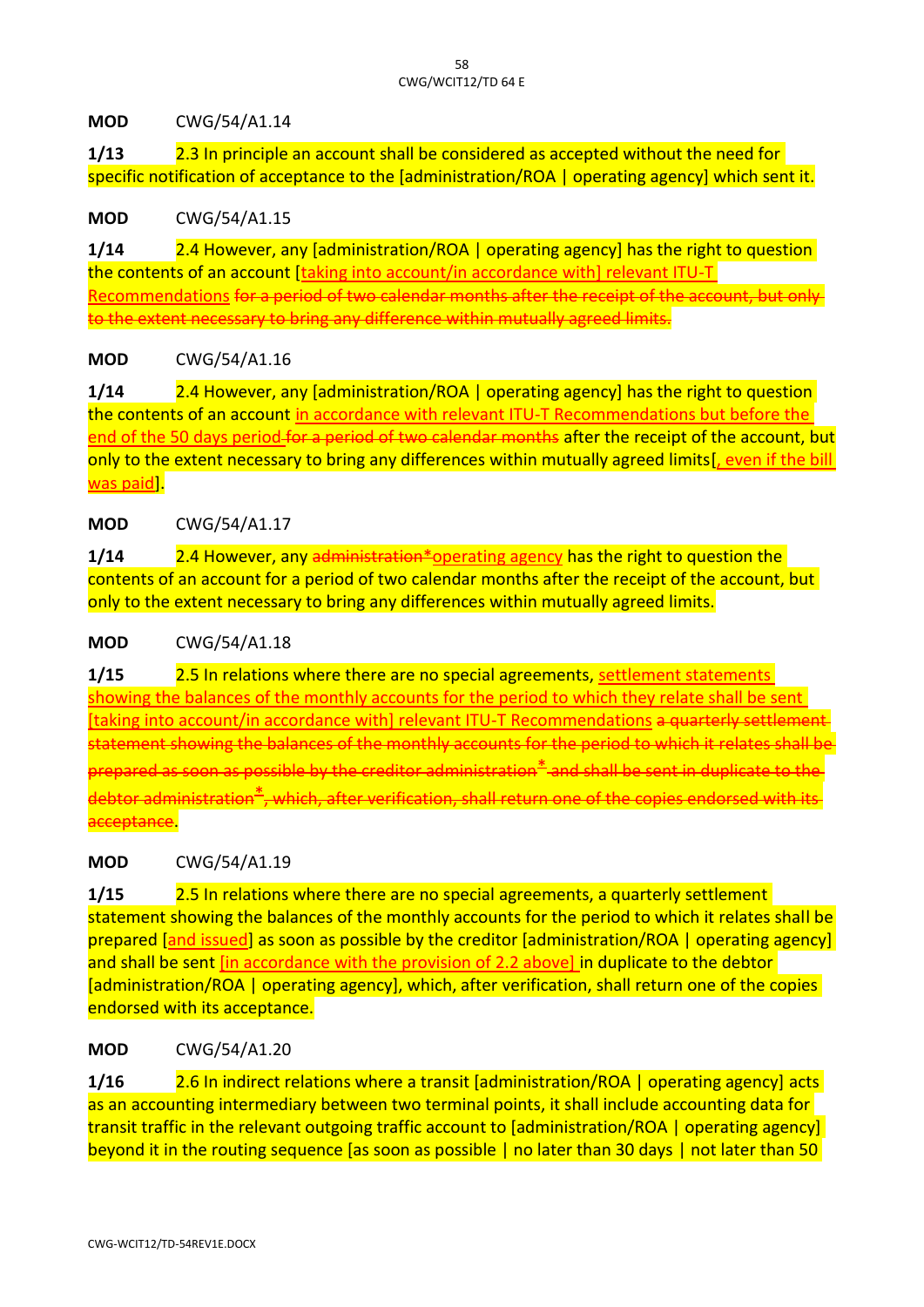calendar days] after receiving that data from the originating [administration/ROA | operating agency].

**NOC** CWG/54/A1.21

**1/17 3. Settlement of balances of accounts**

**Reasons:** Heading remains unchanged

**NOC** CWG/54/A1.22

**1/18 3.1 Choice of the currency of payment**

**Reasons:** Heading remains unchanged

**NOC** CWG/54/A1.23

**1/19** 3.1.1 The payment of balances of international telecommunication accounts shall be made in the currency selected by the creditor after consultation with the debtor. In the event of disagreement, the choice of the creditor shall prevail in all cases subject to the provisions in 3.1.2 below. If the creditor does not specify a currency, the choice shall rest with the debtor.

# **NOC** CWG/54/A1.24

**1/20** 3.1.2 If a creditor selects a currency with a value fixed unilaterally or a currency the equivalent value of which is to be determined by its relationship to a currency with a value also fixed unilaterally, the use of the selected currency must be acceptable to the debtor.

**NOC** CWG/54/A1.25

**1/21 3.2 Determination of the amount of payment**

**Reasons:** Heading remains unchanged

**NOC** CWG/54/A1.26

**1/22** 3.2.1 The amount of the payment in the selected currency, as determined below, shall be equivalent in value to the balance of the account.

**NOC** CWG/54/A1.27

**1/23** 3.2.2 If the balance of the account is expressed in the monetary unit of the IMF, the amount of the selected currency shall be determined by the relationship in effect on the day before payment, or by the latest relationship published by the IMF, between the monetary unit of the IMF and the selected currency.

# **NOC** CWG/54/A1.28

**1/24** 3.2.3 However, if the relationship of the monetary unit of the IMF to the selected currency has not been published, the amount of the balance of account shall, at a first stage, be converted into a currency for which a relationship has been published by the IMF, using the relationship in effect on the day before payment or the latest published relationship. The amount thus obtained shall, at a second stage, be converted into the equivalent value of the selected currency, using the closing rate in effect on the day prior to payment or the most recent rate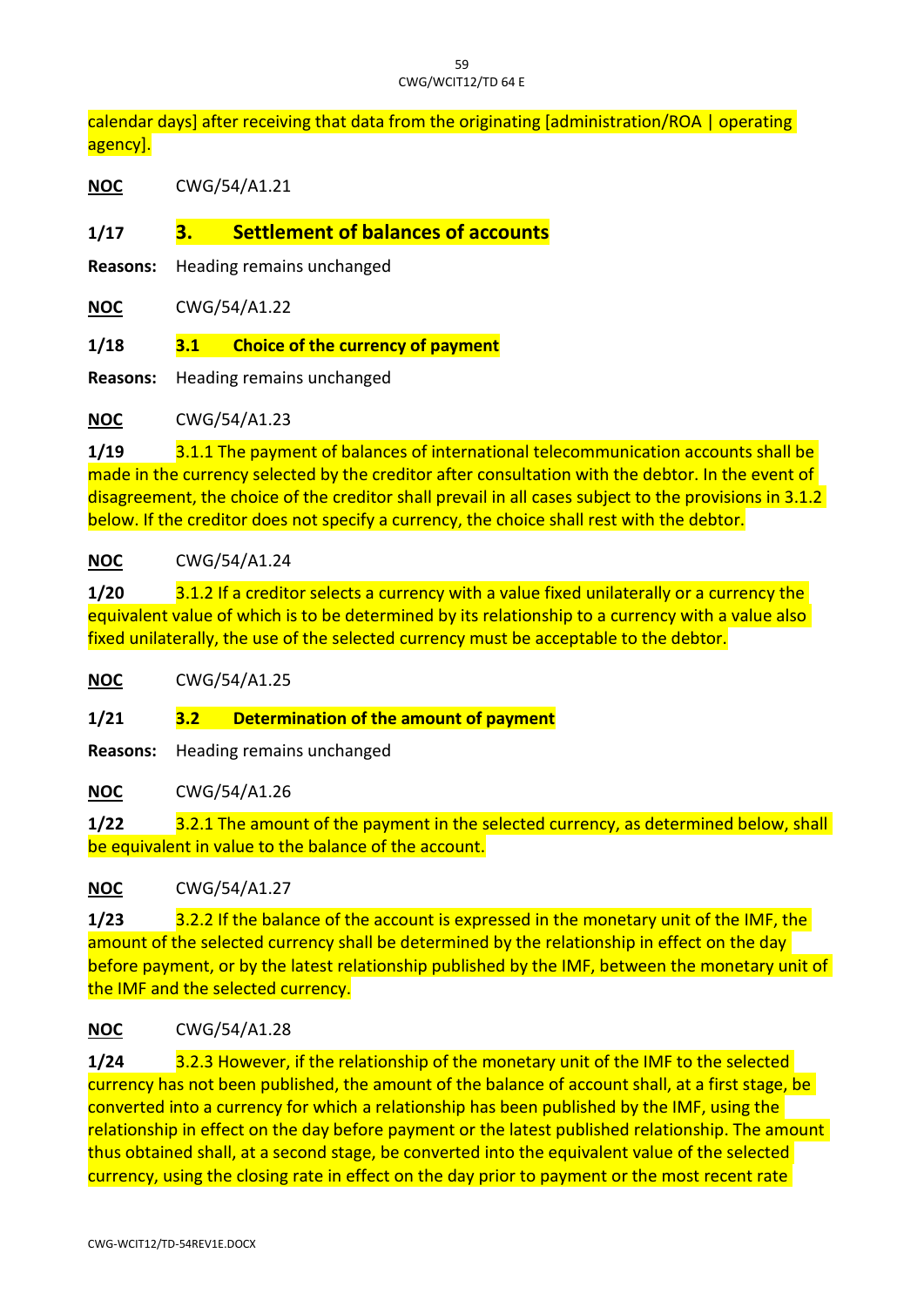quoted on the official or generally accepted foreign exchange market of the main financial centre of the debtor country.

**SUP** CWG/54/A1.29

**1/25** 3.2.4 If the balance of the account absence of special arrangements, be converted into the monetary unit of the IMF in accordance with the provisions of section 6.3 of the Regulations. The amount of payment shall then be  $\theta$  etermined in compliance with the provisions of 3.2.

## **MOD** CWG/54/A1.30

**1/26** 3.2.5 If, in accordance with a special arrangement, the balance of the account is not expressed neither in the monetary unit of the IMF nor in gold francs, the payment shall also be the subject of this special arrangement and:

**NOC** CWG/54/A1.31

**1/27** a) if the selected currency is the same as the currency of the balance of account, the amount of the selected currency shall be the amount of the balance of account;

# **NOC** CWG/54/A1.32

**1/28** b) if the selected currency for payment is different from the currency in which the balance is expressed, the amount shall be determined by converting the balance of account to its equivalent value in the selected currency in accordance with the provisions of 3.2.3 above.

**NOC** CWG/54/A1.33

# **1/29 3.3 Payment of balances**

**Reasons:** Heading remains unchanged

**MOD** CWG/54/A1.34

**1/30** 3.3.1 Payment of balances of account shall be effected [taking into account/in accordance with] relevant ITU-T Recommendations as promptly as pos than two calendar months after the day on which the settlement statement is despated by the statement is designed by the statement is designed at the statement is designed at the statement of the statement is designed at t  ${\rm creditor}$  administration $^*$ . Beyond this period, the creditor administration $^*$ notification in the form of a final demand for payment, and unless nterest at a rate of up to 6% per annum, reckoned from the day following the aid period.

## **MOD** CWG/54/A1.35

**1/30** 3.3.1 Payment of balances of account shall be effected as promptly as possible, but in no case later than 50 days two calendar months after the day on which the settlement statement is despatched by the creditor [administration/ROA | operating agency]. Beyond this period, the creditor [administration/ROA | operating agency] may, subject to prior notification in the form of a final demand for payment, and unless otherwise agreed, charge interest at a rate of up to 6% per annum, reckoned from the day following the date of expiry of the said period.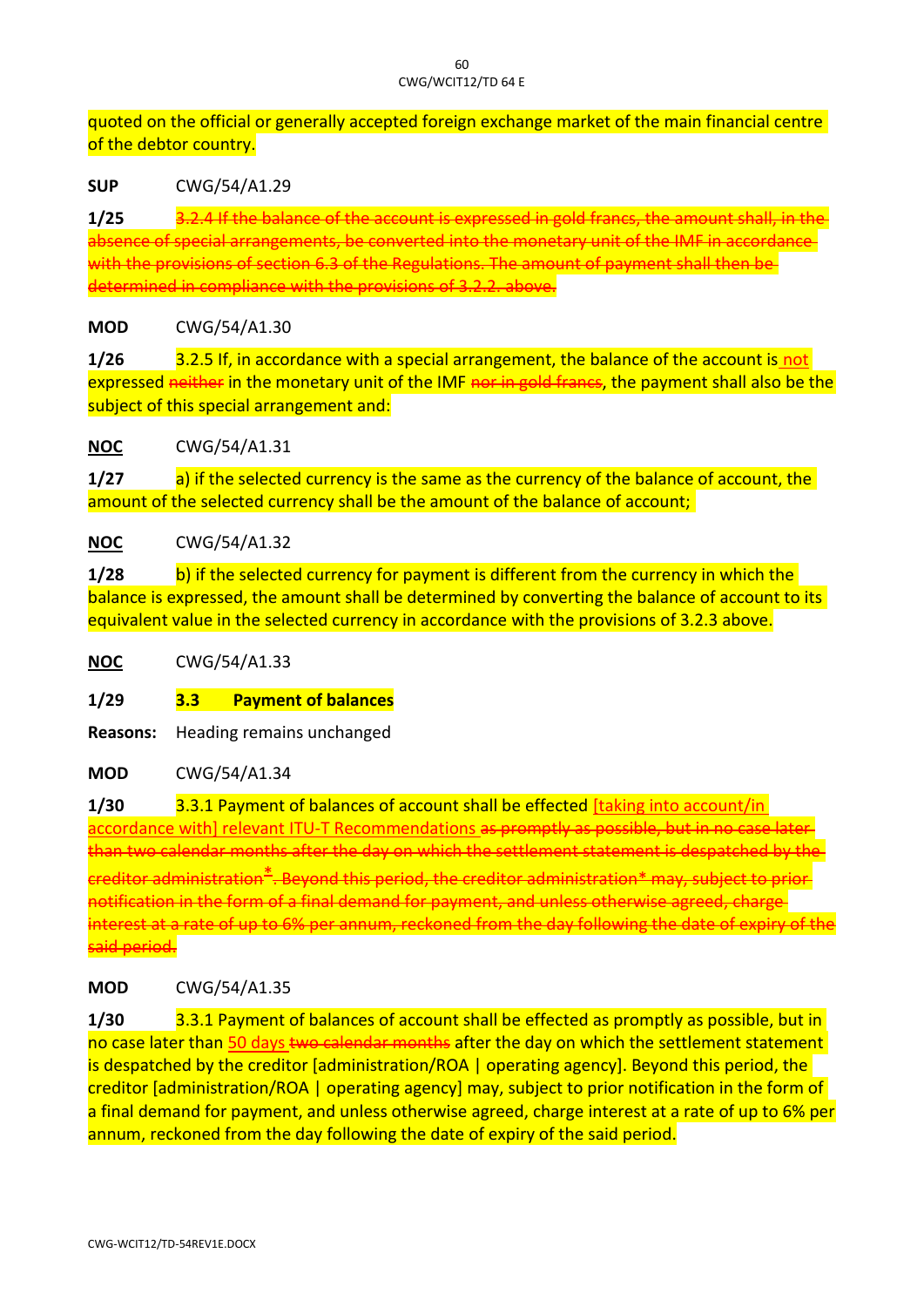**NOC** CWG/54/A1.36

**1/31** 3.3.2 The payment due on a settlement statement shall not be delayed pending settlement of a query on that account. Adjustments which are later agreed shall be included in a subsequent account.

## **NOC** CWG/54/A1.37

**1/32** 3.3.3 On the date of payment, the debtor shall transmit the amount of the selected currency as computed above by a bank cheque, transfer or any other means acceptable to the debtor and the creditor. If the creditor expresses no preference, the choice shall fall to the debtor.

## **NOC** CWG/54/A1.38

**1/33** 3.3.4 The payment charges imposed in the debtor country (taxes, clearing charges, commissions, etc.) shall be borne by the debtor. Any such charges imposed in the creditor country, including payment charges imposed by intermediate banks in third countries, shall be borne by the creditor.

**ADD** CWG/54/A1.39

**1/33A** 3.3.5 Provided the periods of payment are observed, [administrations/ROAs | operating agencies] have a right by mutual agreement settle their balances of various kinds by offsetting:

\* credits and debits in their relations with other [administrations/ROAs | operating agencies];

\* any other mutually agreed settlements, if appropriate.

This rule also applies in case payments are made through specialized payment agencies in accordance with arrangements with [administrations/ROAs | operating agencies].

## **Reasons:**

Settlements by offsetting are widely used in the relations between recognized operating agencies. It is believed reasonable to include modified provisions regarding settlement of balances and any other mutually agreed settlements by offsetting to Paragraph 3.3.

**NOC** CWG/54/A1.40

**1/34 3.4 Additional provisions**

**Reasons:** Heading remains unchanged

**MOD** CWG/54/A1.41

**1/35** 3.4.1 Provided the periods of payment are observed, [administrations/ROAs | operating agencies] may by mutual agreement settle their balances of various kinds by offsetting:

– credits and debits in their relations with other [administrations/ROAs | operating agencies]; and/or

- debts arising from [postal services] any other mutually agreed settlements], if appropriate.

[This rule also applies in cases where accounts are handled through specialized accounting authorities on the basis of arrangements with administrations/operating agencies.]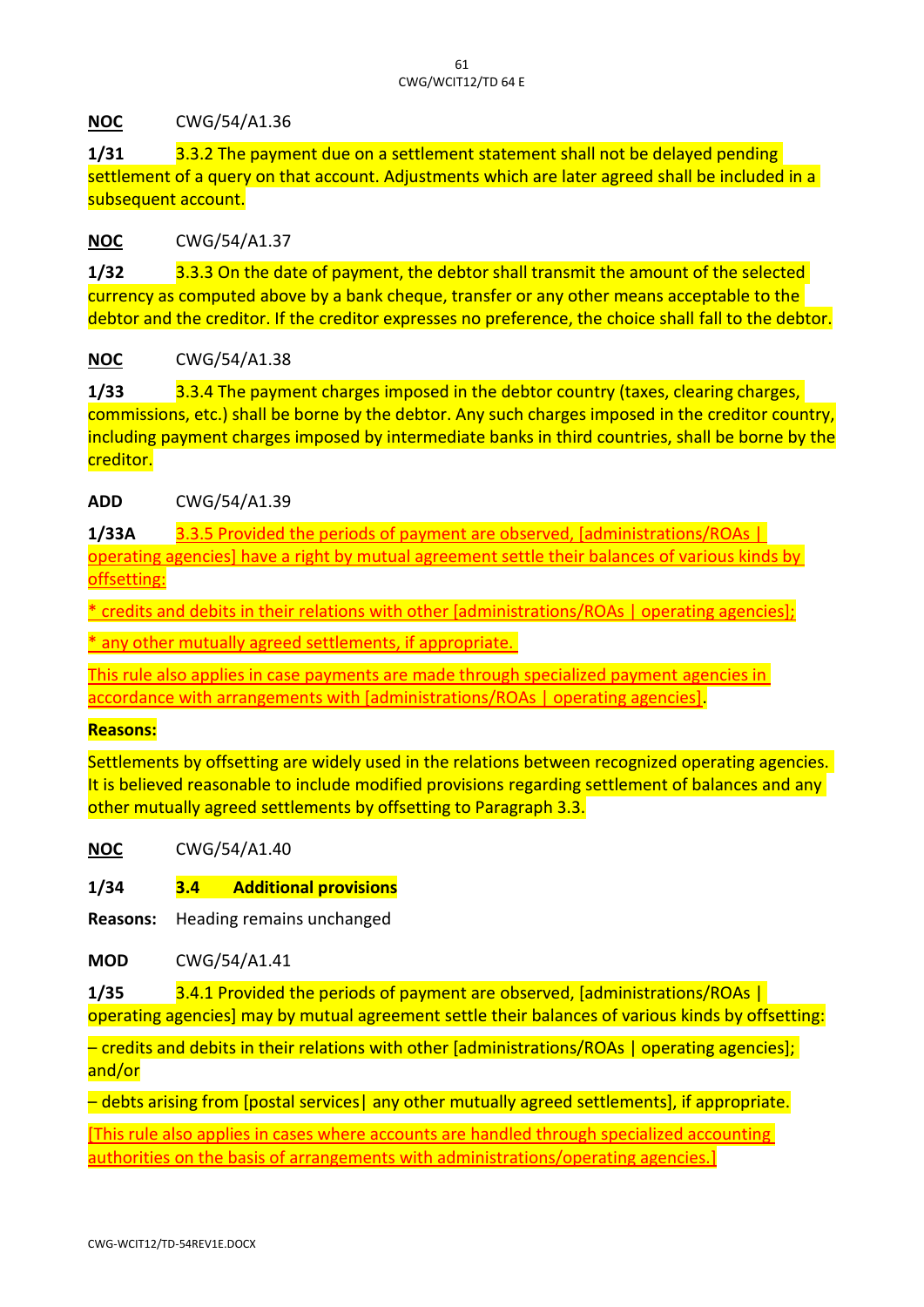**NOC** CWG/54/A1.42

**1/36** 3.4.2 If, between the time the remittance (bank transfer, cheques, etc.) is effected and the time the creditor is in receipt of that remittance (account credited, cheque encashed, etc.), a variation occurs in the equivalent value of the selected currency calculated as indicated in paragraph 3.2, and if the difference resulting from such variations exceeds 5% of the amount due as calculated following such variations, the total difference shall be shared equally between debtor and creditor.

# **MOD** CWG/54/A1.43

**1/37** 3.4.3 If there should be a radical change in the international monetary system which invalidates or makes inappropriate one or more of the foregoing paragraphs, [administrations/ROAs | operating agencies] are free to adopt, by mutual agreement, a different monetary basis and/or different procedures for the settlement of balances of accounts, pending a revision of the above provisions.

**NOC** CWG/54/A2.0

# APPENDIX 2

# **Additional Provisions Relating to Maritime Telecommunications**

- **Reasons:** title of Appendix 2 remains unchanged.
- **MOD** CWG/54/A2.1

**Additional Provisions Relating to Maritime Telecommunications**

- **Reasons:** change title of Appendix 2.
- **SUP** CWG/54/A2.2

# APPENDIX 2

**Additional Provisions Rel Maritime Telecommunications**

- **Reasons:** Appendix 2 is obsolete and should be suppressed
- **NOC** CWG/54/A2.3
- **2/1 1. General**
- **Reasons:** Heading remains unchanged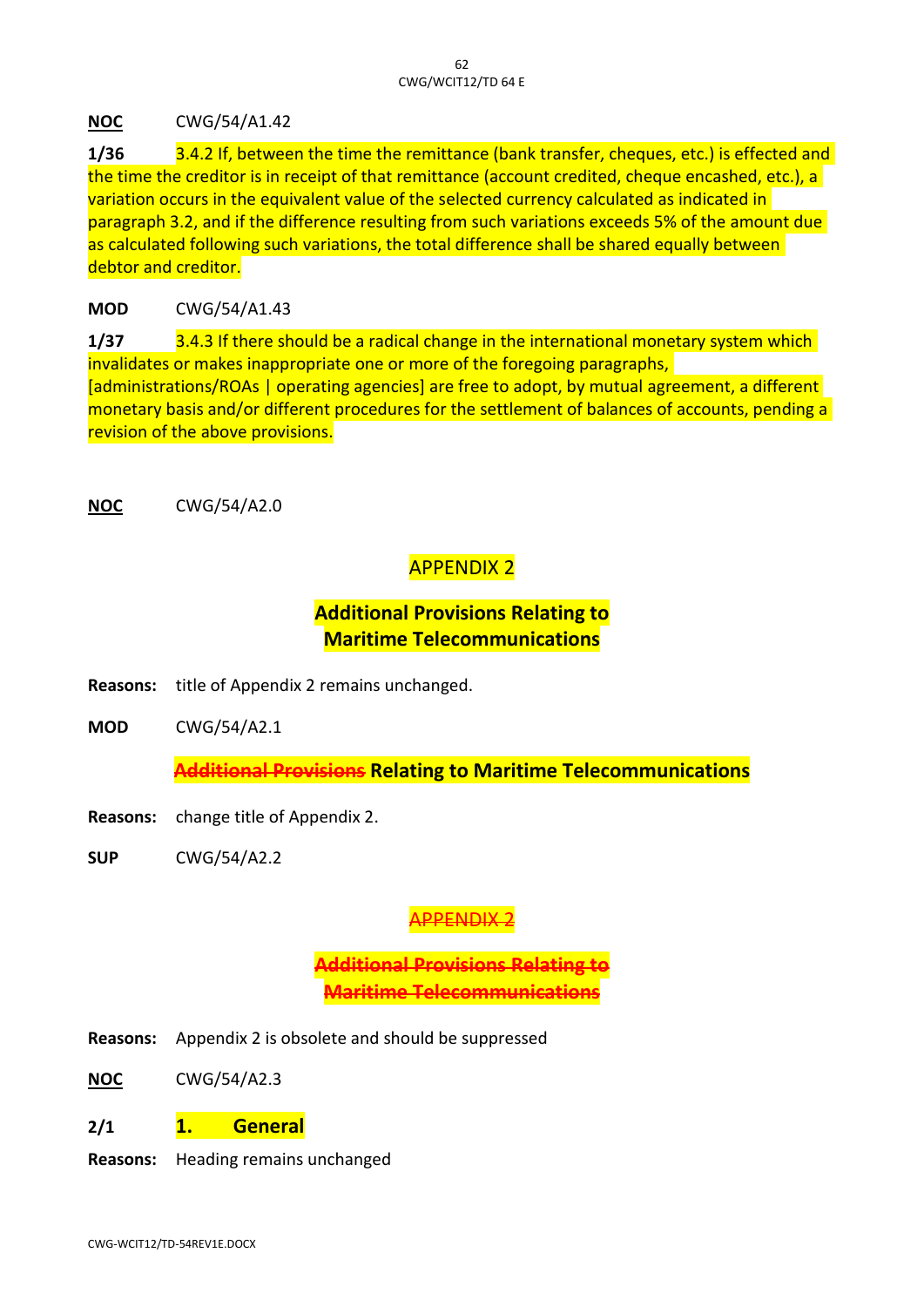#### **MOD** CWG/54/A2.4

**2/2** The provisions contained in Article 6 and this Appendix 1, taking in relevant CCITT Recommendations, shall also apply to maritime telecommunications in se following provisions do not provide otherwise. Administrations should comply with the relevant ITU-T Recommendations and any Instructions forming part of or derived from these Recommendations, when establishing and settling accounts under this Appendix.

**NOC** CWG/54/A2.5

# **2/3 2. Accounting authority**

**Reasons:** Heading remains unchanged

**NOC** CWG/54/A2.6

**2/4** 2.1 Charges for maritime telecommunications in the maritime mobile service and the maritime mobile-satellite service shall in principle, and subject to national law and practice, be collected from the maritime mobile station licensee:

**2/5** a) by the administration that has issued the licence; or

**MOD** CWG/54/A2.8

**2/6** b) by a [recognized] private-operating agency; or

**NOC** CWG/54/A2.9

**2/7** c) by any other entity or entities designated for this purpose by the administration referred to in a) above.

**MOD** CWG/54/A2.10

**2/8** 2.2 The administration or the [recognized] private-operating agency or the designated entity or entities listed in paragraph 2.1 are referred to in this Appendix as the "accounting" authority".

**MOD** CWG/54/A2.11

**2/9** 2.3 References to administration/[ROA | operating agency] contained in Article 6 and 2.3 this Appendix  $\frac{1}{2}$  shall be read as "accounting authority" when applying the provisions of Article 6 and this Appendix 4 to maritime telecommunications.

## **MOD** CWG/54/A2.12

**2/10** 2.4 Members shall designate their accounting authority or authorities for the purposes of implementing this Appendix and notify their names, identification codes and addresses to the Secretary-General for inclusion in the List of Ship Stations; the number of such names and addresses shall be limited taking into account the relevant CCITT ITU-T Recommendations.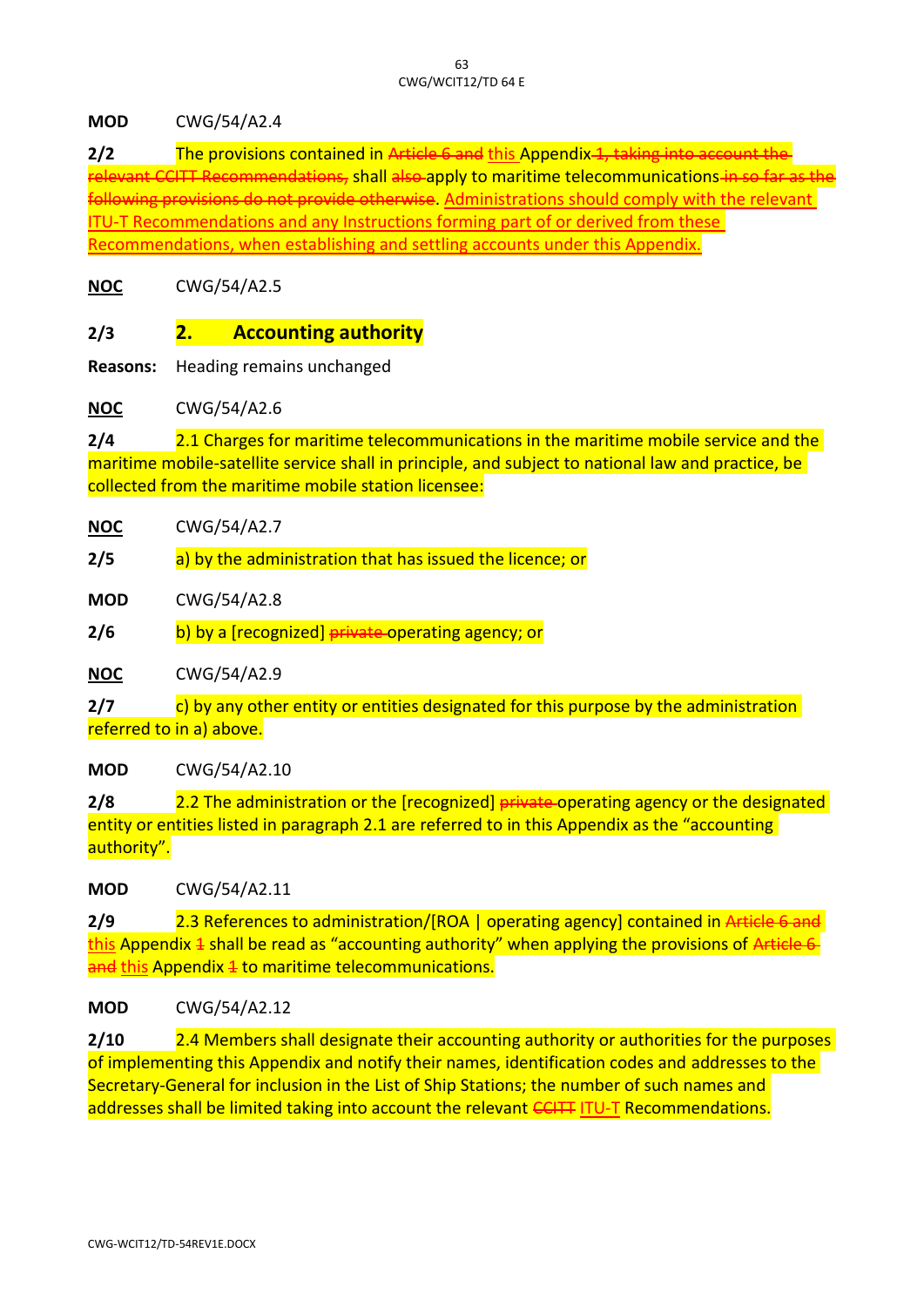**NOC** CWG/54/A2.13

- **2/11 3. Establishment of accounts**
- **Reasons:** Heading remains unchanged

**SUP** CWG/54/A2.14

**2/11 3. Establishment of accounts**

**Reasons:** Suppress heading and 3.1 and 3.2

**MOD** CWG/54/A2.15

**2/12** 3.1 In principle, an account shall be considered as accepted without the need for specific notification of acceptance to from the accounting authority to the administration that sent

it.

**SUP** CWG/54/A2.16

**2/12** 3.1 In principle, an account shall be considered as accepted without the need for specific notification of acceptance to the accounting authority that sent it.

**Reasons:** Suppress heading and 3.1 and 3.2

**MOD** CWG/54/A2.17

**2/13** 3.2 However, any accounting authority has the right to question the contents of an account for a period of six calendar months after dispatch of the account even after the account has been paid.

**SUP** CWG/54/A2.18

**2/13** 3.2 However, any accounting authority has the right to question the contents of an account for a period of six calendar months after dispatch of the account.

**Reasons:** Suppress heading and 3.1 and 3.2

**MOD** CWG/54/A2.19

**2/14 4. Settlement Payment of balances of account**

**Reasons:** Change heading

**MOD** CWG/54/A2.20

**2/15** 4.1 All international maritime telecommunication accounts shall be paid by the accounting authority without delay and in any case within six calendar months after dispatch of the account, except where the settlement of accounts is undertaken in accordance with paragrap 4.3 below.

**NOC** CWG/54/A2.21

**2/16** 4.2 If international maritime telecommunication accounts remain unpaid after six calendar months, the administration that has licensed the mobile station shall, on request, take all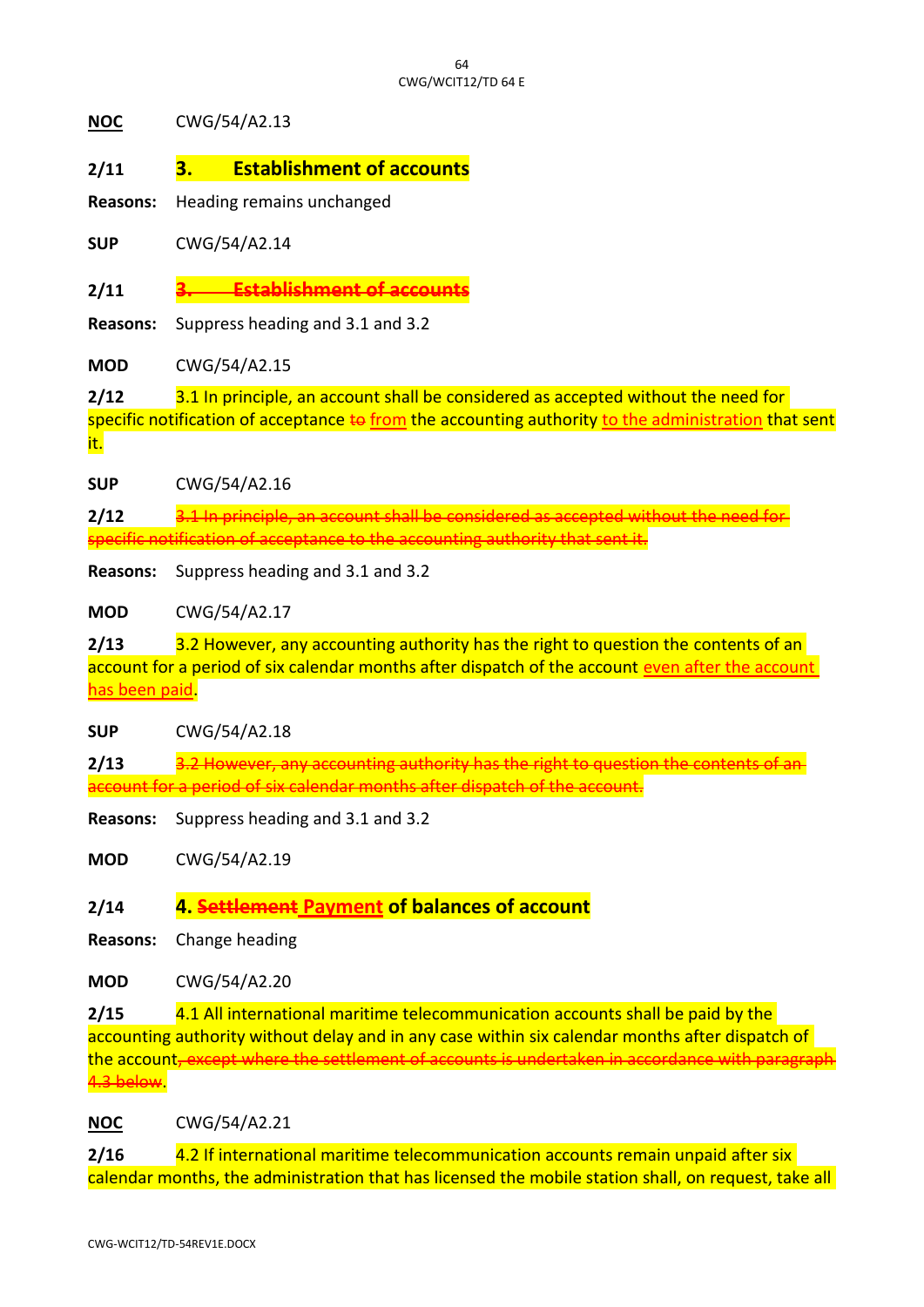possible steps, within the limits of applicable national law, to ensure settlement of the accounts from the licensee.

**SUP** CWG/54/A2.22

**2/16** 4.2 If international maritime telecommunication and a calendar months, the administration that has licensed the mobile station shall, on request, take all possible steps, within the limits of applicable national law, to ensure settlement of the accounts am the licensee.

# **MOD** CWG/54/A2.23

**2/17** 4.3 If the period between the date of dispatch and receipt exceeds one month, the receiving accounting authority should at once notify the administration that sent the account originating accounting authority that queries and payments may be delayed. The delay shall, however, not exceed three calendar months in respect of payment, or five calendar months in respect of queries, both periods commencing from the date of receipt of the account.

**SUP** CWG/54/A2.24

**2/17** 4.3 If the period between the date of dispatch and receipt exceeds one month, the receiving accounting authority should at once notify the originating accounting authority t queries and payments may be delayed. The delay shall, however, not exceed nonths in respect of payment, or five calendar months in respe commencing from the date of receipt of the account.

**MOD** CWG/54/A2.25

4.4 The debtor accounting authority may refuse the settlement and adjustment of accounts presented more than [twelve | eighteen] calendar months after the date of the traffic to which the accounts relate.

## **SUP** CWG/54/A2.26

**2/18 4.4 The debtor accounting authority may refuse the settlement and and adjustment** accounts presented more than eighteen calendar months after the date of the traffic to which the accounts relate.

**NOC** CWG/54/A3.0

# APPENDIX 3

# **Service and Privilege Telecommunications**

**Reasons:** title of Appendix 1 remains unchanged.